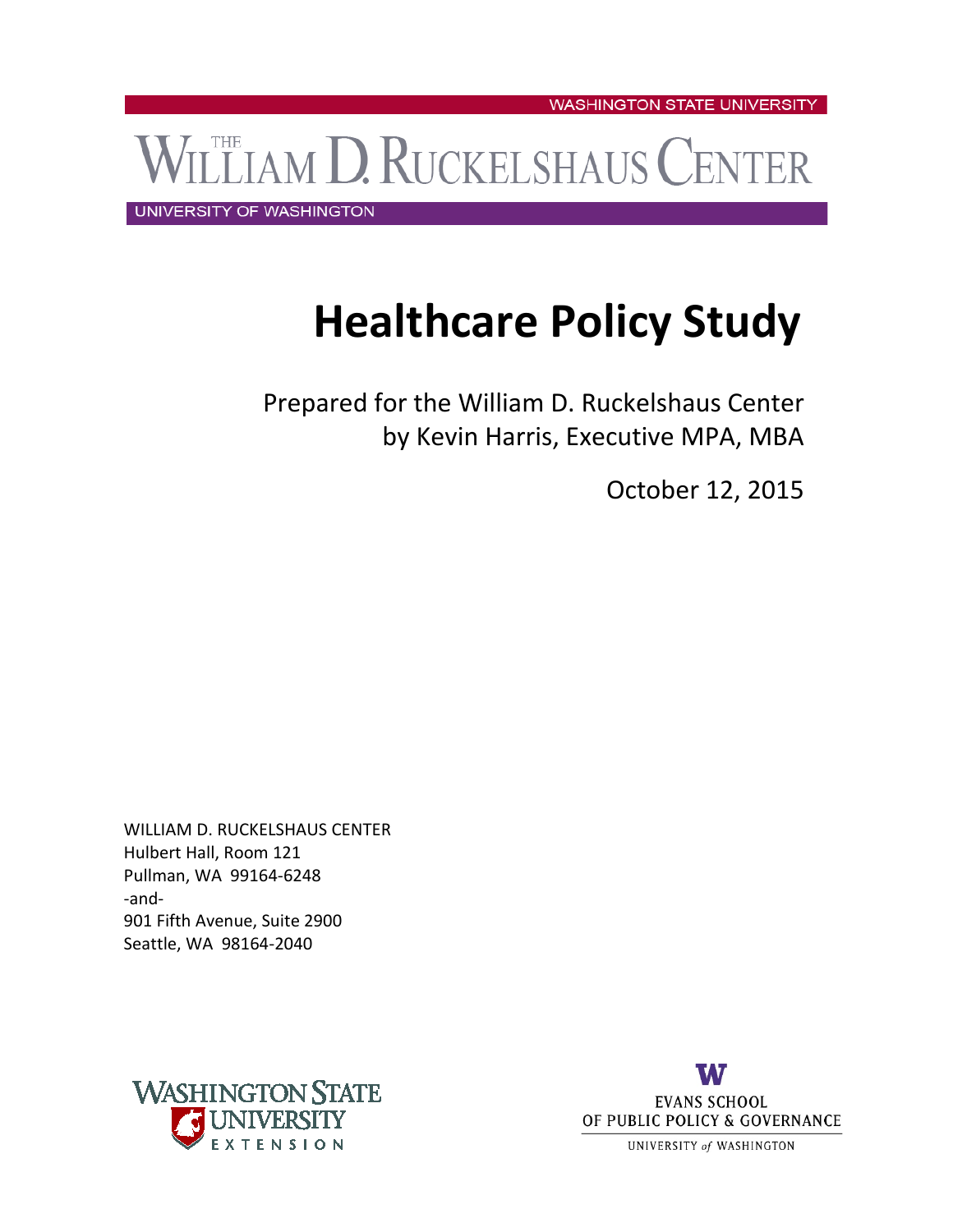## **DISCLAIMER**

*The following report was prepared by the William D. Ruckelshaus Center, a joint effort of the University of Washington and Washington State University whose mission is to act as a neutral resource for collaborative problem solving in the State of Washington and the Pacific Northwest. University leadership and the Center's Advisory Board support the preparation of this and other reports produced under the Center's auspices. However, the key themes contained in this report are intended to reflect the opinions of the interviewed parties, and the findings are those of the Center's assessment team. Those themes and findings do not represent the views of the universities or Advisory Board members.*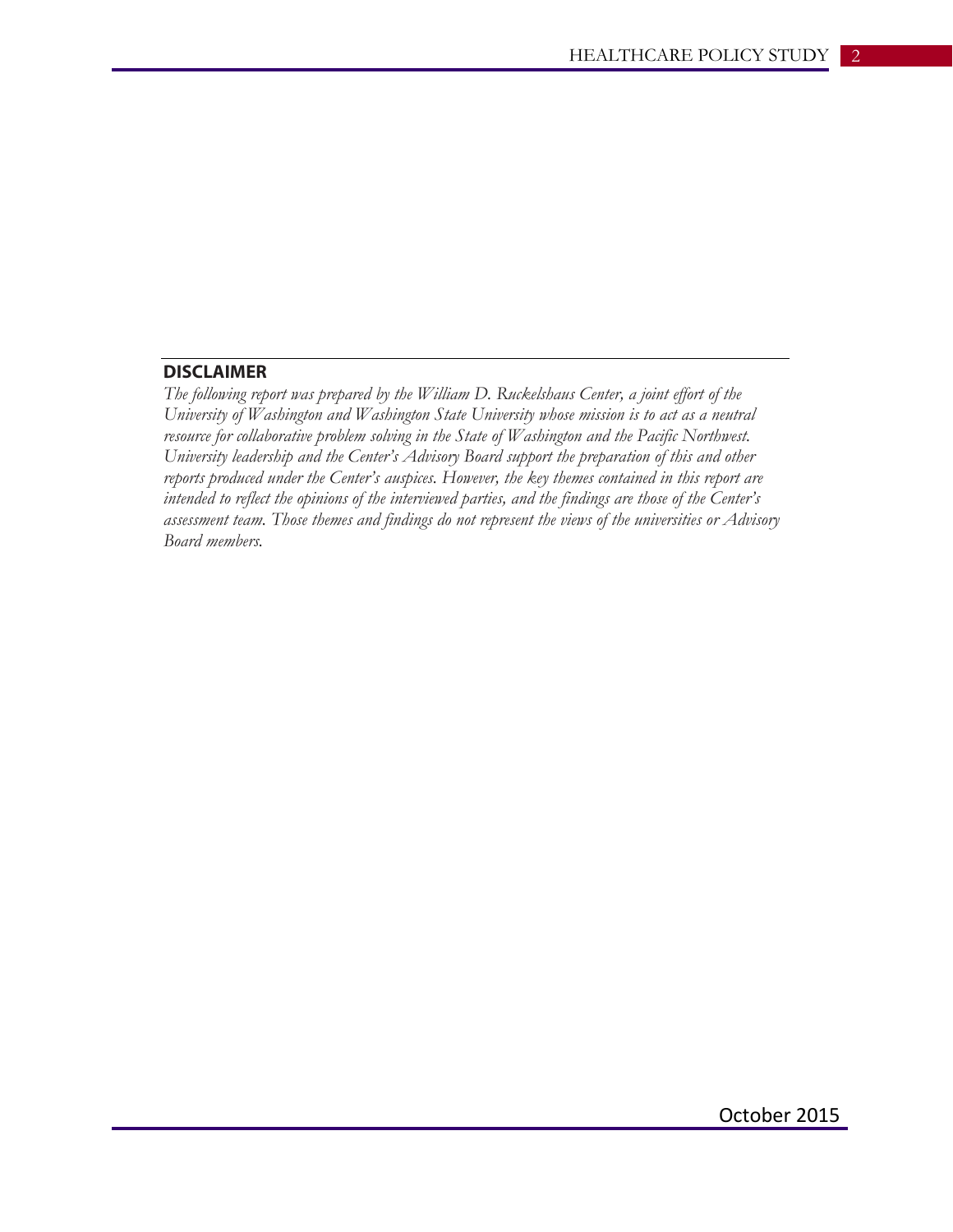## **TABLE OF CONTENTS**

## **PAGE**

| HEALTHCARE POLICY - CONFLICT RESOLUTION/PREEMPTION POTENTIAL  15 |  |
|------------------------------------------------------------------|--|
|                                                                  |  |
|                                                                  |  |
|                                                                  |  |
|                                                                  |  |
|                                                                  |  |
|                                                                  |  |
|                                                                  |  |
|                                                                  |  |
|                                                                  |  |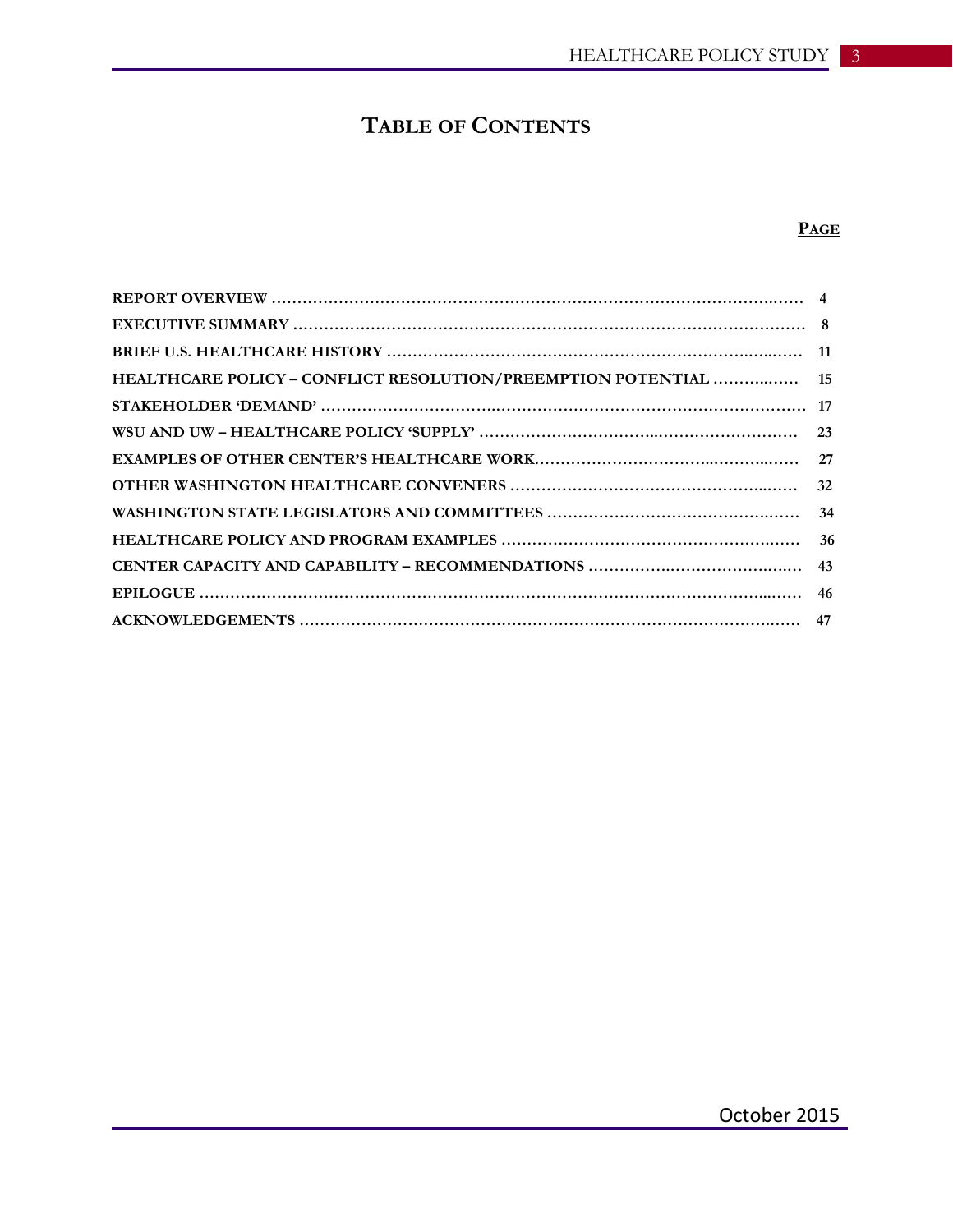## **Report overview**

The healthcare sector in Washington includes a variety of sub-sectors, including public health, publically financed and delivered healthcare (Medicaid, General Fund programs, public employee healthcare), private/commercial healthcare delivery, and an increasing global health presence in Seattle. Although stakeholders often have a long history of conflict, as well as shared complaints about lack of genuine decision-making progress, third-party neutral facilitation services are not *systematically* embedded in the healthcare sector. When convening or facilitation does occur, it is often informal and unstructured, often hosted by state health and human service agencies

themselves, and lacking neutrality to support interest-based negotiating and trust building.

Established facilitation and mediation organizations demonstrate varying degrees of healthcare projects. Many of these are short-term assignments; for example, single day facilitations to develop consensus on pandemic resource allocation. Others build experience working on organizational development for healthcare entities; for example, facilitating a transitional change in a pharmaceutical

## **Healthcare may be categorized as a complex set of subject areas, including:**

- Healthcare Policy and Financing (Public and Private)
- Healthcare Delivery
- Public Health, Wellness and Prevention
- Global Health

company's internal organizational structure, or within a division of the U.S. Health and Human Services Agency. Others conduct 'one-off' facilitation sessions within a state or county that assessed stakeholder concerns prior to national healthcare reform roll-out.

The Ruckelshaus Center is interested in establishing whether increased and sustainable involvement in healthcare policy projects would be welcomed by its universities and external stakeholder communities. This report is a summary of eighteen months of internal and external interviews that assess the Center's capacity and capability to address potential demand for neutral collaborative problem-solving services. Recommendations are included at the end of this report.

## **Project Highlights:**

- This study included more than 75 informant interviews of sector stakeholders, academic researchers, legislators and practitioners. A sampling of sector stakeholders (including the Governor's Office of Legislative Affairs & Policy, state health and human service agencies, hospital health systems and other providers, associations, advocates and foundations) were interviewed to assess interest and potential demand for Center services. In addition, meetings with faculty and Ph.D. candidates from both Washington State University (Schools of Nursing, Communications, Human Development, Health Sciences and Extension) and the University of Washington (Schools of Public Health, Nursing, Law, Public Policy & Governance, and Medicine) helped to assess the potential 'supply' of qualified health policy subject matter experts and facilitators.
- Interviews with other university-based and affiliated centers, private mediation/facilitation organizations and individuals identified healthcare-related work, opinions about practice development and challenges encountered.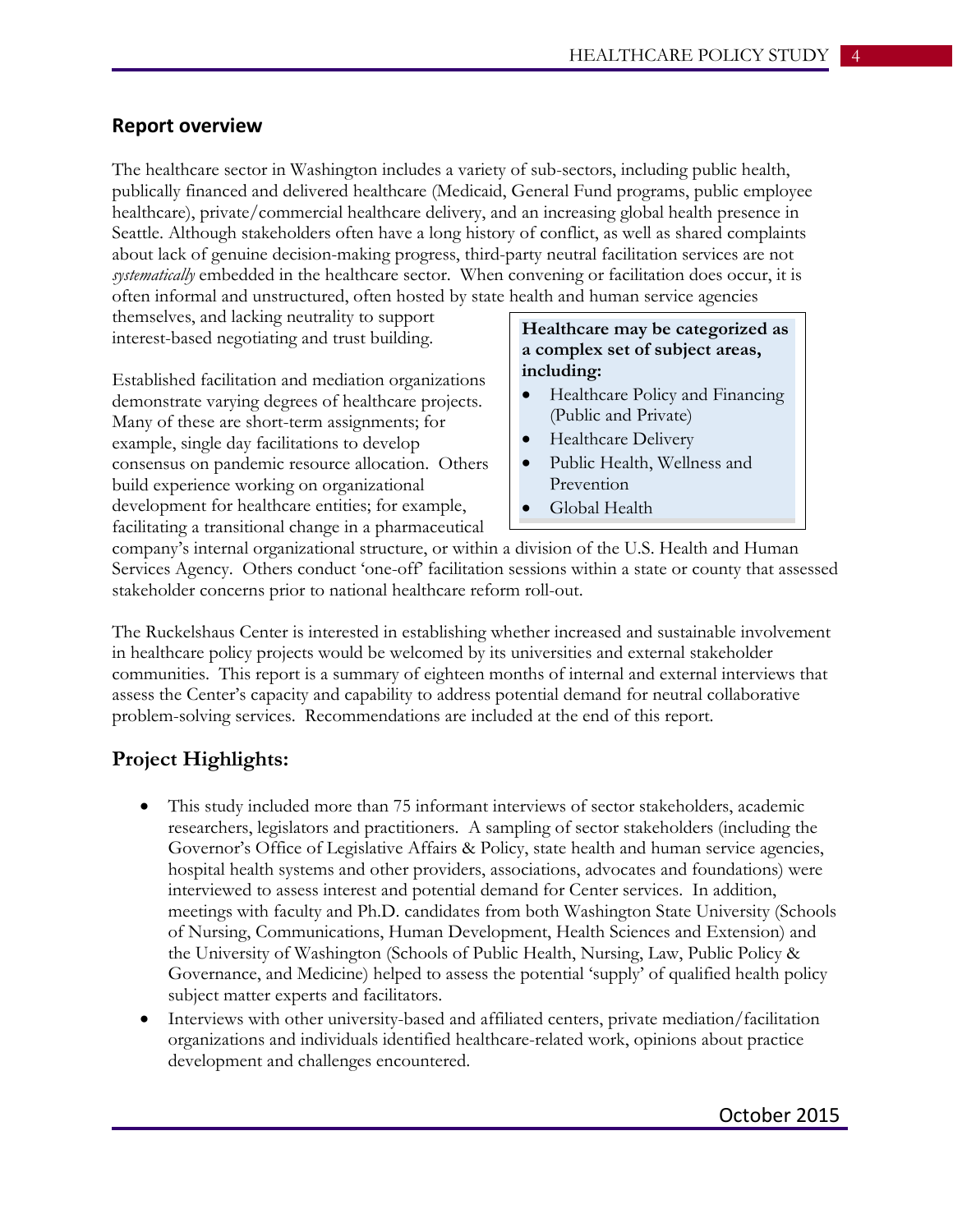• Results are encouraging. Sector stakeholders have expressed interest in third-party neutral facilitation as a means to potentially break longstanding logjams, improve momentum and quality of decision-making, and to 'own' agreement. A few foundation interviews identified interest in funding opportunities that align with organizational missions, vision and goals. Many long-standing healthcare policy stakeholders envisioned a potential role for the Center based on recent and growing state health transformation activities, which often require significant community and regional-based stakeholder input related to policy design and implementation requirements.

## **Project opportunities/challenges:**

- The Ruckelshaus Center has the opportunity to become a leader in healthcare policy-related consensus building. While other centers across the U.S. have worked sporadically on healthcare related issues, none of those identified have attempted to build a sustainable 'practice'. The centers interviewed (with the exception of Oregon Consensus) had not directly responded to impacts of national healthcare reform, which has created much of the newer consensus-building opportunity in states and local districts.
- If interested, the Center will need to assess its resources and attention required, as well as alternative methods to approach the wide range of health policy issues with respect to subject material complexity, building sector legitimacy and realistic leveraging of staff, university faculty, students and practitioners.
- The Center will need to carefully assess a wide range of potential healthcare projects, as well as involved stakeholders for possible perceptions of conflict. For example, the UW School of Medicine is a major healthcare provider in the state, and has a vested interest in policy

discussions that impact their provider reimbursement. The developing WSU School of Medicine will likely have similar future interests. The Center should be sensitive to both UW and WSU connections within the context and limitations of its project criteria.

In the past several years, the Ruckelshaus Center's positive reputation among legislators, state administrators, local communities and stakeholders has allowed for opportunities to branch out beyond traditional natural resource and environmental projects. The Center's staff and leveraged academic/practitioner

**The Center will need to implement a strategic plan if interested in building a sustainable healthcare practice. One full-time equivalent experienced in healthcare policy, with intern and administrative support would provide a reasonable starting point to leverage this report's recommendations.**

teams have successfully facilitated projects involving governance, emergency preparedness and public records issues, among others. The Center has conducted collaboration and civil discourse training, as well as engaged university-leveraged opportunities related to two healthcare projects on nurse staffing and eldercare workforce issues.

Other centers, firms and individuals who have health policy/dispute resolution-preemption experience have leveraged their ties to traditional environmental/natural resource work. In addition, natural connections between healthcare and environmental issues, emergency preparedness, built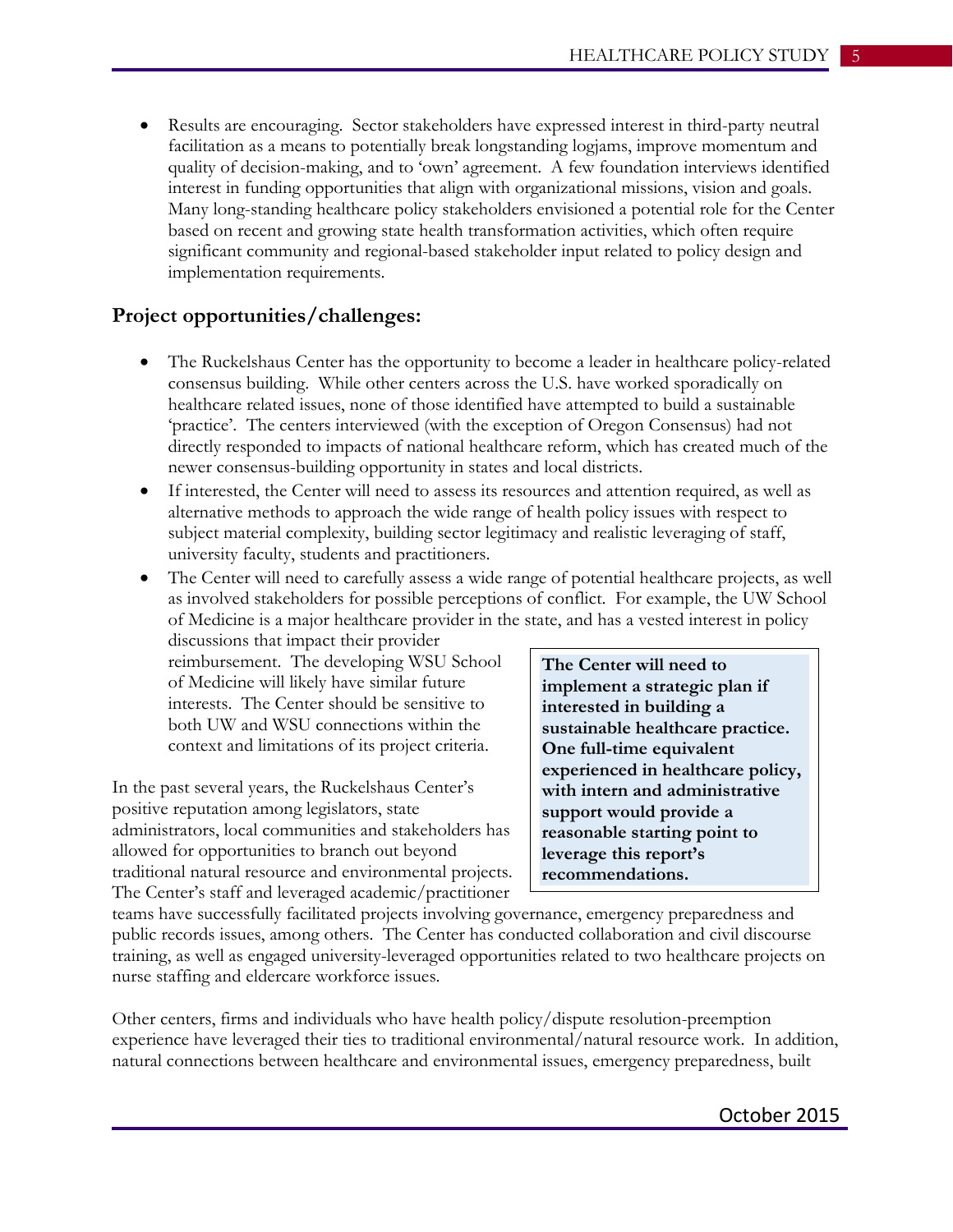environments, community economics and development provide numerous potential avenues to explore beyond traditional healthcare policy and conflicts.

One common link between several informants involved pandemic disease and other health outbreak preparation, including assessment of multi-governmental health department's capacity; development of decision-making criteria; scare resource allocation and triaging policy in the aftermath of an event, and convening community awareness sessions. Other projects included development of food safety protocols and policy, and facilitating higher level stakeholder sessions to work on public awareness campaigns related to public and environmental health.

Healthcare is one of the largest economic sectors in the Northwest, as well as one of the most transformative and dynamic. Recent national and state transformation efforts are already impacting the education, delivery, financing and evaluation of both individual and population health in our state. Newer research and innovation evaluating and impacting an individual's personal biology, wellness and prevention, medical and behavioral intervention, and chronic disease care will continue to evolve, along with respective public policy. 'Big Data' in healthcare may help facilitate improved population health, and bio-ethics and other complex policy debates will likely overshadow current issues, such as data confidentiality.

The remainder of this report attempts to frame certain facets of healthcare, including examples the Ruckelshaus Center might consider when addressing a more active role in healthcare policy and collaborative problem solving.

#### **General study chronology**

This report's content and recommendations rely on more than 75 in-person interviews that were completed to assess both potential 'demand' for Center services and 'supply' of university-based health policy subject matter experts (as potential future Center project partners), as well as possible facilitators. A number of early presentations were conducted at the WSU/Pullman and WSU/Spokane campuses. Those materials were subsequently modified to help structure individual interviews with UW faculty, health sector stakeholders, foundations and advocates. Formal presentations were made at the 2014 UW/School of Law's Northwest Dispute Resolution Conference, as well as the 2014 Association for Conflict Resolution Conference in Cincinnati.

In addition, numerous phone and in-person interviews of established independent facilitators, private facilitation/mediation firms and university-based and affiliated centers provided considerable opinions about and experience with healthcare/policy engagements.

Several meetings with Bill Ruckelshaus and a number of the Ruckelshaus Center's Advisory Board members were held. These conversations provided a context of their different perspectives and opinions related to health policy involvement, the Center's best strengths, and contact referrals for additional interviews.

All interviews took place between late 2013 and the first quarter of 2015. As expected, the conversations frequently included topical issues reflecting the month the interview took place. Some issues were consistently referenced throughout the study time period (for example, the significant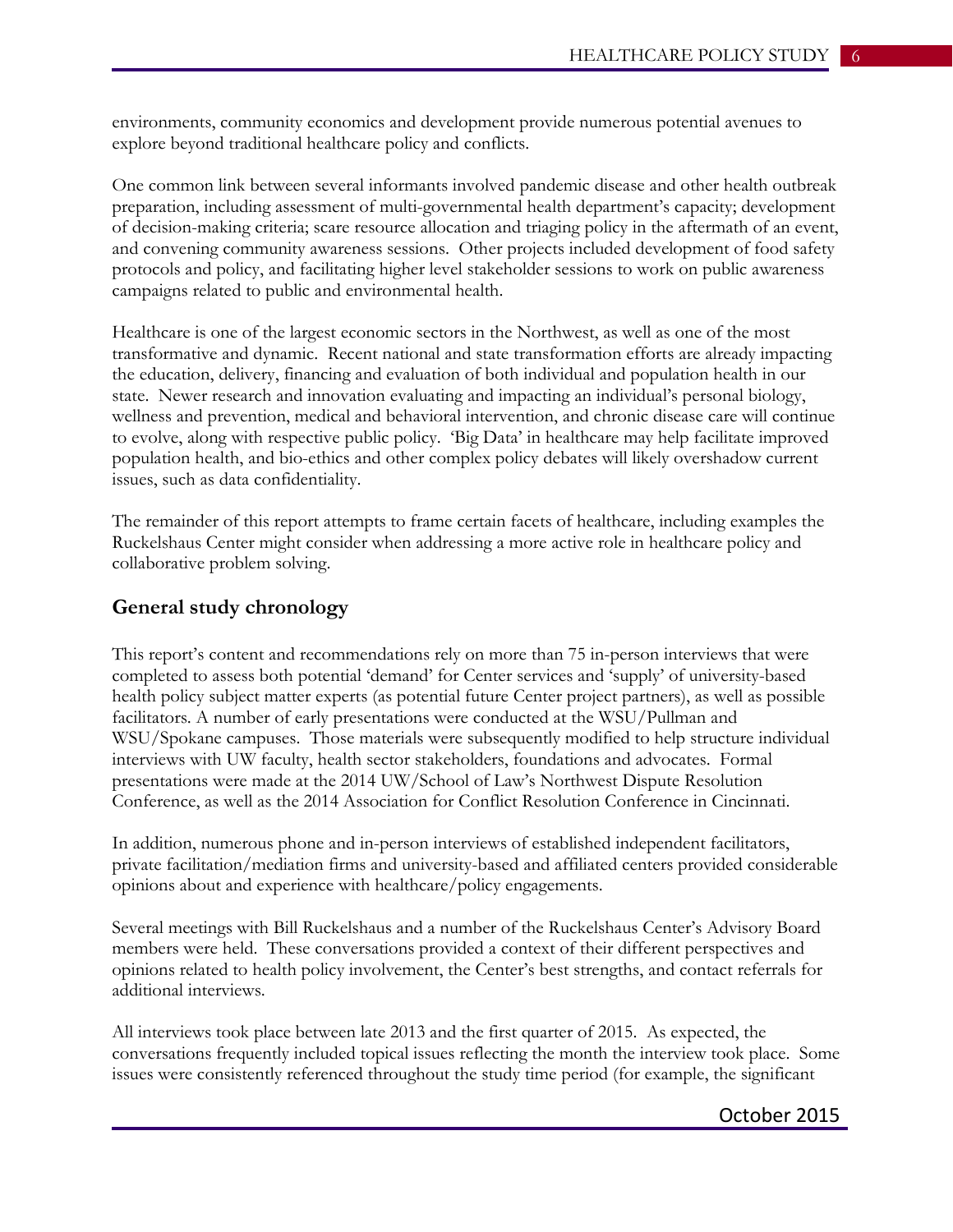Washington Statewide Innovation Model grant process that requires community collaboration in many aspects). Other issues surfaced based on current academic research projects (for example, public health-related). Some issues were brought up by informants who were simply verbalizing a 'wish list' of projects that could gain value from a third party neutral. *The interviewing goal was simply to introduce and frame the type of collaborative problem-solving work the Center provides, and to listen to each informant's need for services that might fit within the Center's Project Criteria.*

Interviews with experienced facilitators and other center's directors and staff included discussion about their operational and business models, and how they have (or why they have not) approached health policy issues, relevant stakeholders and funding sources.

Interviews with UW and WSU faculty, staff and students provided a deeper understanding of their healthcare research and practice goals, their potential interest in collaborating with the Center, and their ideas of examples of projects in their 'space' that might benefit from consensus building processes.

Finally, time was spent throughout the study with Ruckelshaus Center staff to develop a sense of organizational culture, operational standards, inertia, scale and reflective self-critique. The latter portion of this report includes recommendations to address the Center's current capability and capacity to 'stretch' further into healthcare policy issues – the time spent with Center staff helped to develop that sense of scope and potential relative to healthcare policy issues.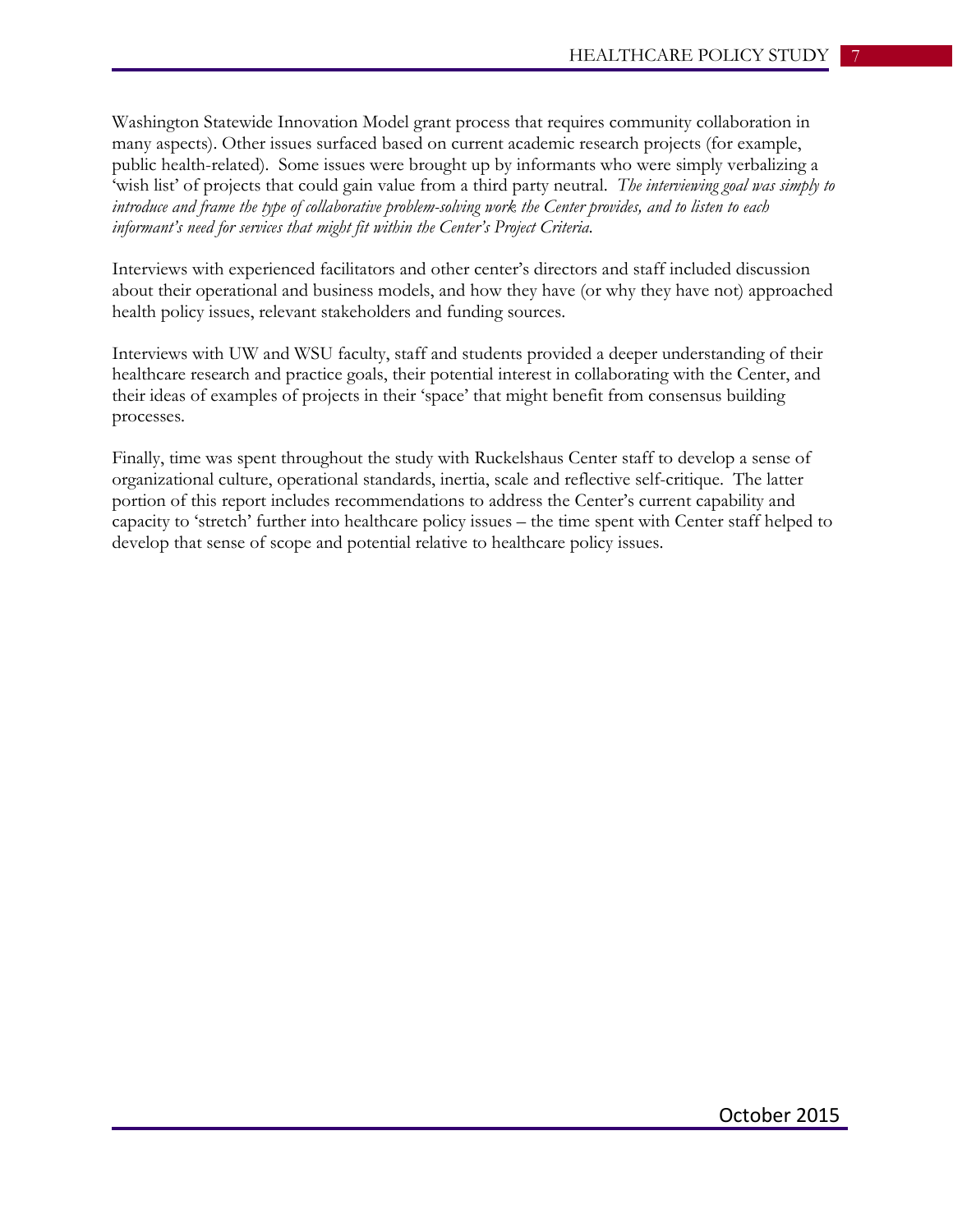## **Executive Summary**

Healthcare consists of a dynamic set of sectors that continue to transform, creating some of the Northwest's most urgent public policy challenges. Healthcare needs, laws and funding structures have changed dramatically over the past several decades, making the system more complex and costly. Efficient, effective and coordinated healthcare delivery requires close collaboration and innovation from all stakeholders, including providers, government, insurers, advocates and the consuming public. Improving the quality of care and lowering costs involve complex policy decisions related to:

- reform and transformation;
- aging and increasingly complex patient populations;
- shortages of certain skilled providers;
- a slow-to-engage consumer base;
- fragmented delivery and oversight systems; and
- non-medical determinants of health (environmental factors, health behaviors, social issues and others).

Many healthcare issues are interconnected with traditional public health challenges including obesity, diabetes, cardiovascular disease, mental health, substance abuse, community wellness and disease prevention, and even global health. Large policy decisions may also be connected to environmental health, community and population health, urban and transportation planning, recreation access and emergency preparedness for pandemic and catastrophic natural disasters.

Efficient, effective and sustainable healthcare delivery will require close collaboration and innovation from all involved parties, including healthcare providers, governments, insurers, advocates and the consuming public. However, unlike other sectors in the Northwest such as natural resources, health policy decision makers have not benefited from the systematic use of collaborative governance and neutral, third party facilitation to improve policy design and healthcare delivery.

American healthcare evolved slowly over much of the past century. More recent transformation has accelerated the pace of innovation and change – concurrent public policy and regulation frequently lags behind this pace of change, complicating stakeholder and authorizer collaboration.

The delivery of care is changing from the historic 'physician-patient' concept to a more complex relationship between patients (as consumers) and physicians (who are often employees of hospital/health systems or large clinics) and a diverse set of other providers. These include community and rural health centers, home care providers, county-based agencies and a range of others that focus on primary and specialty care, residential care, behavioral health and other nonmedical determinants of health and health outcomes. In addition, newer or updated provider and payer collaboratives have assumed varying degrees of the financial risk of provided benefits, including traditional health insurers, managed care entities and health plans, 'accountable care' organizations, 'patient-centered medical home' models and others. Consolidations between hospital organizations and acquisitions of physician practices add another complicated layer to the mix. These and other changes have increased both the number and complexity of stakeholders and interest-based issues for payers to consider when developing healthcare policy.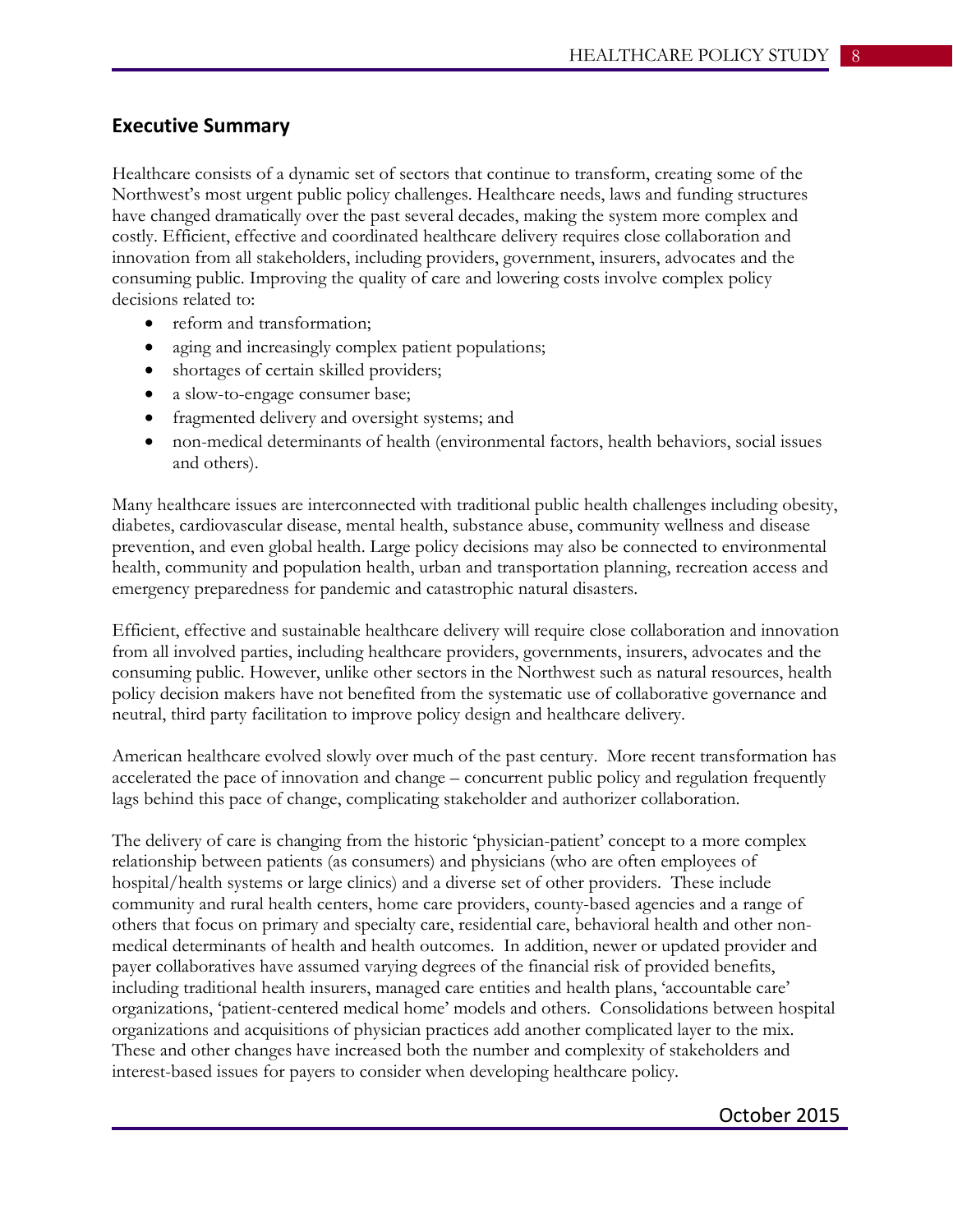Medicare and Medicaid programs represent the majority of program dollars, and are expanding. States and the federal government are the payers of these two programs, and share varying policymaking and oversight responsibilities to ensure they are viable, sustainable, efficient and economic. Commercial insurance represents a larger role with the implementation of statewide benefits exchanges, which extends coverage to the uninsured.

Traditional challenges, including fragmentation of physical and behavioral care are being addressed using new integrated partnerships and sharing of financial risk between stakeholders. Technological healthcare innovation, designed to more fully engage consumers in prevention, wellness and chronic disease maintenance is in the early stages of regulation and delivery.

Many of these challenges involve a variety of policy decisions to design and implement programs and their underlying regulations and rules. Many formal and informal stakeholder workgroups are created by state and local agencies and other authorities to attempt to provide policy guidance, program design, barrier identification and contracting mechanisms without structured facilitation. Frustrated Study informants spoke of stakeholder meetings that could not seem to produce tangible results on a timely basis. Transformation programs often include relatively short federally mandated timelines that require effective group cooperation and alignment. State and local administrators want to build consensus, as well as political capital to support and sustain effective programs.

In addition, the federal government and states are pushing for greater stakeholder engagement when designing and implementing new healthcare policy. Complex traditional (competitive and combative) relationships between stakeholders are challenged, as policy makers attempt to improve quality and outcomes, reduce waste and save costs. No systematic venue for advanced third-party collaborative problem solving currently exists.

Washington state has embarked on a significant Medicaid transformation, with federal funding from a large 'State Innovation Model' grant. In addition, Washington has recently submitted a five-year 1115 global demonstration waiver application to the federal Centers for Medicaid and Medicare Studies (CMS) to further fund transformative changes that support the current 'Healthier Washington' initiative. The waiver's following goals will initially impact nearly 25 percent of Washington's population:

- Reduce the avoidable use of intensive services and settings, such as acute care hospitals, nursing facilities, psychiatric hospitals, jails, and traditional long-term services and supports;
- Improve population health, with a focus on the prevention and management of diabetes, cardiovascular disease, oral health, pediatric obesity, smoking, mental illness, and substance use disorders- through care that is coordinated and whole-person centered;
- Accelerate the transition to value-based payment, while ensuring that access to specialty and community services outside the Indian health system are maintained for Washington's tribal members, and
- Ensure that Medicaid per capita cost growth is two percentage points lower than national trend.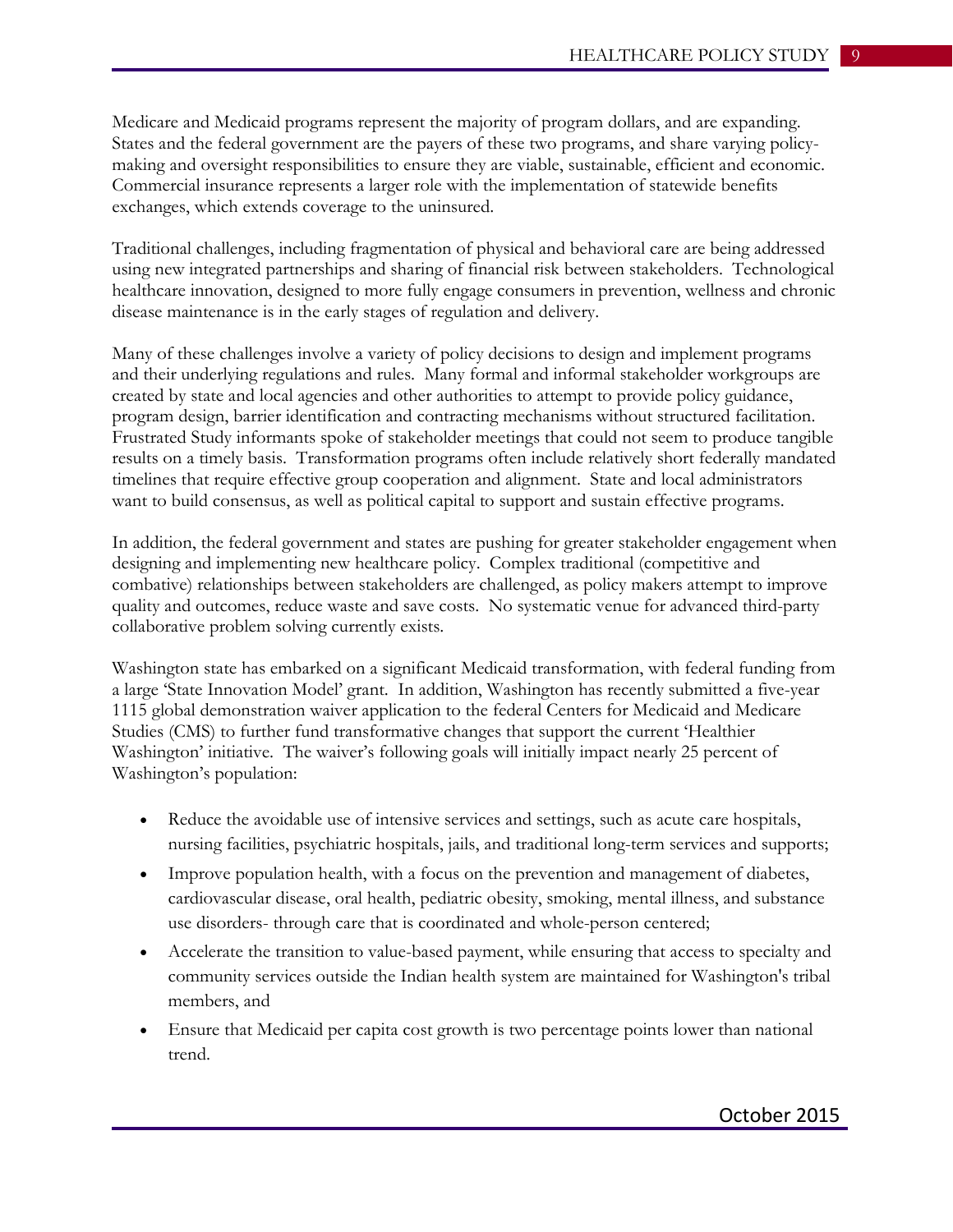Washington healthcare transformation success largely depends on the ability of regions throughout the state to develop local collaborative governance, policy design and integration of coordinated care. According to Study informants, many regions in our state feel unprepared to facilitate the effective consensus building activities needed to design and implement local transformation policy.

Traditional public health challenges are integrating with health delivery and financing issues, as consumers are expected (and incented) to take on a greater responsibility and partnership with providers to more actively prevent disease and maintain chronic conditions. Our aging population and a financially stressed long-term care system will require more policy change and imagination than the current home and community-based service options provide. More than 200 global health organizations exist in the greater Puget Sound area, motivating improved alignment and coordination of missions, goals and resulting policy outcomes. Public policy decisions will increasingly require more holistic planning to attend to these intersecting issues and varied stakeholder groups. Greater use of neutral third-party services may provide a deeper set of tools to enable creative ideas, build group integrative value, align disparate stakeholder interests and produce collaborative results.

This Study included informant interviews of more than 75 professionals in the public, private and non-profit sectors who impact healthcare policy in Washington state and the Northwest. Other informants outside of the Northwest were interviewed, including seasoned public policy facilitators, and both private and university-based/affiliated centers. Represented stakeholders, including authorizers, funders, payers, providers and others expressed interest in a potential role for university-based third-party neutral services – to improve collaborative policy-making processes, consensus building and workgroup momentum. Most recognized the lack of professional facilitation expertise in traditional healthcare policy processes, as well as the federal and state governments' recent movement to encourage stronger input from and consensus building between stakeholders.

Faculty at Washington State University and the University of Washington expressed great interest in potential teaming opportunities with the Center. Faculty are interested in expanding opportunities for their programs and students to engage in meaningful healthcare policy collaboration and help to build sustainable consensus between stakeholders, beyond a traditional academic research role. Some informants expressed the desire to become more involved in a greater role involving the large healthcare transformation activities that are currently in progress in Washington. Others involved in traditional public health research and practice recognized the newer integration between population health and financing goals across fragmented state and local agencies. Collaborative techniques may help to align and streamline interagency goals and redundancies, using larger transformation changes to build consensus and integrative value.

Finally, this Study explored recent and current healthcare public policy challenges, to provide some examples of potential areas that the Center might consider if interested in pursuing a healthcare portfolio. These examples should be considered in the context of a strategic plan and filtered through the Center's Project Criteria, with the goals of building healthcare practice credibility, Center and Advisory Board member support and stakeholder confidence. The Center will likely require external funding sources to support a full-time equivalent and requisite support to launch the effort required to build a successful and sustainable healthcare practice.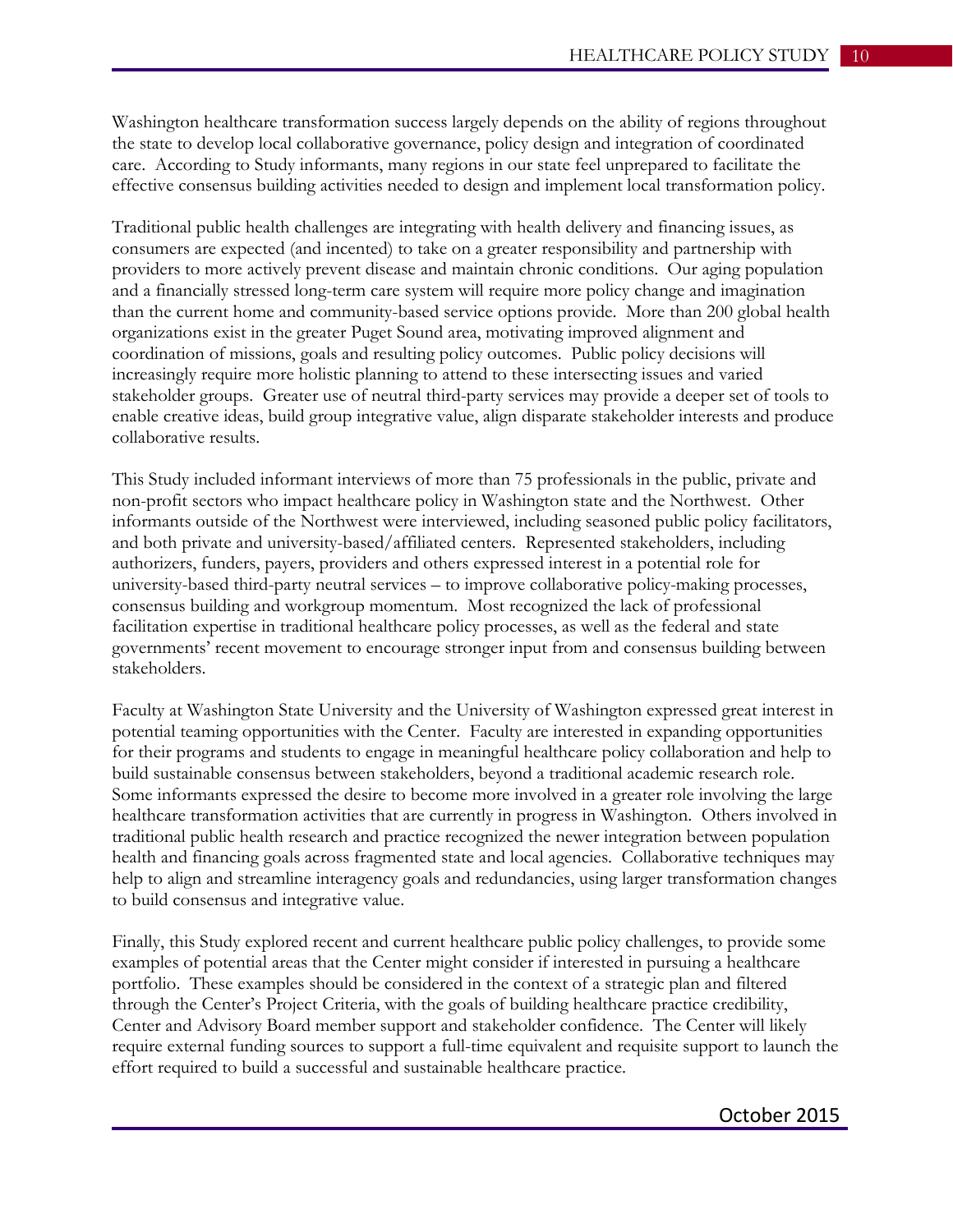## **Brief U.S. healthcare history**

A compressed historical perspective may help to frame the present state of healthcare policy and conflict in Washington (and nationwide). Healthcare delivery historically grew out of a tradeoriented structure. In the late 19<sup>th</sup> and early 20<sup>th</sup> centuries, doctors practiced healthcare as trusted craftsmen. The average age of our citizens was younger, lifespans were shorter, medical 'technology' was rudimentary, house calls were frequent, and hospitals were in place to serve patients at the request of doctor's orders (largely for surgeries and acute health issues). These, among other factors contributed to a relatively low societal cost of healthcare. Limited science resulted in limited diagnoses, and care was primarily provided for acute symptoms. Mental health issues were stigmatized, often labeled as 'feeble-mindedness', and often resulted in asylum institutionalization.

**The 1960s** ushered in the 'Great Society', including the Social Security Act that introduced the Medicare (for aged and disabled) and Medicaid (for indigent, aged and disabled) publically funded programs. Public and private insurance (largely a post-WWII phenomenon that linked employment to health benefits to competitively attract employees) became the primary healthcare payers, and most providers accepted a mix of patients in their practices. Providers were largely paid on a 'fee for service' basis, typically as a percentage of their costs. Medicare (federally funded) paid primarily for acute medical care delivered in hospital inpatient settings and physician offices. Medicaid (state funded with federal match) generally covered low income families with children, as well as long-term care (nursing facility care) for the aged. Over time, both Medicare and Medicaid programs grew to cover more types of eligible populations and a wider array of benefits/provided services.

In the **1970s and early 1980s**, the federal government recognized that fee-for-service payments based on costs were increasing at an unsustainable rate of medical inflation. This resulted in a major policy change that altered the methodology that Medicare (the federal government) paid for hospital inpatient services. This method (fundamentally still in place today) pays the hospital a 'fixed' rate per hospital stay per patient, primarily based on the combination of specific patient diagnoses (and other factors) that are coded into the payment system. If you enter the hospital for kidney stone removal, Medicare will pay that hospital a fixed amount (subject to several 'add-ons'), regardless of your length of stay. This shifted the financial risk to the hospital, as additional hospital day volumes were no longer paid for as a 'daily' or procedure-based rate.

Medicare eventually changed the way that physicians are also reimbursed, in an effort to pay doctors on a more systematic basis. A new era of payment reform took hold, and state Medicaid programs generally followed Medicare's lead. Private insurance was still paid on a fee-for-service basis, subject to negotiated discounts between the insurance carriers and providers (still largely in place today). Private and public pay patients had few out-of-pocket costs- premiums were reasonable, and there was little incentive for patients to question costs or volume of services. However, physicians began to notice that their private pay revenue was subsidizing more and more of their lower Medicare and Medicaid reimbursement, creating concerns about Medicaid and Medicare patient access to care.

Managed care programs were introduced on a larger scale in the **late 1980s and 1990s**, in both the private and public sectors. While publically perceived as an initial failure, the concept reformed and eventually became the impetus for many of our current healthcare transformation policies related to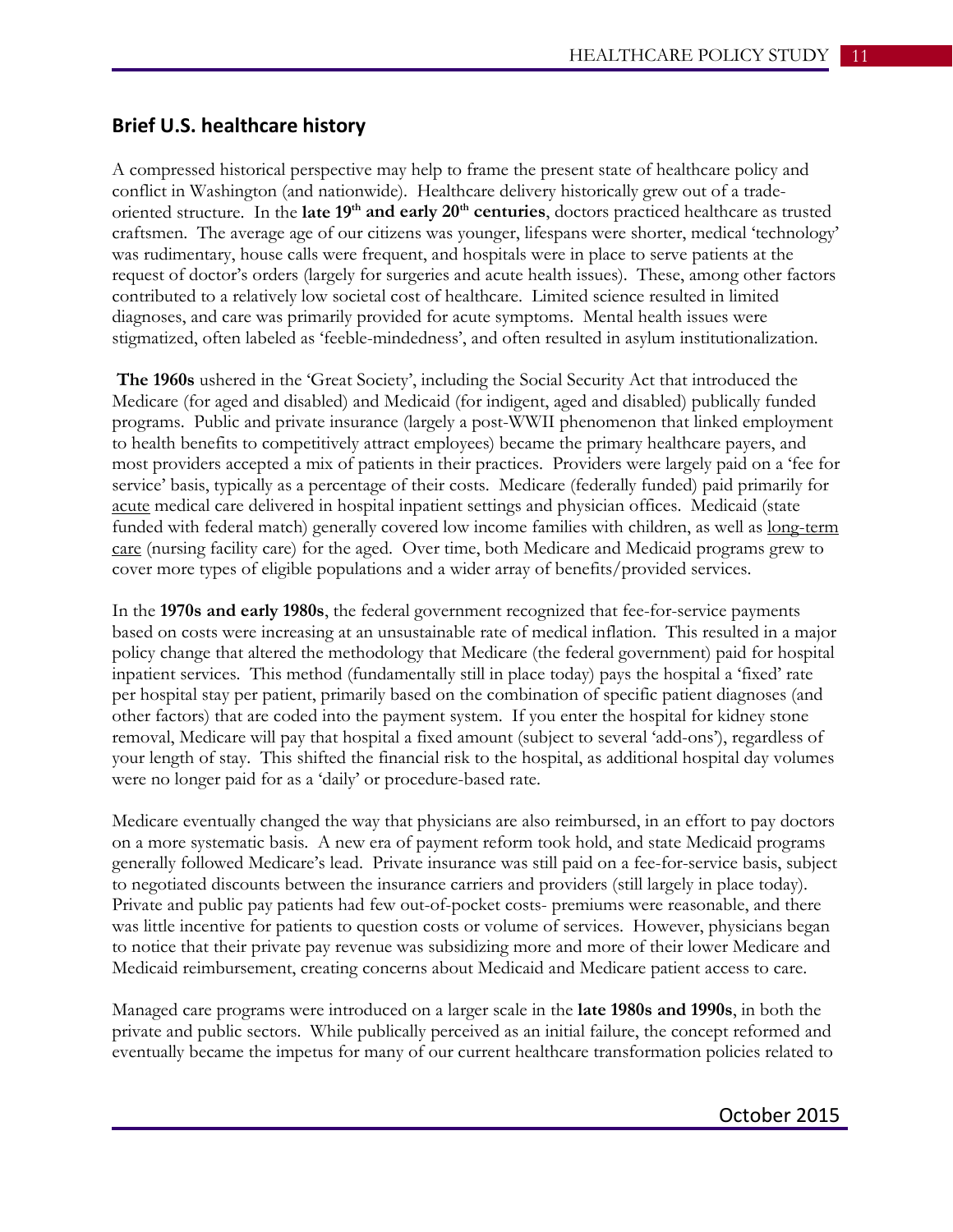care coordination, consumer-driven care, quality and outcomes measurement, new payment and risk-sharing methods and cost containment.

**Today**, Medicare and Medicaid represent over half of all healthcare spending in the United States. Our population has aged, and costs related to chronic disease, long-term care and behavioral health (mental health and chemical dependency) have become exponential spending factors. For example, elderly and disabled Medicaid beneficiaries represent only 24 percent of enrollment, but 64 percent of Medicaid payments nationwide. [1](#page-11-0)

Payment methods are changing in both the public and private markets. Risk adjusted payments are becoming more complex, and providers are assuming greater risk for the delivery of care and outcomes (which are complicated to measure when patients have many multiple acute and chronic diagnoses). 'Patients' are quickly becoming 'consumers', and have assumed more financial risk in the form of higher premiums, deductibles, copayments and co-insurance. We are currently experiencing this transformational shift from 'pay-for-volume' (fee-for-service), to 'pay-for outcomes/value', which is impacting both the infrastructure and methods of care delivery and coordination.

Hospitals and physicians are undergoing a substantial cycle of consolidation. Hospitals continue to acquire physician's practices, in an attempt to competitively create scale and vertically integrate. This conversion of doctors to 'employee' status has created challenging cultural and organizational issues for many health systems. Hospital health systems continue to merge or acquire other health systems (e.g., Providence and Swedish), creating entities that combine very different organizational cultures. Other systems are attempting teaming arrangements, to survive, as well as address geographic disparities and provide greater competitive scale (several occurring between Western and Eastern Washington entities).

 $\overline{a}$ 

#### **Healthcare Transformation Shifts:**

- **Pay for Volume**
- **Pay for Outcomes**
- **Pay for Value**

How to transform without pitting hospitals against doctors against consumers against government against other providers and stakeholders?

How to treat each person as a 'whole' and as a responsible partner with dignity and respect?

- Medical
- Behavioral
- Social
- Cultural

The newer insurance benefit exchanges (for example, the 'Washington Healthplan Finder' state exchange) have begun to open up competition for individual and small group markets, but are still in early stages and face ongoing public policy debate and modifications. Public sector agencies (both state and local) are receiving federal funds to design new ways to coordinate siloed care (between providers; between medical/behavioral health; between different state agencies). Siloed state agencies serving the same populations (providing financing, program oversight and regulatory compliance) often result in delayed processing of consumers into publically funded programs, delayed assessments of consumer medical and behavioral issues, duplication between agencies and redundant administrative burden impacting consumers, state employees and providers.

<span id="page-11-0"></span><sup>1</sup> 2010 Pew Analysis of Medicaid Statistical Information System reported by the Kaiser Commission on Medicaid and the Uninsured, and the Urban Institute.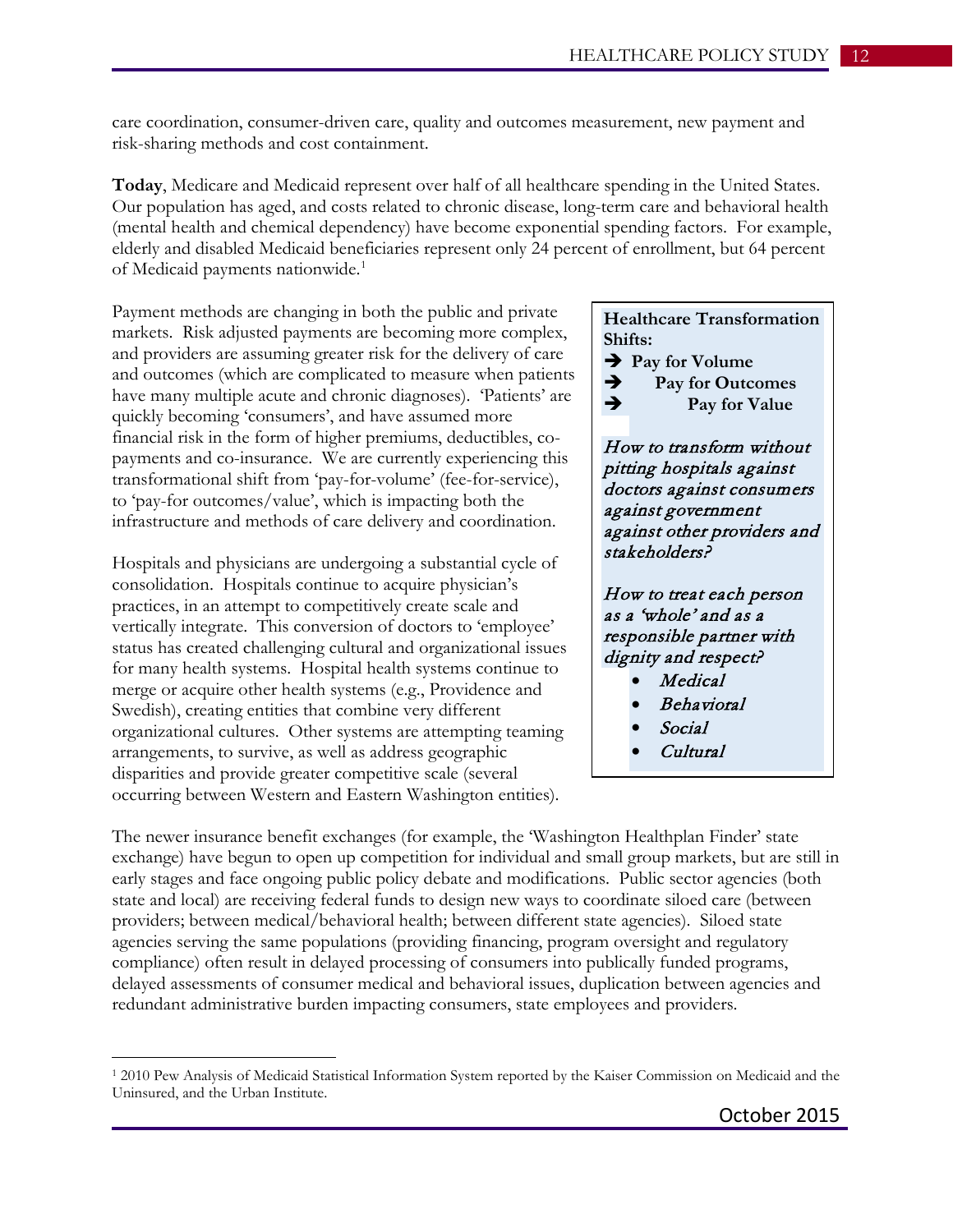Managed care organizations have 'reinvented' themselves, taking on numerous forms and operational/governance structures – traditional insurance companies, hospital/health systems-based, regional or coordinated care entities and others. Large employers like Boeing have decided to contract directly and competitively with health systems for their employee's care, excluding 'middle man' insurance companies/managed care organizations.

New provider delivery and payment methods (many rebranded from older concepts) are in vogue, to address the goals of care coordination, integrated and 'person-centered' care, improved quality and cost containment. Accountable Care Organizations, Patient-Centered Medical Homes, bundled rates, global rates and other organizational and financing forms have been a large part of federal and state demonstrations, to try to identify elusive best clinical, delivery and payment practices; narrow the wide disparities among outcomes and costs across the country, and share greater responsibility and risk with providers and consumers.

Pharmaceutical utilization and costs have risen dramatically. Multiple prescription drugs have become routine for many, and represent one of the fastest growing cost components of healthcare today. Generic drugs are not always a significantly cheaper alternative to brand medication.

A litany of other types of providers (e.g., community clinics, mental health agencies, school districts, residential care facilities and other home and community-based providers) remain fragmented in the 'system'. Coordinating care delivery to improve quality and reduce costs are elusive goals, as consolidations and related 'narrow' provider network restrictions could marginalize important providers, who often operate in more efficient and less expensive venues.

In addition, rural areas often view the impact of healthcare transformation differently, as consumers endure long travel times, and certain types of providers may not even exist in large geographies (note prior comments on Medicaid and Medicare consumer access based on relatively low reimbursement). Telehealth and other technologies applied to healthcare delivery and care coordination are becoming more prevalent, and frequently require stakeholder design and implementation recommendations for new policy and legislative solutions. Many expect that technology will lower costs over time, scale care delivery and extend the reach of providers into areas that are access-challenged.

State payer and oversight agencies (for example, Medicaid/Apple Health and the Healthcare Authority in Washington) have publically recognized that they cannot prescribe a statewide 'one size fits all' solution to extensive transformation goals. States like Washington are asking local/regional stakeholders to help refine policy and related implementation ideas that make the most sense for their areas. Facilitation is often a critical component to developing regional and local alternatives, but lack of neutral facilitators is problematic.

This preamble is related to the *financing* and *delivery* of healthcare services to Washington citizens. These transformational changes also impact the traditional *public health* sector. Public health agencies are increasingly working on larger policy and infrastructure issues, and less on the provision of direct service. Public health staff and academic researchers are aligning their work with the delivery sector's realization that acute, chronic and behavioral healthcare costs cannot be truly impacted without a greater emphasis on systematic preventive education and care, individual responsibility and wellness. Wellness programs are poised to evolve from minor employee-based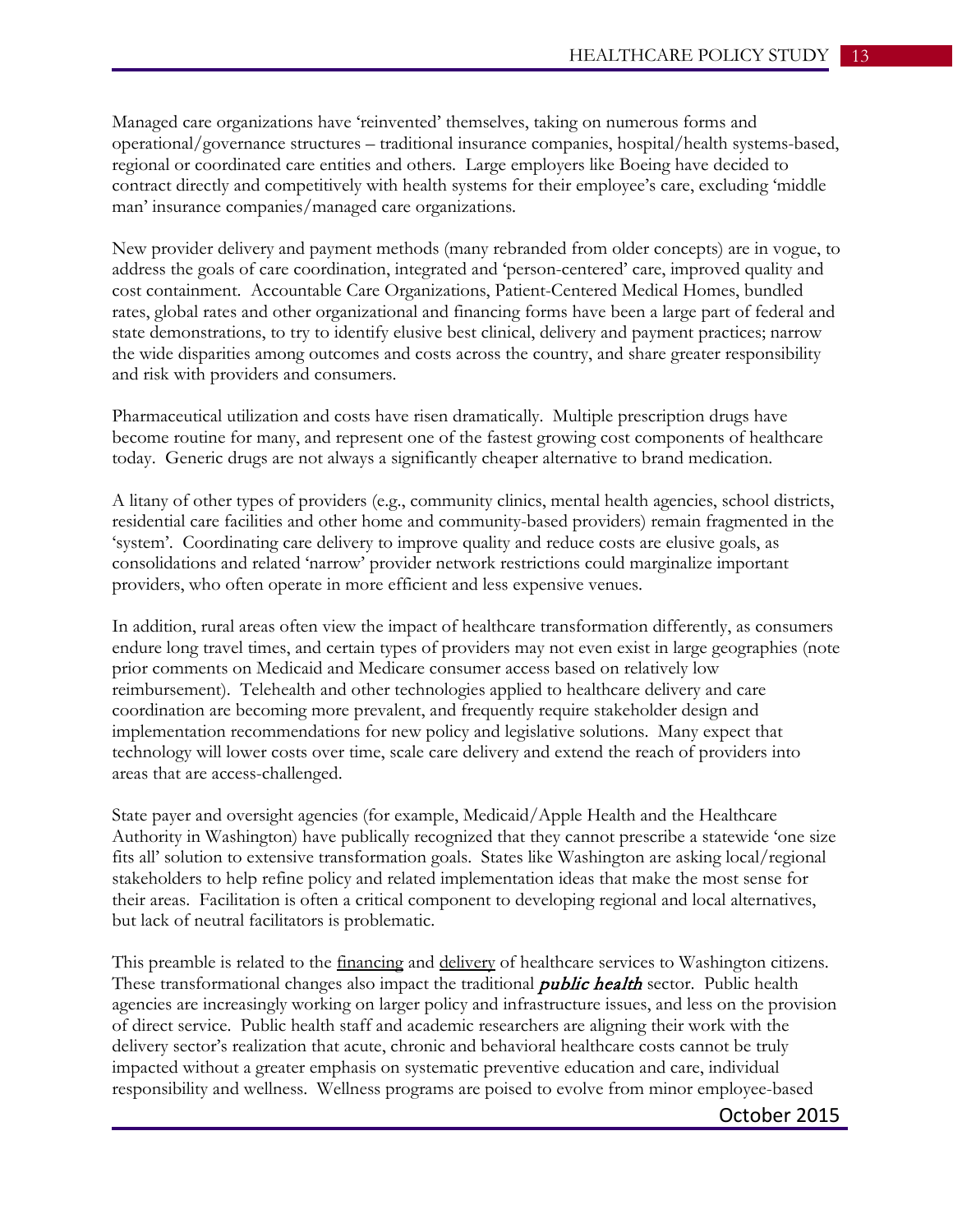incentives (such as gym discounts and smoking cessation incentives) to larger community-based programs with significant policy implications. Many of the newer programs involve a wide variety of community partners, working together with healthcare providers, faith-based organizations, foundations and other funders to generationally impact children and young adults, by communicating with them on their own terms. Smart phones, fitness bands and other rapidly emerging technologies are expected to play a major role in the intersection between personal and public health. Convening and facilitating skills are suggested as a way to help scale community partners, and develop, debate and resolve public policy alternatives to build a common mission and design sustainable solutions – with the results impacting the larger goals of civic health, sustainable economies and quality of life.

Finally, Seattle and the greater Puget Sound area has become a powerhouse of **global health**. More than 200 global health organizations call the Puget Sound area home. The Bill and Melinda Gates Foundation is responsible for the existence of many, although a growing number are driven by alternative missions. The need to provide convening services among global health organizations to scale and leverage partnerships is apparent, and addressed in part by groups like the Washington Global Health Alliance.

U.S. healthcare has entered a new chapter of change. Some of the more recent transformational concepts are updated versions of care delivery and integration attempts from past periods. Some of the newer technological experiments are in their infancy, and hope to leverage personal communication devices, genetic typing and 'personalized' medicine. Healthcare providers are being asked by payers to deliver integrated care and manage additional financial risk, with the goal of delivering better care practices, reducing outcome disparities and curbing costs. Consumers are beginning to become incented financially to manage personal responsibility and healthcare utilization, through a more educated use of appropriate settings and care options. Many models are emerging and evolving, which will likely result in a long period of trial and error.

Much of this transformation and experimentation require stakeholders, consumers and communities to find better ways to communicate and align interest based issues and goals. Facilitation and other collaborative processes are tools that can help to pre-empt conflict, build and maintain shared momentum and address policy differences as Washington continues to transform.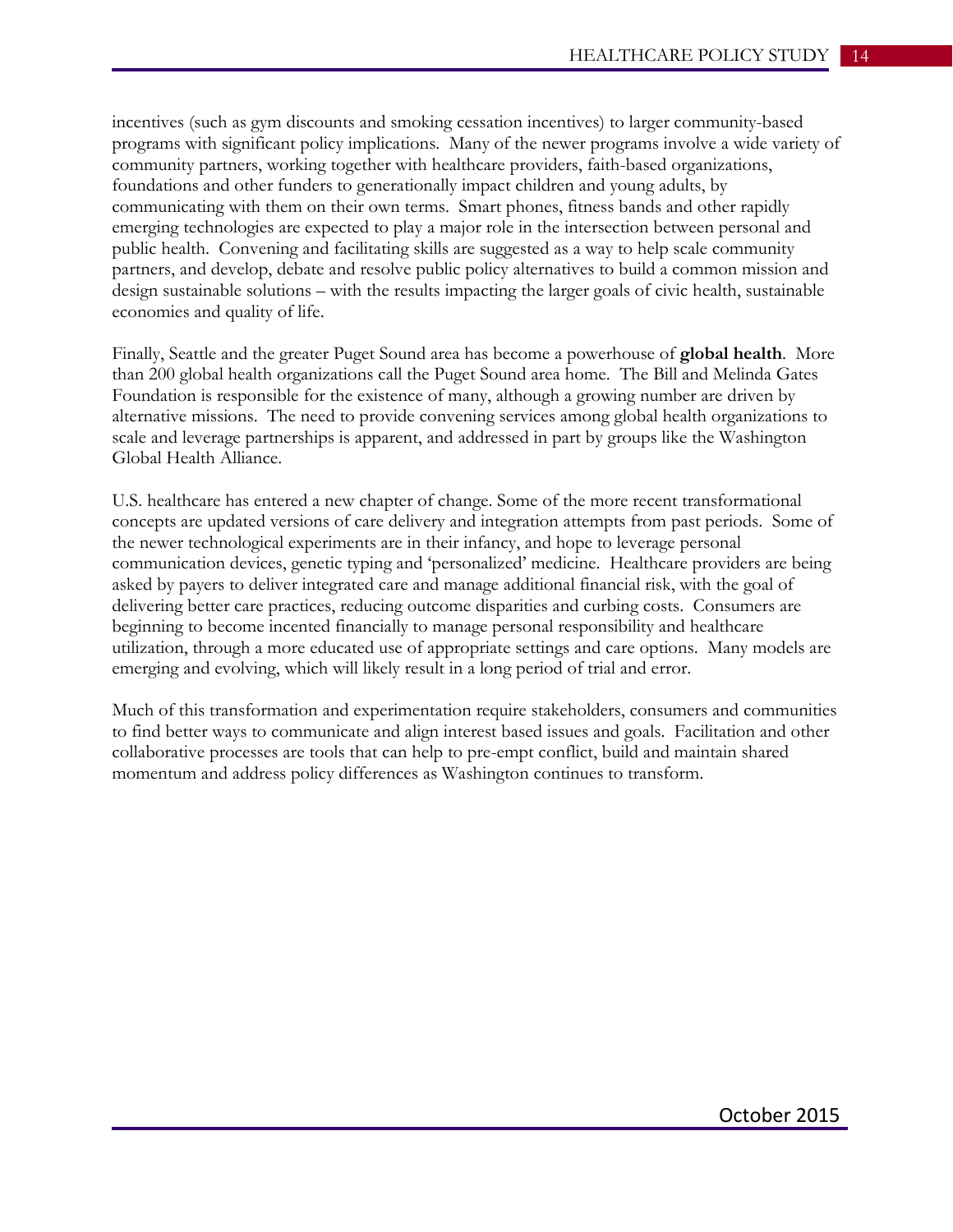## **Healthcare policy - conflict resolution/pre-emption potential**

While the general concept of consensus building is strong in Washington, conflict resolution and pre-emption techniques have not been a generally accepted and standardized practice within healthcare policy circles. Third-party neutral facilitation services are not systemically embedded in the healthcare sector. When facilitation occurs, it is often informal, or may involve a state agency simply convening a work group of stakeholders to provide guidance related to policy design or implementation concerns. There is often no structured process to provide for interest-based negotiating or trust building. Stakeholders may have a long history of shared conflict, as well as shared complaints about lack of genuine decision-making progress. Basic structured collaborative techniques, including situation assessment, group formation, ground rules, criteria development and other consensus building tools are generally lacking.

Infrequently, private sector consultants may be used to convene work groups under their existing service contracts (often tactical program design, evaluation and implementation services) with the state or local governments, but lack third-party neutral credibility. In 'related' cases, public and private consultants may include structured studies/surveys/informant interviews, but these are generally confined to soliciting stakeholder or public input relative to specific program critique.<sup>[2](#page-14-0)</sup> Beyond the historical norms noted, other barriers to public sector use of third-party neutrals include:

- Lack of private sector consultant expertise in both health policy subject matter and structured facilitation expertise.
- Contracting barriers the public sector is the authorizer of most significant public health policy design, implementation and evaluation work. Although funding for consensus building services could come from a variety of stakeholders, the public sector has historically determined facilitation need. Contracting with the public sector requires lengthy and bureaucratic competitive contracting processes. It's often easier for the public sector to attempt to convene or facilitate workgroups themselves. In rare cases, the public sector has invested internally to grow facilitation expertise.<sup>[3](#page-14-1)</sup>

Healthcare transformation trends include increasing attention and guidance by the federal oversight agencies (for example, CMS, the Centers for Medicare and Medicaid Studies; VA, the Veterans Administration) to encourage (and in some cases require) states to solicit meaningful stakeholder input when considering policy changes to Medicaid and other publically funded programs. State health and human service agencies (Medicaid, Behavioral Health, Developmental Disabilities, Aging, Rehabilitation and others) are under increasing pressure from their federal oversight agencies, governor's offices and legislators to move beyond traditional public hearings ('two minutes at the microphone') and unfacilitated workgroup meetings that often restrict membership.

 $\overline{a}$ 

<span id="page-14-0"></span><sup>2</sup> A strong example is a Washington State Health Technology Assessment, conducted by the Center for Evidence-Based Policy at the Oregon Health and Science University (OHSU). This study's purpose was to understand stakeholder's perceptions on program/process effectiveness with respect to mandates. In this example, OHSU did provide the Healthcare Authority with an assessment/survey/facilitation process.

http://www.hca.wa.gov/hta/documents/stakeholder\_engagement\_project\_report\_final\_part\_two.pdf

<span id="page-14-1"></span><sup>3</sup> Howard Gadlin is the Director for the Center for Cooperative Resolution in the Office of the Ombudsman within the National Institutes of Health, and was interviewed for this study.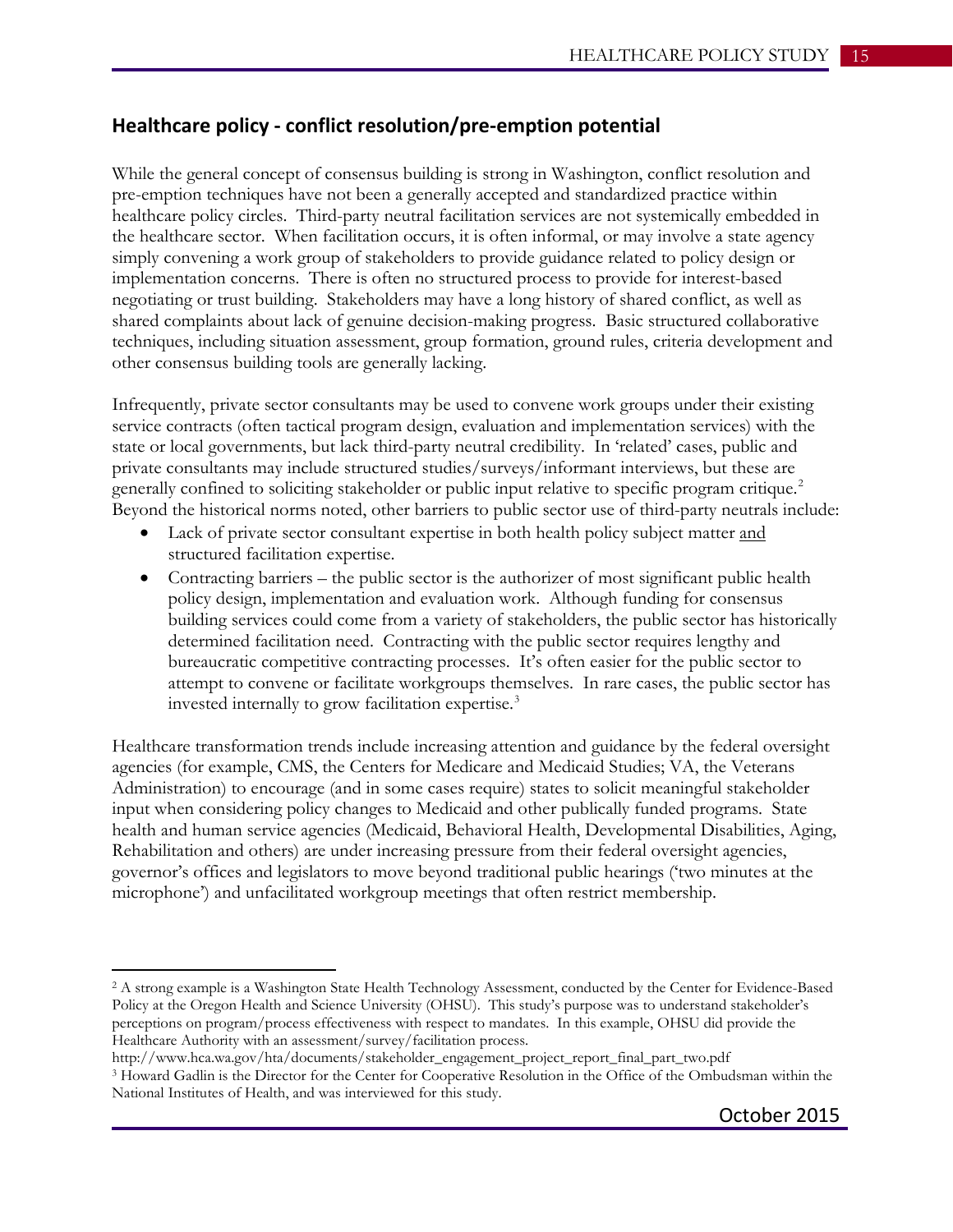The following quotation examples from federal agencies demonstrate their growing interest in advancing stakeholder input into public policy design and implementation processes:

- (CMS expectations to state agencies related to state development and implementation of managed long-term care supports and services policy):
	- *Adequate Planning: It is essential to allow adequate time in advance of implementing new, expanded or reconfigured MLTSS programs to allow for thoughtful planning and design, incorporation of stakeholder input, and implementation of safeguards to ensure a smooth transition to MLTSS.*
	- *Stakeholder Engagement: Successful programs have developed a structure for engaging stakeholders regularly in the development and implementation of new, expanded or reconfigured MLTSS programs. This includes cross-disability representation of individual participants as well as community, provider, and advocacy groups in order to obtain meaningful input into both the planning and operation of MLTSS programs. CMS will expect states to have a formal process for the ongoing education of stakeholders prior to, during, and after implementation, and states must require their contractors to do the same.[4](#page-15-0)*
- (Agency for Healthcare Research and Quality expectations for development of care management programs):
	- *Engaging Stakeholders in a Care Management Program: Designing and Implementing Medicaid Disease and Care Management Programs: A User's Guide*
		- *Stakeholder support, beginning with program design and continuing through the evaluation, is critical to a successful Medicaid care management program. Stakeholders should be involved during each stage of the program to build support for it, provide suggestions for its design, and participate in evaluation and continuous quality improvement activities. Stakeholders include senior Medicaid and agency leadership, the Governor's office, the provider community, the patient and advocacy community, the State legislature, and the Centers for Medicare & Medicaid Services (CMS).[5](#page-15-1)*

Many health policy authorizers are unaware of the existence of university-based or affiliated thirdparty neutrals. During interviews, one Washington Apple Health Medicaid official realized the Ruckelshaus Center's potential to fulfill the need to transform their typical stakeholder workgroup methodology into a more structured process. She recognized that situational assessment of stakeholder interests by a neutral party, coupled with professional facilitation methods that seek to find common ground and minimize disparities could help break traditional bottlenecks, allow for stakeholder 'ownership' and potentially lead to an improved base of support for policy direction. In addition, she recognized the relative contracting and administrative ease offered through the use of a Washington inter-agency agreement (or something similar) with a university-based center.

 $\overline{a}$ 

<span id="page-15-0"></span><sup>4</sup>http://www.medicaid.gov/Medicaid-CHIP-Program-Information/By-Topics/Delivery-Systems/Downloads/1115 and-1915b-MLTSS-guidance.pdf<br><sup>5</sup> <http://www.ahrq.gov/professionals/systems/long-term> care/resources/hcbs/medicaidmgmt/medicaidmgmt2.html

<span id="page-15-1"></span>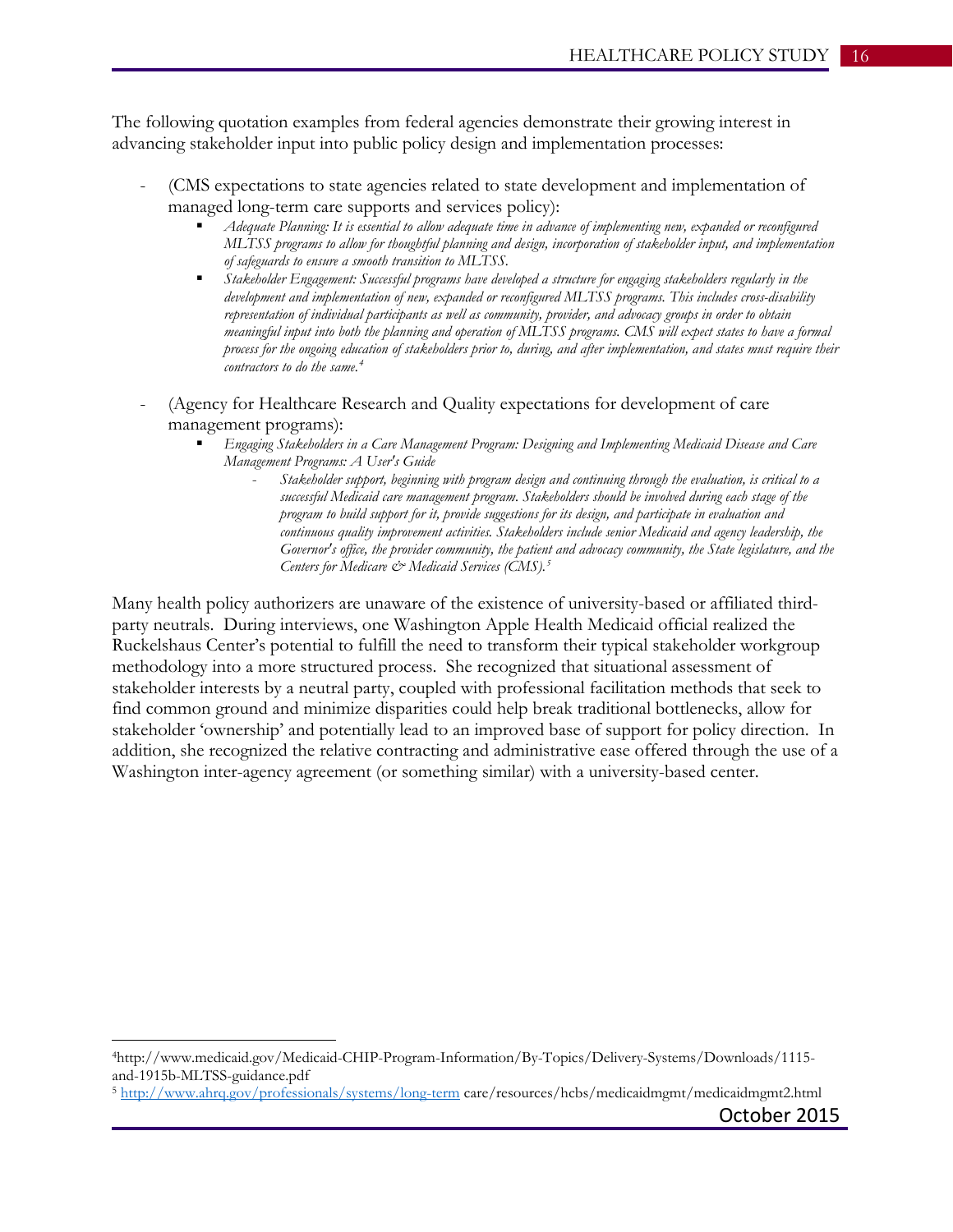## **Stakeholder 'demand'**

A significant portion of this study's time was spent conversing with diverse stakeholders, including:

- Healthcare providers, including hospital health systems
- Public payers, including Washington's Apple Health (Medicaid) and the Healthcare Authority
- Private payers, including traditional health insurance entities
- Advocates and ombudsmen
- Specialized non-profit agencies, including direct service providers
- Foundations supporting healthcare transformation and public health missions
- State legislators
- Governor's Office senior health policy advisors
- County and regional representatives tasked with health policy multi-party agreement goals
- Provider and other industry associations and alliances
- Other university-based and affiliated alternative conflict resolution Centers and Institutes that have considered or attempted health policy engagements
- Private conflict resolution firms and individual practitioners who have considered or attempted health policy engagements

Stakeholder interview results ranged from curiosity to strong interest in the Center's value proposition for health policy conflict resolution or preemption. Generally, any skepticism noted was questioned, and seemed to be due to the historical lack of this sector's use of third-party neutrals and collaborative problem-solving techniques. Many health policy stakeholders have been enmeshed in traditional negotiation tactics for many decades, creating a conventional culture that often results in inaction, slow action or deadlock. Many informants complained about this culture, while positively recognizing (and volunteering) that the federal government and state are under pressure to expand collaboration and consensus building activity.

Several informants recognized that the 'old way' of negotiating is too cumbersome, slow to gain results, and often hamstrung due to the complex multi-party interests. Several recognized that sometimes marginalized stakeholders, including consumers and advocates are now expected by authorizers to represent an important 'seat' at the table, and to contribute in meaningful ways (for example, the need to redefine 'person-centered planning' within the newer health delivery models will elevate these stakeholder's opinions in policy discussions).

Study time constraints created a limited number of interviewing 'gaps' (for example, union representation). Upcoming interviews with those entities are recommended prior to any substantial Center movement into implementation.

Other than the noted exceptions, very few informants were aware that third-party neutral services could potentially be available to help improve their public policy process. When questioned about this, their answers often indicated their admission of status quo. Several informants liked the concept of using university-based factual data and research, to maintain neutrality between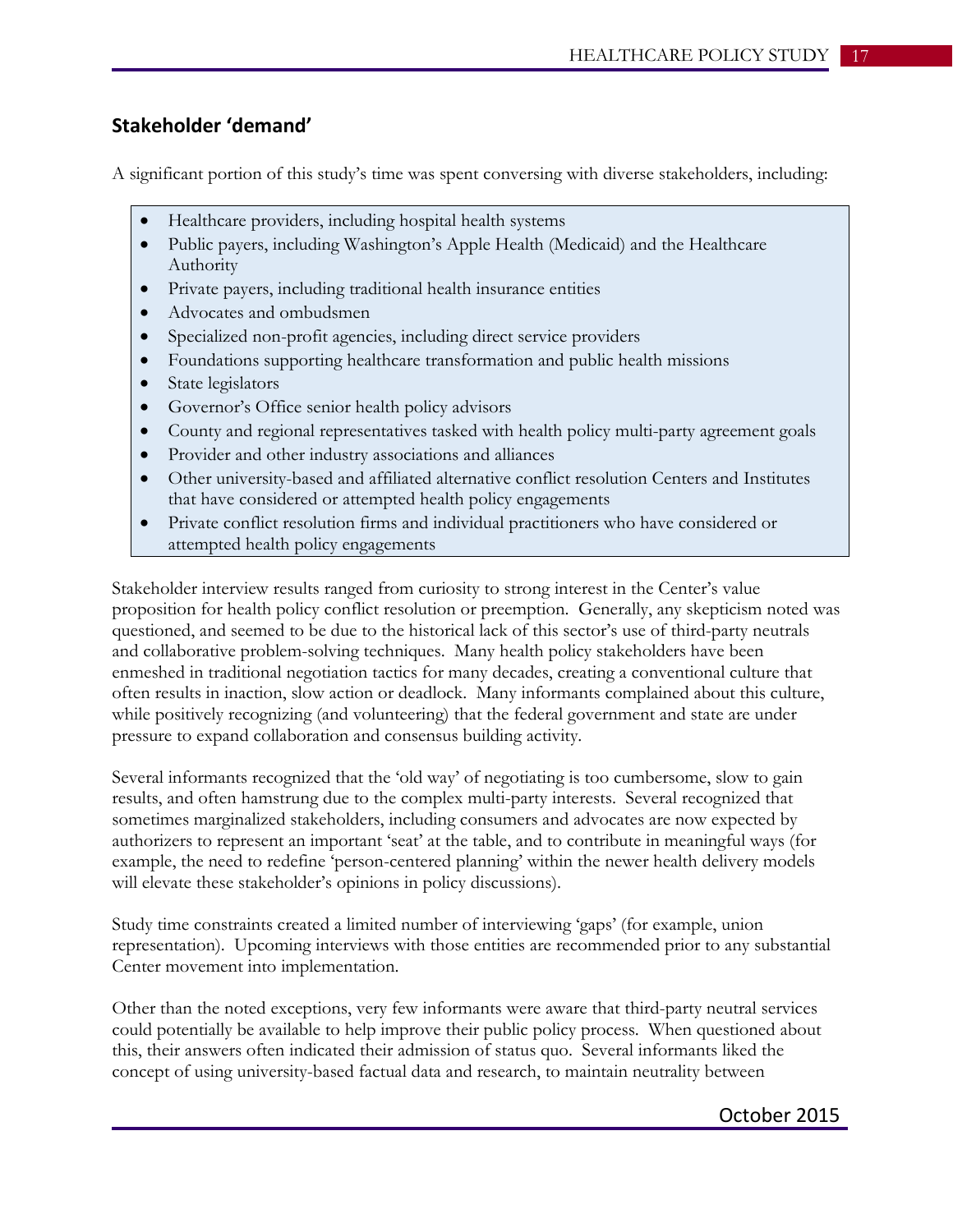stakeholder interests and allow for opportunities for stakeholders to modify positions. While many healthcare stakeholders know of Bill Ruckelshaus, and several know of the Center, very few know of the services the Center provides.

The following briefly summarizes some of the informant groups' 'demand' for third-party neutral service value, as well as noted comments of interest. More detailed examples are identified in the 'Healthcare policy and program examples' section.

**State of Washington Public Sector:** Meetings and follow-up conversations were held with Governor Inslee's Office of Legislative Affairs and Policy, Apple Health (Medicaid) and Healthcare Authority (HCA) officials. A representative from the Office of Legislative Affairs and Policy indicated strong interest in the potential value of services the Ruckelshaus Center might provide. As noted, state health and human service agencies often facilitate policy workgroups themselves. Several interviewees expressed long-term frustration with stakeholder's willingness to attend meetings, without achieving real or timely progress. Others noted that long-standing relationships sometimes create an institutionalized 'fatigue' – everyone believes they know where everyone else stands before the meeting begins, often leading to pre-determined stalemates and bottlenecks. Agency officials are given relatively little time to implement programs, whether answering to the legislature, the federal government, the courts or the Governor. Health transformation often requires maximizing staff time to get through design and implementation phases; time spent on stalemates becomes frustrating for all.

Most of the examples these professionals identified during the interviews involved their greater priorities at the time: large, public policy initiatives that require genuine input, design and implementation recommendations and support from local communities, providers, commercial payers and legislators. Many of these recent examples are on federal timeline requirements (for example, federal grants provided to Washington to advance coordinated care delivery; or to integrate physical and behavioral health through newer contracting methodologies). These types of public policy design projects generally require workgroup formation that includes a wide variety of stakeholders (for example, providers, consumers, advocates, unions, local public sector representatives and others representing differing interests). The timelines are generally tight, depending on the federal and state goals. State authorities are often under pressure to ensure that workgroups meet for a finite period of time, and expect momentum and results. Structured facilitation sounds like an appealing alternative, given past challenges. Stakeholders also hope to avoid unnecessary waste and delay, based on the possibility of advancing program and policy changes that could support their missions and align with their financial goals.

These larger, highly visible project examples overshadow the potential need for convening/facilitating experience relative to less media-sensitive issues. This report's expanded 'Healthcare policy and program examples' section identifies a range of possible projects that might be suitable examples for Center involvement.

*Public sector entities interviewed and/or researched: Governor's Office of Legislative Affairs*  $\mathcal{O}$  *Policy; Washington Health Benefits Exchange; Washington State Healthcare Authority/Apple Health (Medicaid); Washington State Healthcare Authority/Public Employees Benefits Board; Washington State Department of Health; Washington State Office of the Health Commissioner; county public health agencies; county/regional Accountable Communities of Health representatives*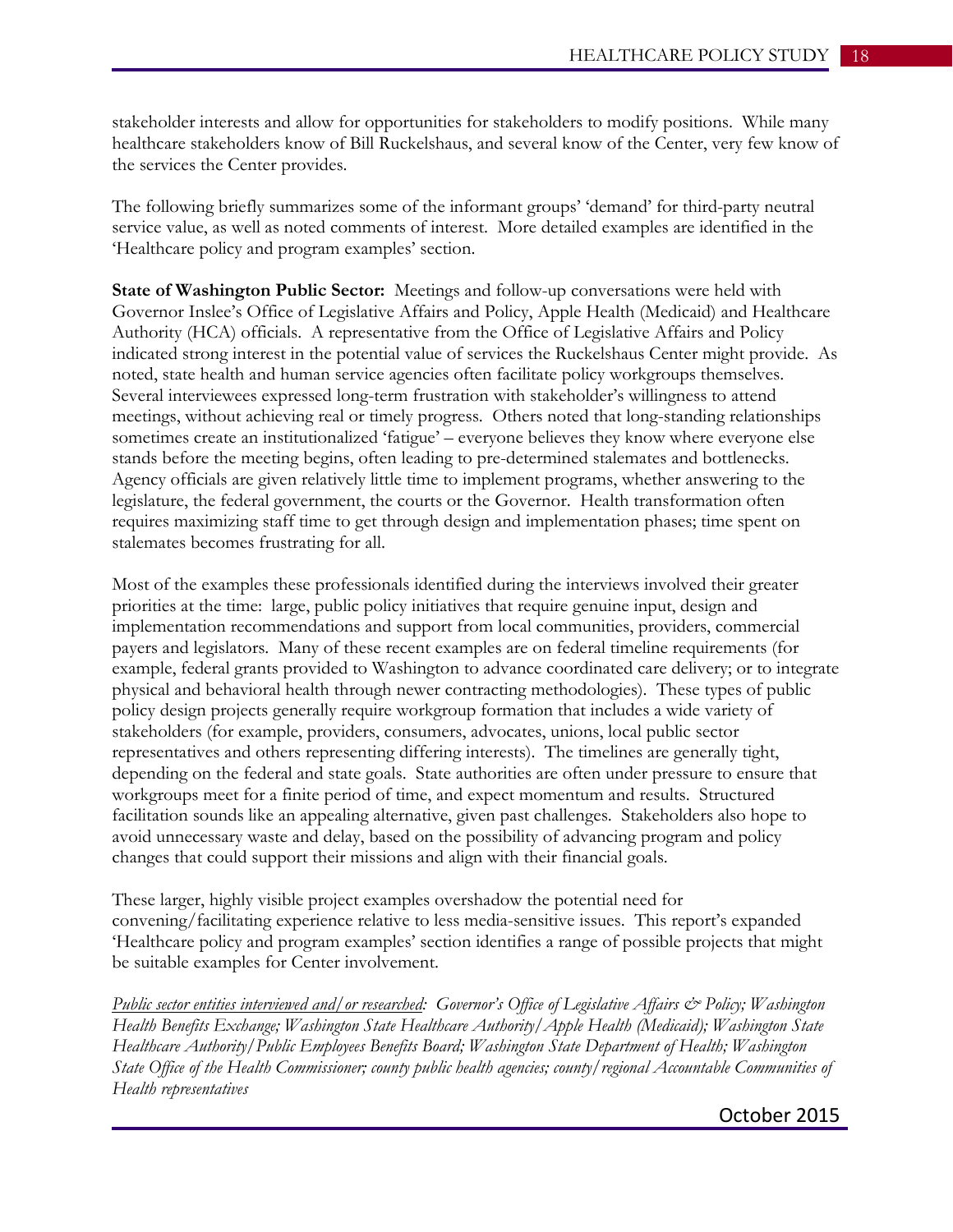**Providers:** Hospitals/health systems are not the only representative stakeholders at the taskforce table, but they are one of several powerful stakeholder groups (along with the Washington State Hospital Association) that participate significantly in many policy workgroups. Given the recent acquisition and consolidation cycle, hospital systems have their own internal competing interests, as well as those represented at the workgroup table.

Interviews with providers ranged from facilitation process skepticism (often based on nonstructured work group or task force history), to curiosity and guarded interest. One health system executive echoed the frustration of public sector officials with respect to policy stakeholder workgroup's lack of speed and progress, and wondered if a third party neutral might help to restructure a workgroup's time and momentum to everyone's advantage.

Some expressed frustration with barriers to scaling demonstration methodologies believed to be of value on a statewide basis. For example, internal hospital studies measured hospital costs associated with societal issues (and costs to society in the form of charity care); in one case, the costs of the state law requiring that emergency medical technicians bring people to the hospital emergency room, regardless of assessed injury or issue. This hospital demonstrated a significant percentage of 'pickups' involved persons with behavioral problems that cannot be treated in an acute hospital setting, and the associated costs to all through uncompensated care. Suggestions for appropriate diversion protocols- in this example, to divert mental health issues to proper agencies- would require changes to state law. Frustration is based on the inability to get legislative attention when overshadowed by higher priority legislative issues. This hospital executive wondered if a convening/facilitating role for a third party neutral might help stakeholders refine these ideas and build consensus.

*Providers/provider associations interviewed and/or researched: Providence/Swedish/Northeast Washington Medical Group; Group Health; University of Washington Medicine; Virginia Mason Washington Medical Center; Community Health Systems; Everett Clinic; Community Health Plan of Washington; Polyclinic; MultiCare Health System; Veterans Administration Medical Centers; Washington State Hospital Association; Washington State Medical Association; Washington Healthcare Association; Northwest Physician's Network; Inland Northwest Health Services; Rural Health Clinic Association of Washington; Ryther Health; Critical Access Hospital Network; Yakima Valley Farm Workers Clinic*

**Foundations:** One interviewed health foundation in Eastern Washington expressed interest in the Ruckelshaus Center's potential value. While rural health is one area of focus, this foundation is involved in funding WSU academic research and practice related to traditional public health issues (for example, reducing childhood obesity, improving healthcare access, reducing health disparities in tribal communities) and newer innovative issues (for example, Affordable Care Act implementation, care coordination models, and application of adverse childhood experience science). In addition, this foundation is substantially involved in the recent Accountable Communities of Health (ACH) portion of the Washington State Innovation Model Grant, which includes the significant vision of aligning physical and behavioral healthcare delivery. They attempted to provide convening services to stakeholders in their state ACH regions, but admit to no professional background in this area. They were intrigued with the concept of a university-based third party neutral, and how the Center's facilitation services might benefit the legitimacy of their stakeholder collaboration, as well as help to build durable trust in multi-sector alignment activity (with the goal of building workable delivery of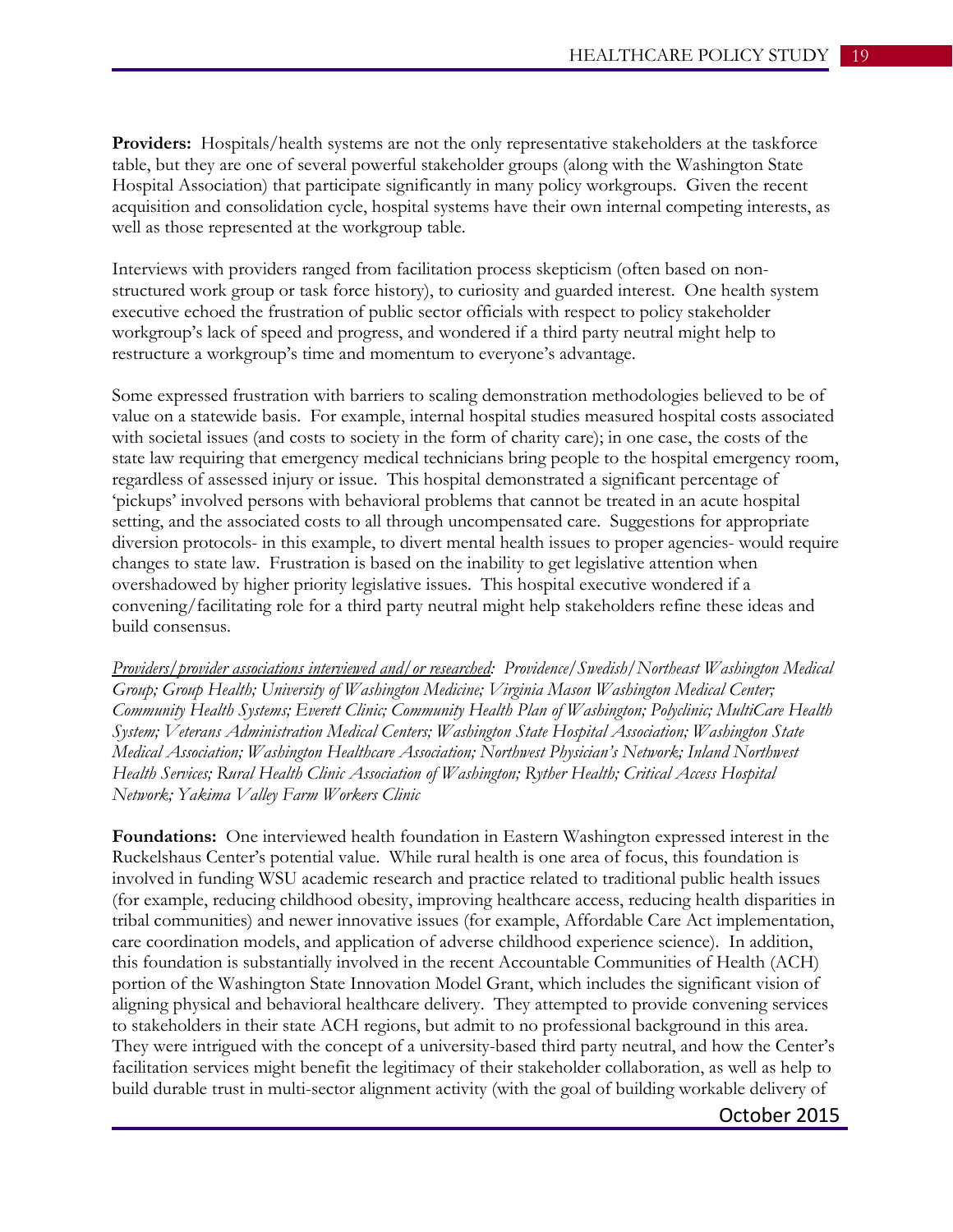care contracts between contentious provider groups and multiple stakeholders, including the public sector and business community).

In addition, foundations that focus on healthcare improvement usually work in related public policy areas that could potentially benefit from third-party neutral services. For example, housing and homelessness issues are 'linked' to healthcare, both in research and program funding. Recent health transformation activities (in foundations, as well as other stakeholder groups) include recognition that these linked 'wicked' public policy problems require new approaches, after decades of failed attempts. Newer funded linkages between these issues will likely expand the number of stakeholder teams needing to collaborate - potentially requiring greater convening and facilitation skills as multisector and multi-stakeholder interests surface.

*Foundations interviewed and/or researched: Empire Health Foundation; Philanthropy Northwest; Foundation for Healthy Generations; Seattle Foundation; Paul G. Allen Family Foundation; Group Health Community Foundation; Inland Northwest Community Foundation*

#### **Commercial Payers:**

 $\overline{a}$ 

A limited number of interviews were held with commercial payers. The newer Washington Health Benefits Exchange, designed to provide federally subsidized<sup>[6](#page-19-0)</sup> health insurance products to individuals, families and small businesses in Washington is in its second year of operation. Commercial insurance carriers and other entities ('Qualified Health Plans, or QHPs') offer competitive health insurance products through the Exchange. Several of these entities also offer products to serve Medicaid and 'dual eligible' populations (Medicare/Medicaid eligibles) through the state's Medicaid managed care and other waiver programs. Finally, many of these entities continue to provide commercial health insurance through employers, as well as Individual insurance products.

Public policy issues impacting these stakeholders can be significant. For example, consumers with varying income levels from year to year can switch between Medicaid and Exchange eligibility, creating a phenomenon known as 'churning'. This can be costly to all payers, create coverage gaps and inconsistency in physician and other provider care continuity, and add significant administrative costs to QHPs and Apple Health. While Washington and other states have attempted to address this problem through a variety of methods, the Exchange is still relatively new and untested in several aspects; policy is expected to change over time to address emerging issues.

Washington's All Payer Claims Database is one of the fundamental infrastructure changes that allows for state policy development around population metrics, as well as provide consumer visibility related to provider charge and other information, in order to facilitate competitive comparisons. The state encountered several challenges with a major carrier's willingness to participate. Although that matter is now largely settled, a facilitated effort may have saved significant time and funds.

Private health exchanges are becoming an emerging trend, to support new models of benefit design for employers. This 'new' competition may create a need for conveners and facilitators, with respect to education and potential conflict with established systems.

<span id="page-19-0"></span><sup>6</sup> Federal subsidies vary based on individual/family modified adjusted gross income.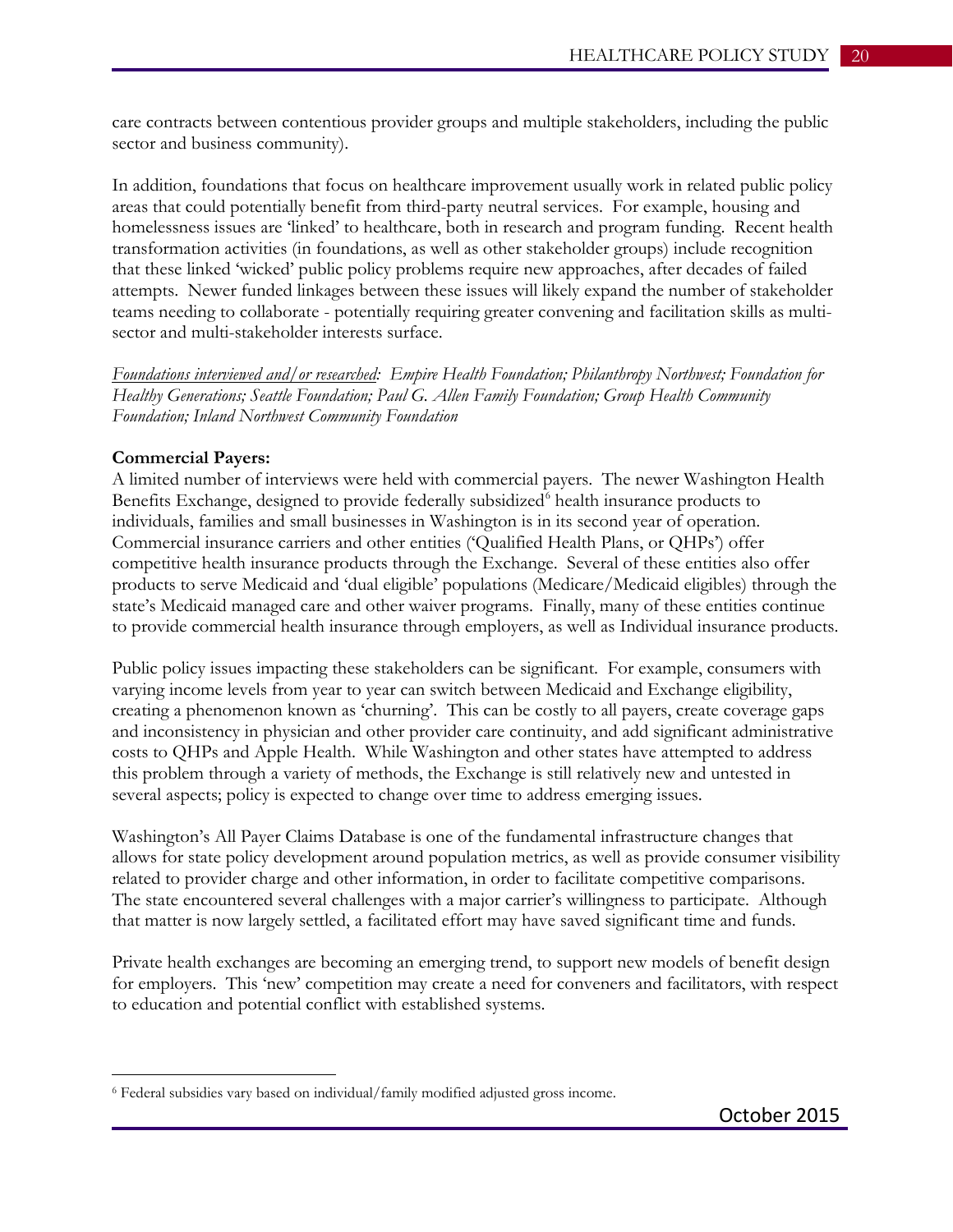*Commercial Payers interviewed and/or researched: Premera/Blue Cross; Regence/Blue Shield; Group Health; Molina Healthcare of Washington; United Healthcare; BridgeSpan; Moda Health; LifeWise; Community Health Plan of Washington; Coordinated Care; Amerigroup; Columbia United Partners; Kaiser Foundation Health Plan of the Northwest; Cigna, Aetna; Aon Hewitt*

#### **Consumer Advocates/Unions/Others:**

 $\overline{a}$ 

Consumer advocates have historically been relegated to 'second class' status in health policy negotiation. Washington State has been progressive in this regard; coupled with increasing attention and guidance from the federal government, consumer advocates have an increasingly stronger voice and a more significant 'seat at the table'.

The trend in healthcare delivery transformation includes a renewed focus on **person-centered planning** strategies. This includes not only giving consumers a stronger voice and option choices in their own care planning, but redefining the concept itself and how it relates to transformation goals (including care coordination and integration; improving quality and satisfaction; streamlining consumer experience; educating consumers to have an informed 'say' and partnership, and saving costs). The policy design and implementation decisions related to all of transformation's 'moving parts' are subject to stakeholder interpretation and interests – without successful collaboration, consumers and advocates can create significant roadblocks to transformation delivery. For example, several states that have attempted to integrate developmental disability services into Medicaid managed care without collaborative efforts have faced powerful advocacy that has delayed or eliminated integration.

**Unions** are an important stakeholder in most policy discussions. Representation of licensed, certified and paraprofessional healthcare workers goes beyond traditional collective bargaining issues. Healthcare transformation impacts the way that can healthcare workers conduct their jobs, and integration efforts can have a major impact on 'who does what'. Demographic changes (aging population, population increases in rural areas and a significant retiring tranche of healthcare professionals) will continue to negatively impact access to care<sup>[7](#page-20-0)</sup>. Mitigating factors, including possible changes to scope of practice laws, use of new technology and new supervision requirements will continue to attract union attention, and place unions, providers and payers on opposing sides of many issues. 'New' approaches to collaboration will be required to address the continuing demographic shifts the 'baby boom' generation is experiencing. University-based experts in public health and policy, as well as nursing could provide neutral research on best practices and impacts in other states demonstrating the necessary policy components that could be facilitated.

**Migrant farm worker** health issues have been researched for many years. The ongoing convergence of public and population health perspectives may require new education, training and care delivery methods that specifically address agricultural labor issues. Agriculture, labor and community involvement may benefit from neutral convening or facilitation services, to address labor shortages, environmental health and justice issues. University-based subject matter expertise in Eastern Washington public/rural health research may provide the necessary credibility to support

<span id="page-20-0"></span><sup>7</sup> One of the two past Ruckelshaus Center healthcare projects (Eldercare Workforce) addressed these demographic changes in a project conducted with the UW School of Public Health. The two healthcare projects helped the Center develop partnerships with the UW Schools of Public Health and Nursing. Both of the two project managers were included in this study's informant interviews.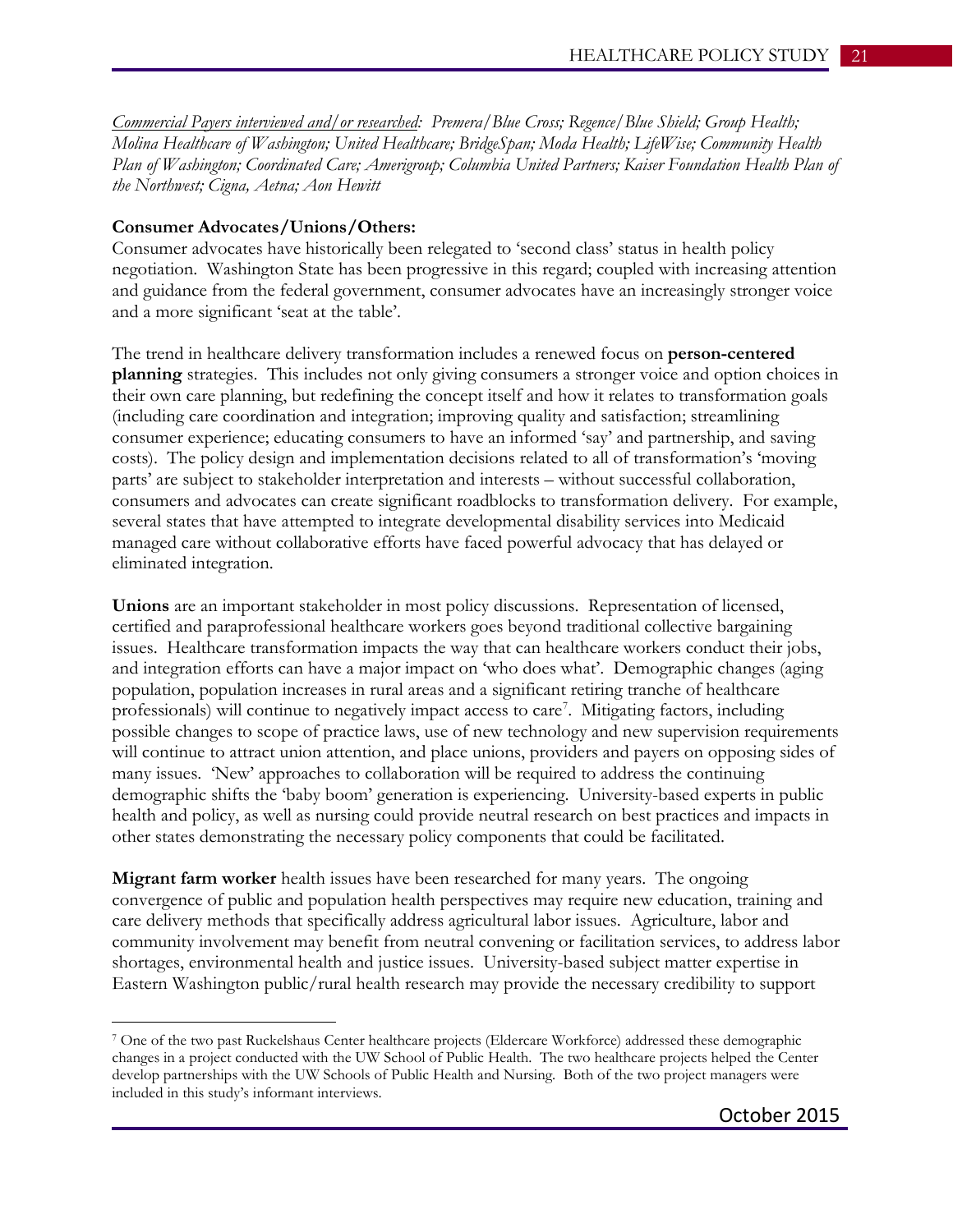convening or facilitating forums. Faculty and students may be able to use research in a neutrallyaccepted format to help develop new policy and scale implementation efforts.

**Community partnerships** are forming exclusive of federal and state-sponsored programs. For example, the Snohomish County Health Leadership Coalition has developed a community alliance with the goal of scaling prevention and wellness programs to all generations on terms they understand and respond to. County and community partners, along with local hospitals (Providence Everett is a sponsoring supporter) and other health providers have developed community partnerships such as United Way, Boys and Girls Clubs, scouts, schools and a variety of faith-based groups to support 'civic health' initiatives. These are designed to actively link community health improvement to economic development and prosperity on a generational level. Such scaling efforts and renewed interest in **population health interventions** may benefit from advanced convening or structured facilitating efforts. Education and communication/messaging subject matter expertise may be one way to link in legitimate university value.

*Consumer Advocates/Unions/Others interviewed and/or researched: Washington State Labor Council; Service Employees International Union Healthcare; Washington State Nurses Association; Snohomish County Health Leadership Coalition; Snohomish County Ombudsman; CityClub of Seattle; United Way of King County, United Way of Snohomish County, Washington State Health Advocacy Association; Community Health Network of Washington; Healthcare Leadership Council; Family Voices; National Coalition on Healthcare*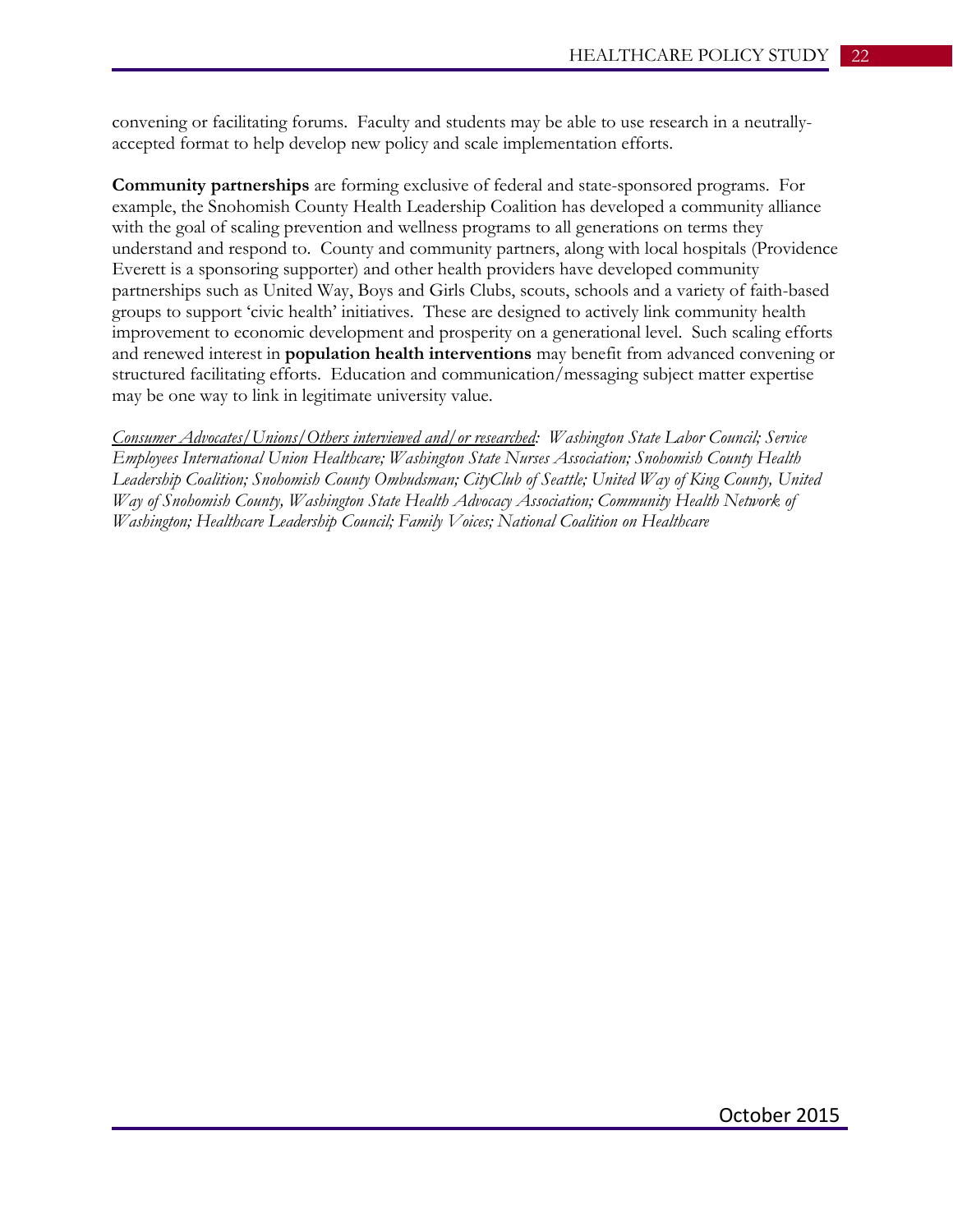## **WSU and UW – Healthcare policy 'supply'**

The two university systems are obviously vast, and represent an extensive set of schools and programs that directly or indirectly impact (or are affected by) healthcare in our state. As expected, university program diversity somewhat mirrors that of healthcare policy issues, covering not only the subsectors noted, but also other significant topics (for example, collective bargaining; competition and antitrust issues; urban planning/built environments and other areas that intersect with health policy). While it may be worthwhile to recognize the importance of these diverse industry issues within the healthcare sector, they were not the focus of this study. It is possible that some of these topics may present a future need for collaborative problem solving techniques, exclusive of traditional bargaining, negotiation and litigation venues.

Such intersections may provide university-based facilitation opportunities to help leverage and scale academic work that is frequently 'siloed', providing greater exposure to and collaboration between health-related initiatives involving wellness and prevention, public education, community health and economic development.

This study's time limits required 'triaging' interviews with university faculty, students and staff. Most of the time spent at **UW** involved interviews in the Schools of **Public Health, Nursing, Law, Public Affairs and Medicine**. Most time at **WSU** included interviews in the **Schools of Nursing, Human Development, Communications and Extension**. The WSU Ph.D. program in Prevention Science is multi-disciplinary, and includes faculty and students from Human Development, Communications, Criminal Justice and Criminology, Psychology, Nursing, Kinesiology and Education. A great number of other identified departments and centers at both universities may offer significant teaming capabilities with the Ruckelshaus Center. Additional interviews are recommended to more fully address potential.

Program faculty and others were generally identified for interviews based on:

- Existing/past relationships with Ruckelshaus Center Advisory Board members and staff;
- School/program searches based on known involvement with state health policy issues;
- Chain-linked referrals from stakeholder interviews;
- Searches for and chain-linking between specific faculty associated with health policy issues, based on published research and practice reputation.

The teaming nature of research and faculty relationships (within and between the two university systems) provided ample opportunities for introductions to others. This may be an obvious positive point for potential Center partnering- it didn't take long to find out who the relevant persons were with respect to different issues, but did require an initial investment of focused time to identify the appropriate 'starting points'.

Practical time constraints limited the number of interviews conducted. If the Center is interested in continuing to broaden its base of healthcare-related contacts, a supplemental list of recommended faculty to interview in included in the interview roster in Appendix A: Informant Roster.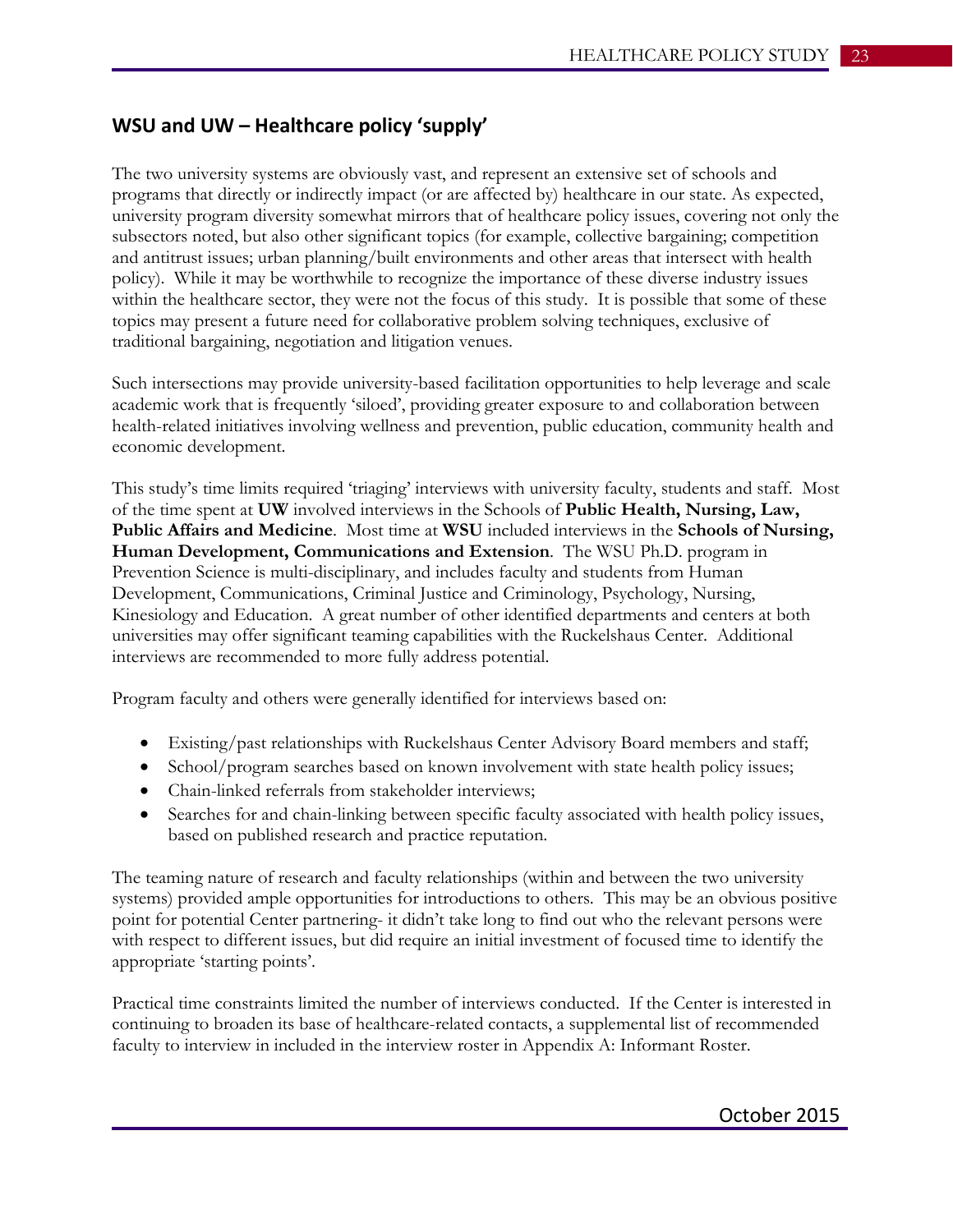Adequate 'supply' of subject matter experts is not a future barrier. Both universities provide deep experience in a variety of health policy forums. UW's School of Public Health includes a wide variety of teaching, practice centers and research programs, as well as connections to 'affinity groups', including:

- Department of Health Services: Includes a variety of programs, including health informatics, health policy, maternal and child health and social & behavioral science;
	- **Community-Oriented Public Health;**
	- Health Administration:
	- Biostatistics:
	- **Epidemiology**;
	- **Quality Metrics Research and Training**

The UW School of Public Health has a relationship with the Ruckelshaus Center, including faculty, staff and students who have provided both project management and support on past projects. Experienced faculty in the school's many programs are diverse in subject matter expertise, and could provide solid staffing for the Center on healthcare projects, if appropriate incentives are available to attract time commitment. Interviews across both universities identified that junior faculty are generally interested in more practice-orientation, and a desire (if their research aligns) to be more involved in policy-making engagements.

The UW School of Medicine is one of the largest healthcare providers in Washington (including medical practice and hospital services at the UW Medical Center, Harborview, Children's and the VA Puget Sound), and provides an important medical teaching and research component to our state's healthcare sector.

The UW Department of Global Health is a 'bridged' program between the Schools of Medicine and Public Health, and focuses on:

- Health Metrics and Evaluation
- Infectious Diseases
- Workforce Development
- Health Systems Science
- Global Environmental Change
- Global Injury and Violence
- Global Medicines Safety
- Women, Children & Adolescent Health
- Social Justice & Equity

The UW School of Nursing includes programs in:

- Biobehavioral Nursing and Health Systems
- Psychosocial and Community Health
- Family and Child Nursing

The Center has had a project relationship with limited faculty at the School of Nursing. Many nursing faculty also teach at the Schools of Medicine and Public Health. Specific experience (for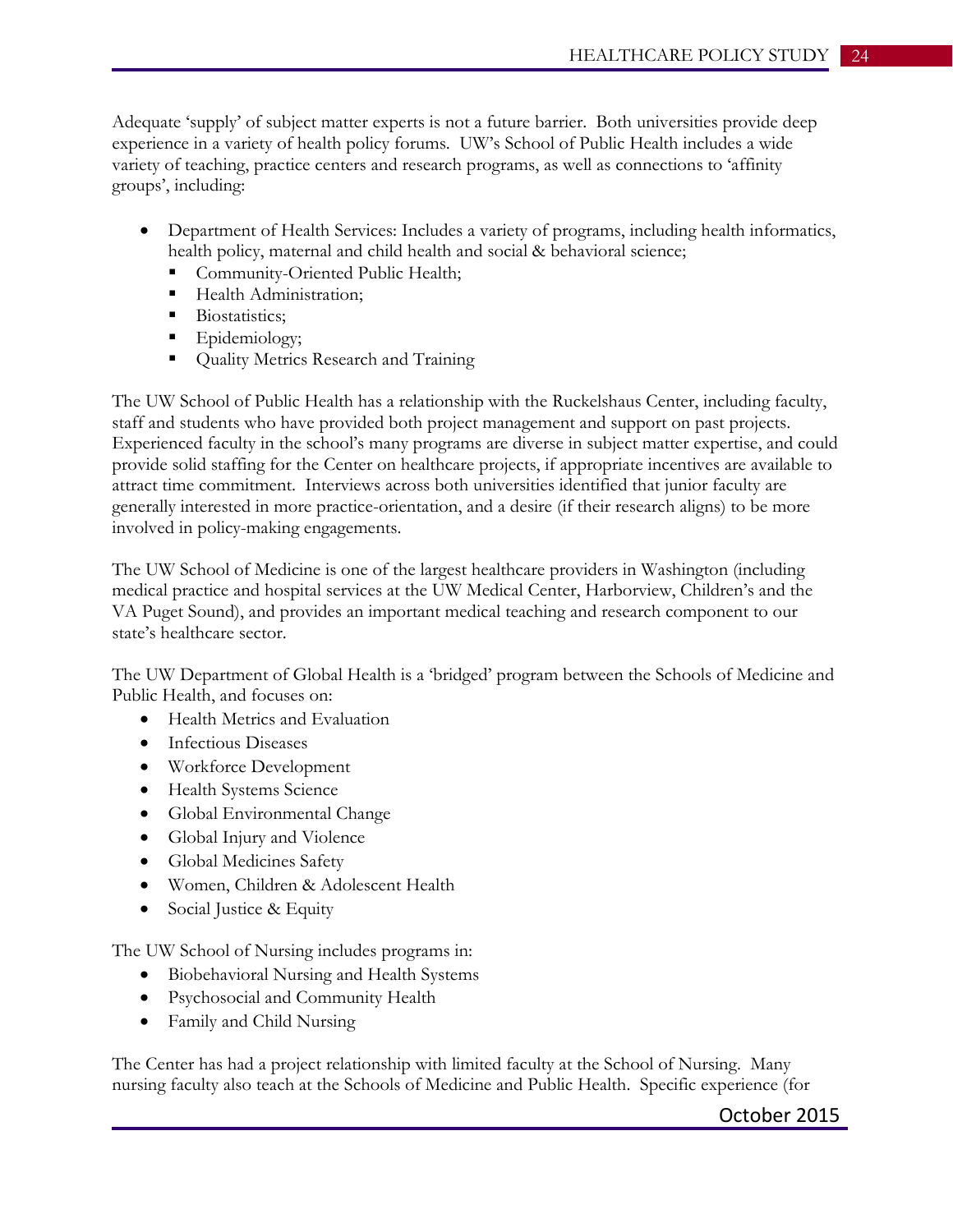example, community nursing) may be quite useful as our state's healthcare transformation includes a significant emphasis on empowering communities, counties and regions. The School of Nursing should be a strong candidate for Center attention, if healthcare projects are solicited<sup>[8](#page-24-0)</sup>.

The UW School of Law provides concentration tracks in:

- Dispute Resolution
- Health Law

The UW School of Law also hosts the Center for Law and Science in Global Health, and draws on an interdisciplinary faculty team to provide an academic experience in law and policy in domestic and global health law. Specialized Health Law LL.M., dual J.D./M.H.A. and J.D./M.P.H. in health services degrees, and a J.D./M.P.H. in Public Health Genetics are offered. The Dispute Resolution track may be able to provide the Center with interns, project support and possibly future facilitators.

The UW Evans School of Public Policy and Governance offers Public Administration degrees and faculty experience in a variety of healthcare interdisciplinary research and practice efforts, including faculty who work with public health and health benefits issues, in subject areas that correspond to their research interests<sup>[9](#page-24-1)</sup>.

Other UW Schools and Centers may have promising potential for teaming opportunities, including:

- College of Built Environments links to healthcare outcomes
- Center on Human Development & Disability
- Center for Ecogenetics & Environmental Health
- Pacific Northwest Agricultural Safety & Health Center

\*\*\*\*\*\*\*\*\*\*\*\*\*\*\*\*\*\*\*\*\*\*\*\*\*\*\*\*\*\*\*\*\*\*\*\*\*\*\*\*\*\*\*\*\*\*\*\*\*\*\*\*\*\*\*\*\*\*\*\*\*\*\*\*\*\*\*\*\*\*\*\*\*\*\*\*\*\*\*\*\*\*\*\*

WSU's Health Sciences Program includes schools and programs in:

- Health Policy & Administration
- Medical Sciences
- Nursing includes program in Advanced Population Health
- Speech & Hearing
- Pharmacy

 $\overline{a}$ 

• Nutrition & Exercise Physiology

WSU's School of Nursing faculty and students provide research and practical work on traditional public health issues. As expected, much of this work includes rural health issues. In addition, the new School of Medicine has begun its accreditation process, expecting to graduate its first class of medical students in 2021.

Some of WSU's Department of Human Development faculty are leading the multi-disciplinary Ph.D. program in Prevention Science, as noted. The program emphasizes training in both

<span id="page-24-0"></span><sup>8</sup> For example, Professor Betty Bekemeier researches public health system development and financing, as well as public health workforce development issues.

<span id="page-24-1"></span><sup>9</sup> For example, Professor Justin Marlowe researches new cost accounting methodologies that address chronic underfunding of local public health districts throughout Washington.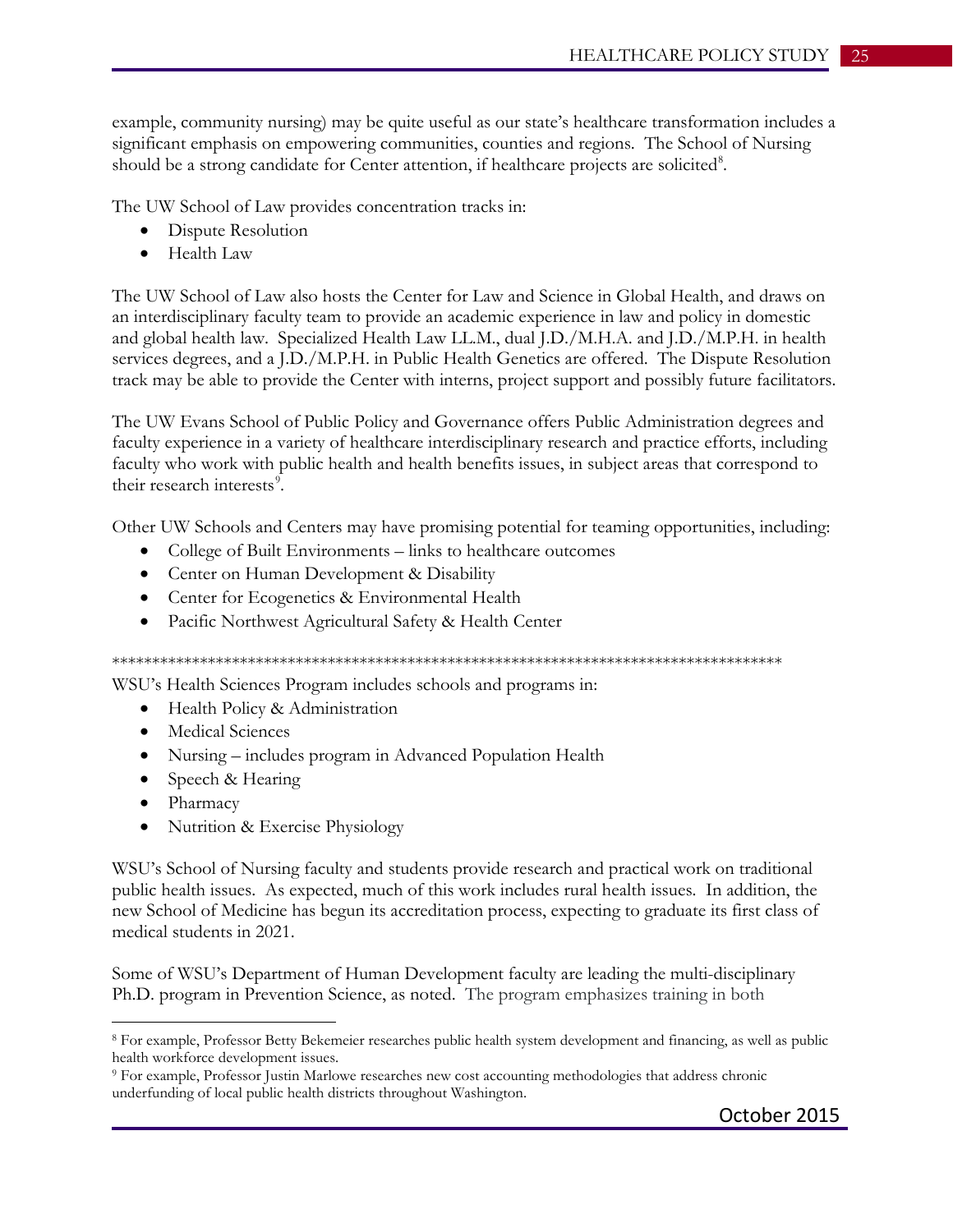the generation of research-based knowledge and its translation into effective programs and policies that positively impact the well-being of children, youth, adults, families, and their communities. Faculty has expressed interest in teaming with the Ruckelshaus Center on future projects; this may be especially relevant, given major state policy emphasis on scaling wellness and prevention programs as one of the three goals of the Healthier Washington transformation.

WSU's Edward R. Murrow College of Communication hosts the Murrow Center for Media and Health Promotion. Faculty and students conduct applied research that examines how people use media messages in their decisions about health, and how health promotion practitioners can maximize the effectiveness of health messages targeting young people and their families. Their Center's work is intended to help individuals and health professionals use media most effectively to facilitate informed and healthy decisions, a potentially strong component of prevention and wellness programs<sup>[10](#page-25-0)</sup>. Murrow College faculty have also expressed interest in potential teaming opportunities with the Ruckelshaus Center.

The other programs within the Health Sciences program, including Health Policy & Administration may provide the Center with additional subject matter experts. As WSU's medical school program builds, it's likely that other interdisciplinary programs may emerge that may be relevant to the types of projects the Center may be asked to engage.

Faculty at both universities expressed interest (to varying degrees) in working with the Ruckelshaus Center. Their interests include opportunities to participate in policy design and implementation efforts, and to offer opportunities to their students (potential project work, as well as intern opportunities). As noted, senior faculty were excited to be able to offer junior faculty more 'practice-oriented' or applied work, as opposed to pure research studies.

Funding and time commitments are the obvious practical limitations. The Center is used to transferring funds within the universities' systems- hopefully, this will continue to be effective if more healthcare projects are solicited. The time commitment issue seems more challenging. If successful, a long-term strategy might include the development of a Ruckelshaus Center Healthcare Consensus Group, with some formalized inter-disciplinary structure that involves more commitment from specific faculty and/or programs at UW and WSU. In the short to mid-term, more focus and momentum beyond this study will be required to develop deeper relationships with subject matter experts to commit to different project scope.

This study was not successful in identifying new experienced facilitators. The Ruckelshaus Center already has a few healthcare-related faculty/staff who have worked on prior Center projects, but it's unlikely that these people will be able to leverage their facilitation skills to others. The Center might look for opportunities to provide specific internships with the UW's Law School and Evans School graduate students who have studied or worked with collaboration and negotiation techniques, and similar programs at WSU. Building a 'pipeline' is a long and dedicated process – and may require expanding partnerships with both universities.

 $\overline{a}$ 

<span id="page-25-0"></span><sup>&</sup>lt;sup>10</sup> For example, Professor Erica Austin researches communication related to politics and health. Professor Stacy Hust researches media effects and strategies to prevent alcohol abuse. Professor Bruce Pinkleton researches health promotion and media literacy related to abuse prevention.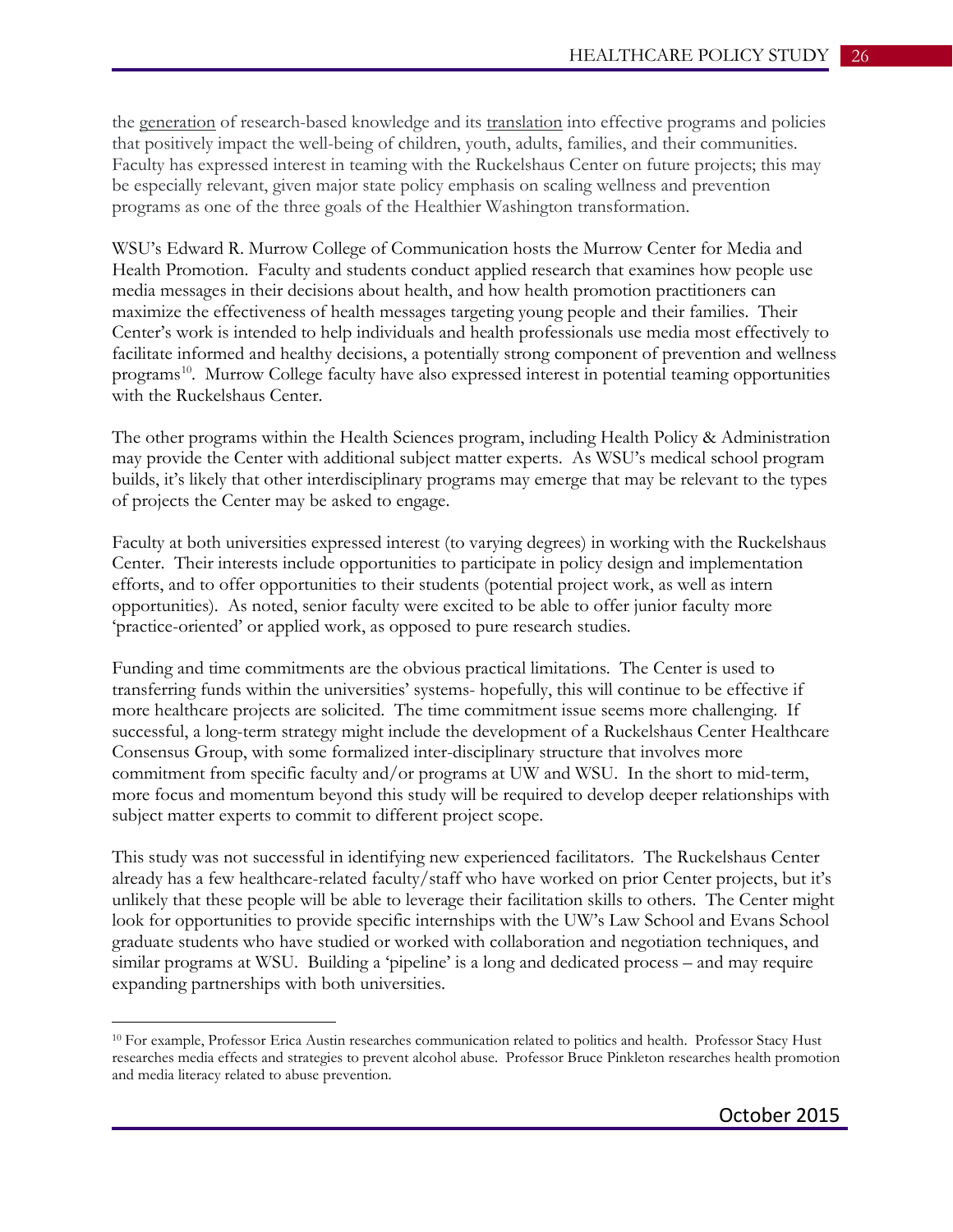## **Examples of other Center's healthcare work**

A portion of time was spent interviewing experienced individual practitioners, as well as other Centers. Most have operational and business models that vary, depending on historical growth, funding sources and differences in staffing/subcontracting. Several had facilitated healthcare policy or related issues in the past, but had not substantially leveraged those opportunities. All had ranging interests in the potential, but many did not have the dedicated capacity to move proactively into healthcare with deliberate growth goals in mind. Many admitted the complex nature of healthcare

policy and the need for subject matter expertise, with the noted exception of the most seasoned individual practitioners; after many decades of experience, they felt comfortable moving through any subject material, without feeling the need to have any specific background in the area. Several of these highly experienced professionals felt that their lack of healthcare expertise (but a solid knowledge of public sector and legislative processes and pressure points) worked to their advantage – this helped them facilitate or mediate from a truly neutral standpoint. None of these individual practitioners has developed a true healthcare 'practice'.

- **Other centers have incrementally added healthcare to their engagement 'portfolios'.**
- **Several would like to dedicate experienced subject matter resources to build out a sustainable healthcare practice.**
- **Current Ruckelshaus Center capacity and capability is currently insufficient to 'grow' a sustainable healthcare practice.**

Most came from a legacy of natural resource/environmental work, but have since branched out into other public policy areas. The following is a brief summary of several representative interviews and related research:

**Oregon Consensus (OC)**: As a Ruckelshaus Center partner, OC's model is well known. OC is the only Center identified in this study that has experience working with healthcare reform and transformation issues specific to state design and implementation.

- OC has provided *facilitation, convening, public engagement and collaborative learning summits on behalf of the Oregon Health Authority related to the rollout of healthcare reform* in the state. They have also provided organizational consultation to the Coordinated Care Organizations (CCOs) that form the 'backbone' of regional coordinated care and oversight. Fifteen CCOs, based on community partnerships are critical to the success of Oregon's model. OC's community/regional work may provide ideas for service value for the Ruckelshaus Center, with respect to the Accountable Communities of Health transformation in Washington.
- OC's Community Health Worker Research and Education Consortium project partners with Portland State University's School for Community Health, and is funded by the Cambia Foundation. In this project, OC and Portland State University have formed a steering team dedicated to understanding the *role and value of the community worker model,* as it relates to health reform goals. OC has helped to prioritize a research agenda, including identification of different community healthcare worker payment methodologies. The Consortium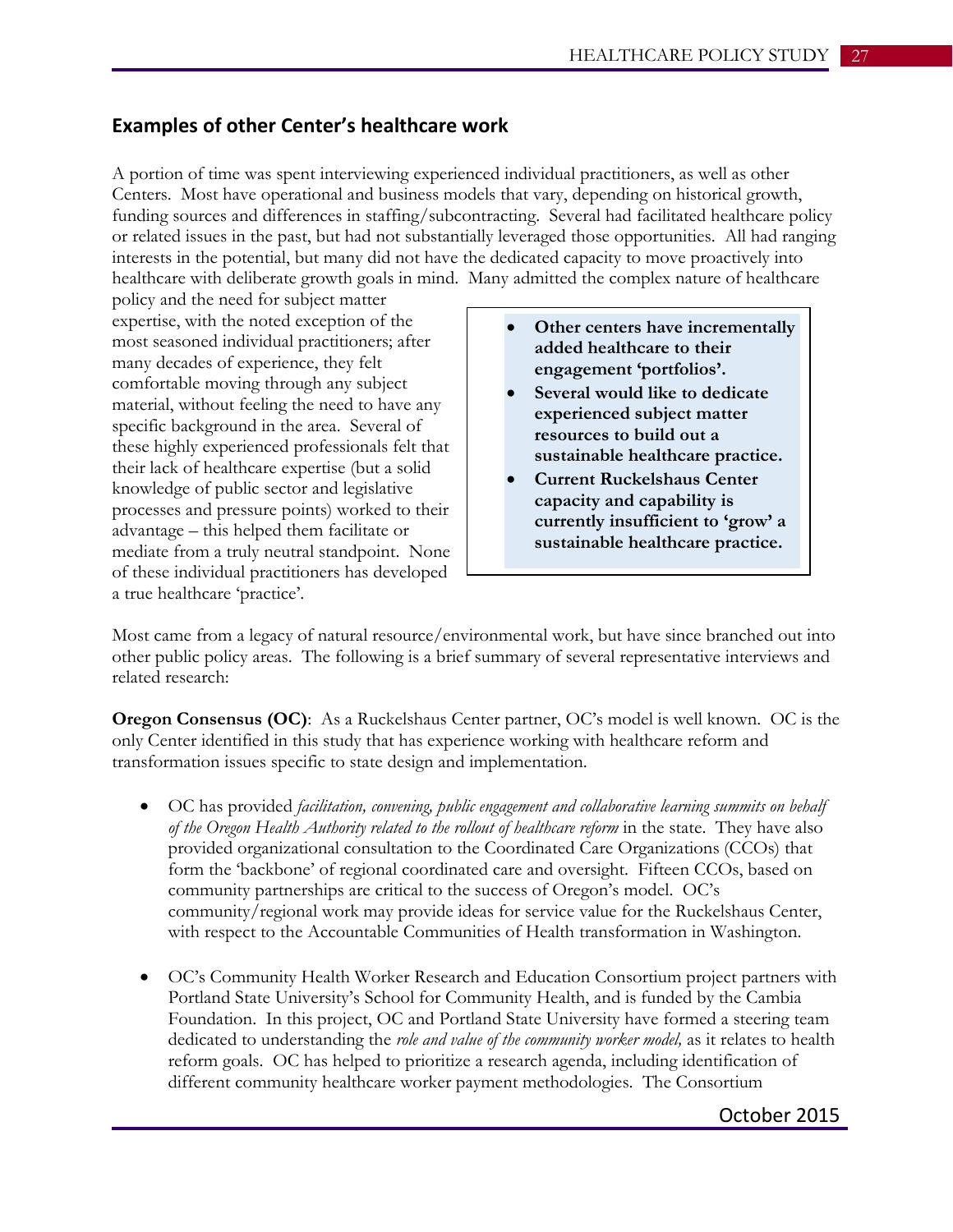developed a toolkit that educates stakeholders about the role of the community healthcare worker in healthcare reform efforts.

- OC facilitated a legislatively-mandated workgroup that recommended changes to existing rules administering the *licensing of mental health and substance abuse providers* in Oregon. The group achieved consensus on 90 percent of the recommended rule changes, in order to reduce administrative burden and further the care coordination and cost reduction goals of health reform. This work may help inform potential Ruckelshaus Center value related to Washington's current physical and behavioral health integration efforts.
- OC facilitated a legislatively-mandated Prescription Authority Workgroup, to reach consensus on proposed legislation that would allow psychologists to prescribe medications for certain mental health diagnoses. OC facilitated *scope of practice issues* between medical doctors and psychologists, representing a politically charged conflict in most states. OC experience may help inform eventual scope of service change in Washington, with respect to future eldercare workforce and access issues. In another project, OC facilitated volunteer stakeholder groups that agreed to develop a pilot that identified criterion for a standardized review of scope of practice changes, reporting their final results to the Legislature.

OC has grown their healthcare projects from a grass-roots effort over time – nurturing relationships, building credibility and leveraging opportunities for more than ten years. While their model relies heavily on contracted practitioners, OC staff have been involved in the development of this process.

OC has benefitted greatly from Oregon's ex-Governor John Kitzhaber, who was a huge supporter of consensus building and collaborative problem solving techniques. OC has worked hard to embed this philosophy and the expectation of its use into a variety of sectors, including healthcare. Oregon's progressive stance in this area is somewhat unique. It seems likely that the Ruckelshaus Center's healthcare expansion will require more traditional efforts to build political support among legislators and administrators.

**Sacramento State University's Center for Collaborative Policy**: Sac State's Center for Collaborative Policy has participated in a number of healthcare-related projects, based on grass-roots project development and professional relationship building. Their Center is a staffed model, but has no dedicated healthcare experts or specific healthcare growth strategy.

- The Center facilitated a two day retreat for the California Mental Health Planning Council, tasked by federal and state mandates with the California Department of Mental Health's program results involving access to care, availability of care, and Departmental accountability. The Council includes consumers, families, providers and advocacy organizations. The retreat was a strategic planning event, designed to set five year goals and action steps. The Center prepared with a traditional situation assessment, and cross-walked prior Council goals to the federal and state mandates.
- The Center is providing help with strategic direction, stakeholder training and process design with respect to a San Francisco community health impact assessment. A community council of more than 30 public and private organizations build consensus on 'built environment'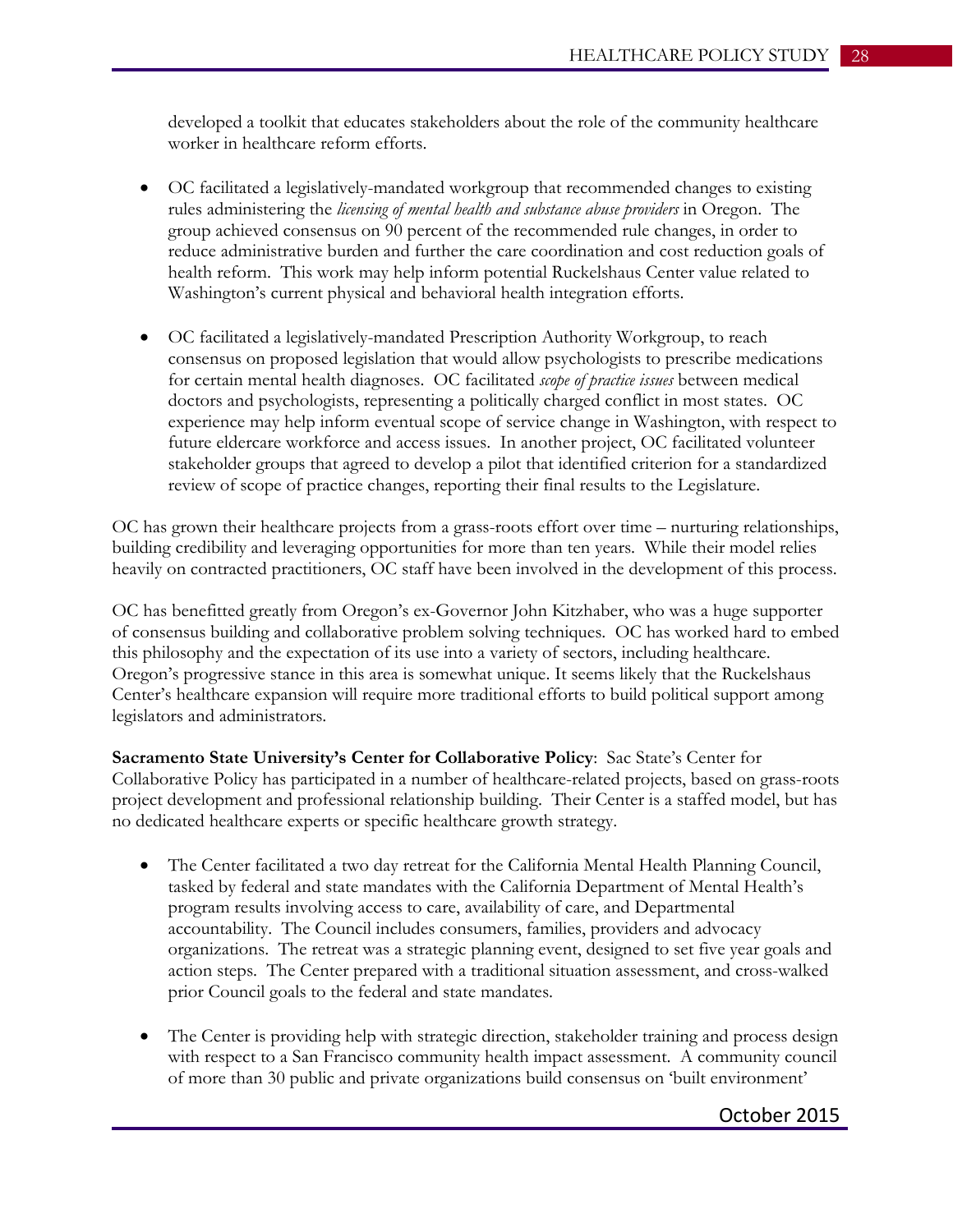issues within community planning efforts, realizing that neighborhood design directly impacts healthcare outcomes. A report with final recommendations will be presented to the public, city agency staff, the Planning Commission and the Board of Supervisors on the plans and zoning controls for these neighborhoods.

#### \*\*\*\*\*\*\*\*\*\*\*\*\*\*\*\*\*\*\*\*\*\*\*\*\*\*\*\*\*\*\*\*\*\*\*\*\*\*\*\*\*\*\*\*\*\*\*\*\*

Both of these centers offer a diversity of services around different sectors (beyond legacy natural resource/environmental issues). These and other university-based or affiliated centers are interested in providing both collaborative problem solving skills, as well as collaborative public participation efforts, education and training, and strategic planning/visioning/organizational development services through the use of facilitation or convening services. Both of these centers 'grew' healthcare projects the same way- leveraging established contacts in their state's administration though political relationships and professional contacts with state agency officials<sup>11</sup>; starting with reasonably small projects with strong risk assessment in place, building additional and more complex projects over time, and recognizing when outside contractors or technical specialists were needed to augment center staff expertise. Neither center has an established healthcare practice, but this may be a more practical approach for them, given the focus and limited resources needed to deploy on their larger legacy areas.

It's interesting to note that OC's healthcare projects are more plentiful and diverse – perhaps due in part to their contracted practitioner model, which may allow OC to target specific subject matter expertise to specific project need.

**Meridian Institute**: Meridian has healthcare experience with several state projects, but seems to focus primarily on federal engagements. Their work includes facilitating processes related to pandemic preparedness, healthcare worker shortages and intellectual property rights for medicines. Facilitated stakeholders include the public sector, research scientists, providers, consumer advocates, foundations, insurance companies and the pharmaceutical industry.

- Meridian facilitated a three day dialogue session between twenty representatives from federal agencies and public health departments across the country to achieve consensus on a  $21<sup>st</sup>$ Century public health model vision. The session was funded by the Robert Wood Johnson Foundation, and co-convened by Trust for America's Health.
- Meridian and Blue Ridge Consulting co-facilitated a series of public engagements and coalition meetings in Seattle for the King County Public Health Department and the King County Healthcare Coalition. These meetings created public dialogue and built consensus on key aspects of emergency preparedness and response to medical disasters. This project evolved out of an earlier [Meridian-facilitated](http://merid.org/content/projects/pandemic%20flu%20demonstration%20projects.aspx) process on pandemic flu planning and experience with the H1N1 flu outbreak.
- In partnership with the International City/County Management Association, Meridian contracted with the Centers for Disease Control and Prevention to design, facilitate, and

 $\overline{a}$ 

<span id="page-28-0"></span><sup>11</sup> In OC's case, the scope of their healthcare work expanded after growing relationships with policy makers at the Oregon Health Authority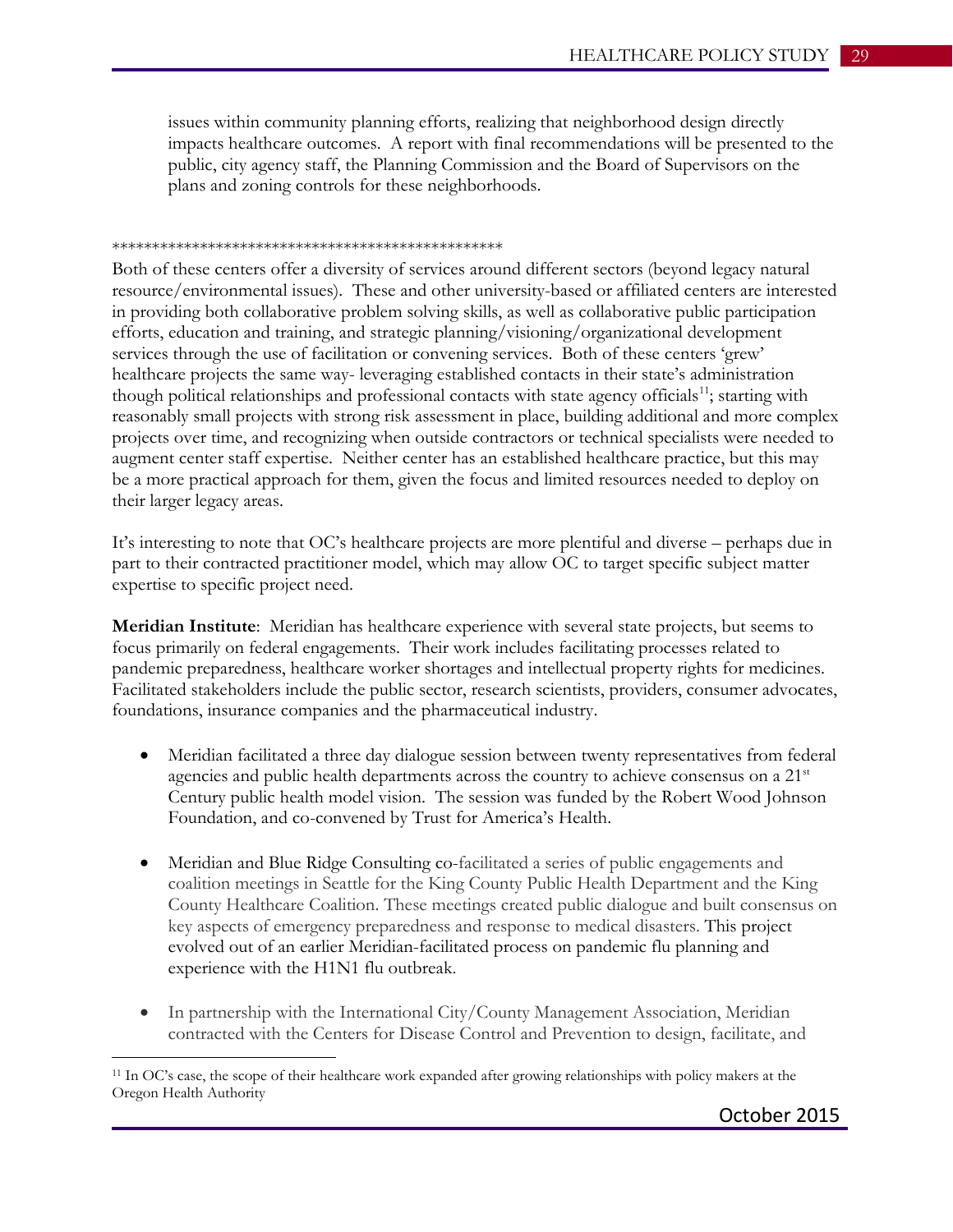document demonstration projects in Washington and Hawaii on issues relating to the planning, management, and control of pandemic flu.

**The Keystone Center**: Keystone's healthcare project list is similar in content to Meridian's. Many of their noted projects are short-term facilitations.

- Keystone helped Harris County, Texas Public Health and Environmental Services engage community partners in a review of the County's draft plan to allocate scarce medical resources in the case of an influenza pandemic. Keystone facilitated one community partner meeting and eight public meetings that helped the agency refine its prioritized list of the group's resource access. Keystone worked with the U.S. Department of Health and Human Services to address the adult immunization goals outlined in its Healthy People 2020 initiative.
- Keystone worked with federal Region VIII (Department of Health and Human Services) officials to facilitate stakeholders in the field of adult immunization. Stakeholders collaborated during a one-day session on a toolkit design to help providers and public health agencies meet adult vaccination goals. Keystone partnered with the Alliance for Early Success to develop a Birth through Eight State Health Policy Framework, including a roadmap to improve the health, learning and economic outcomes for vulnerable children. Keystone worked with state and national experts and funders to identify issues that improve healthy development and learning outcomes, and bring together health and early childhood stakeholders. Keystone facilitated a meeting to strategize policy direction, partnering ideas, and funding mechanisms, with a focus on health equity, social capital and social determinants of health.

**Resolve:** Resolve has developed deep teaming relationships with foundations (Robert Wood Johnson Foundation, the Pew Charitable Trusts, the de Beaumont Foundation), non-profits (American Public Health Association, Trust for America's Health), federal agencies (Food and Drug Administration) and distinctive universities (Johns Hopkins University Schools of Medicine, Public Health and Office of Emergency Management; University of Pittsburgh Medical Center).

As with others, Resolve's projects involve emergency preparedness, public and community health, and 'one-off' facilitations or workshops related to distinct issues. Unlike the others, Resolve seems to have created services and future funding streams through ongoing stakeholder forums in several capacities. Resolve seems to have leveraged earlier projects into trusted forums – good examples of sustainable strategies to build out 'new' practice areas, and brand on-going forums.

- Resolve's Collaborative Food Safety Forum is focused on ongoing implementation the U.S. Food Safety Modernization Act. The forum is attended by a coalition of industry, consumer, academic and federal/state stakeholders. Funding is provided by the Pew Charitable Trusts and the Robert Wood Johnson Foundation.
- Resolve's Public Health Leadership Forum engages public health leaders and stakeholders to discuss challenges and transformational ideas. The group is defining a set of foundational public health services, as well as envisioning what a high functioning governmental public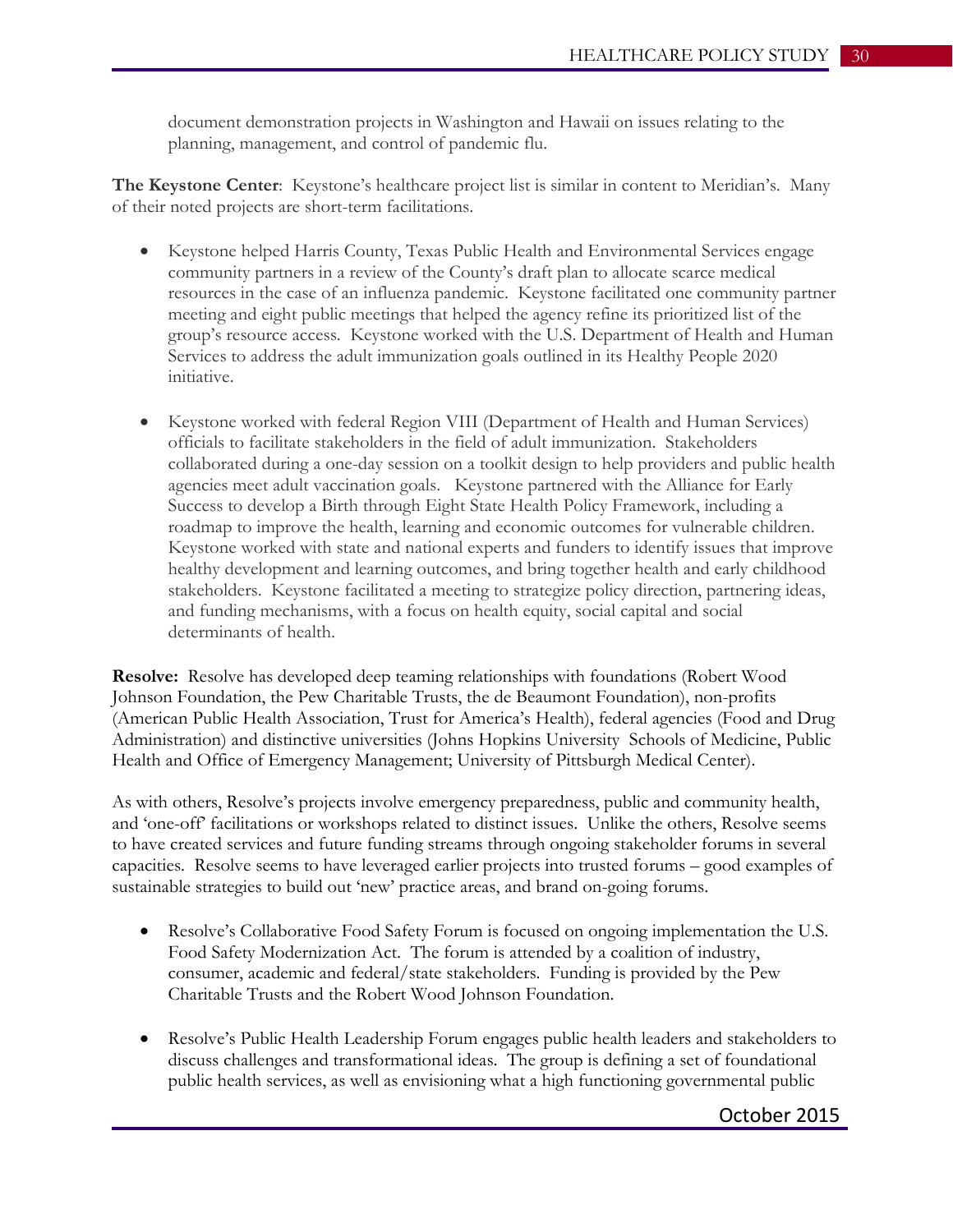health department will look like (and be doing differently) in 2020. Funding is provided by the Robert Wood Johnson Foundation.

- Resolve provides logistical support to the National Environmental Health Partnership Council, convening diverse stakeholders to develop and sustain awareness, education, policies and practices related to environmental health.
- Resolve partnered with the George Washington School of Public Health to facilitate an Obesity Drug Outcomes Measure group to identify key issues surrounding the outcomes of pharmaceutical interventions for obesity treatment, and recommend potential solutions to those issues. Stakeholders included clinicians, consumer advocates, industry, researchers and public health organizations.
- Resolve mediated an end-of-life and physician-assisted suicide workgroup of 19 stakeholder groups and other individuals, on behalf of the California State Assembly Select Committee on Palliative Care. The Select Committee asked participants to discuss how to improve the end-of-life process, with a focus on public policy recommendations; and the different values and policy perspectives that underlie attitudes towards physician-assisted suicide. Stakeholders included bio-ethics researchers, clinicians, AARP, Christian Ethics faculty from several universities, the California Healthcare Association, the Hemlock Society, the California Hospice & Palliative Care Association, the California Pro-Life Council, Americans for Death with Dignity, the California Catholic Conference, the California Medical Society and others.

These organizations all rely in part on traditional Requests for Proposal (RFPs) and grant-making processes. Keystone began working with healthcare policy issues about twelve years ago, and identified the need for substantive familiarity and expertise with healthcare strategic and technical issues. RFPs specifically request experienced facilitators with technical expertise. Keystone continues to diversify their staff's credentials, and looks for policy and science backgrounds when hiring. Keystone has found several technical partners, compatible with their mission and values, to fill gaps. Another noted challenge in Keystone's health policy work involves establishing opportunities and proof of concept – the typical concern in dispute resolution circles around quantifying success. Federal government RFPs require proposed evaluation components. Keystone has worked with health economists to attempt to project outcomes, to aid in evaluation. This may be useful guidance for the Ruckelshaus Center, related to ongoing outcomes measurement and evaluation concerns.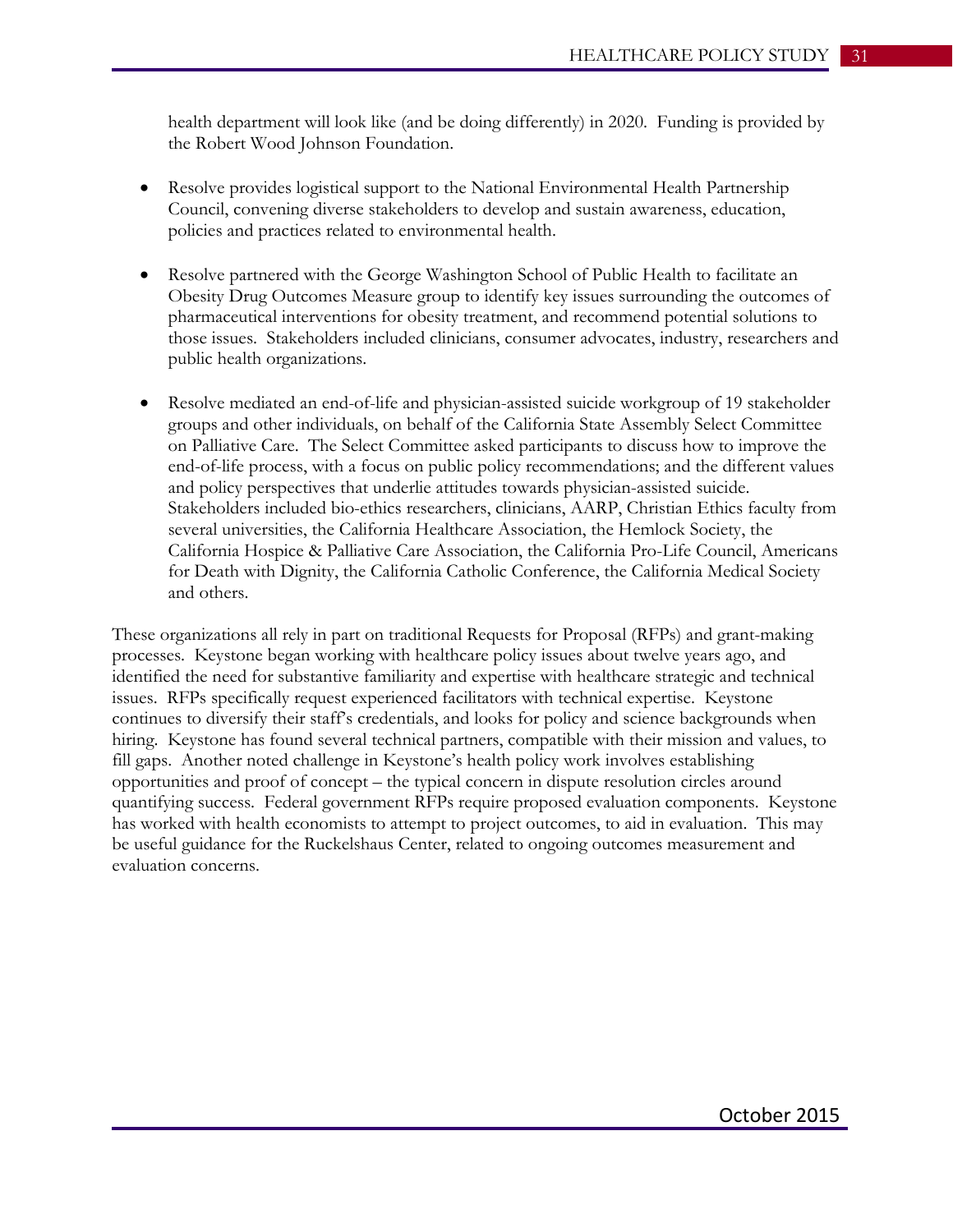## **Other Washington healthcare conveners**

Four healthcare-related conveners were identified in the course of this study:

#### **Washington Health Alliance**

The Washington Health Alliance (formerly the Puget Sound Health Alliance) is a nonprofit, nonpartisan organization that shares data on healthcare quality and value in the state to help providers, patients, employers and unions make improved healthcare decisions. The Alliance sets expectations for community performance on evidence-based practices that improve health, while reducing waste and cost.

The Alliance is a key state contractor working on the All Payer Claims Database. The Alliance's Board includes an impressive roster of key public sector leaders, providers, businesses, non-profits, clinicians and unions.

The Alliance is a known convener of healthcare stakeholders, and focuses their work on building the evidence base to support health reform goals.

It would be prudent for the Ruckelshaus Center to meet with the Alliance, to better understand strengths, differences and potential for teaming – perhaps to provide expertise to augment their service capability.

#### **Washington Global Health Alliance**

The Washington Global Health Alliance is a relatively young organization originally sponsored by the Gates Foundation. Kristen Tetteh, their Director of Communications is on the Ruckelshaus Center's Advisory Board. The Global Health Alliance's main goals are to leverage member partnerships to 'enhance global equity'. They serve in a convening capacity to connect global health organizations with the public and private sector, hosting an aggressive events schedule.

It might be productive to invite Kristen to have lunch with our staff, and an open dialogue about the Alliance's convening methods, potential teaming, or use of our methodologies to possibly help to expand her organization's service. In addition, she may be able to identify challenges among her membership that might benefit from facilitation, or other Center services.

#### **'State of Reform'**

D.J. Wilson convenes several highly regarded 'State of Reform' conferences each year in Western and Eastern Washington, Alaska, Oregon and Idaho. D.J. is well connected with the stakeholder community, the public sector and other relevant healthcare entities. The conference was originally convened by the UW School of Public Health – D.J. took the conference on years ago when UW gave it up. The conferences are well attended, and typically include panel 'tracks'; for example, 'Politics and Policy Updates' (which include legislative panelists), 'The Future of Healthcare in Washington State' (including updates to healthcare transformation efforts), 'Financing and Healthcare Costs' (including payer and provider innovations), 'Operational Challenges' (including provider innovations in care delivery) and 'Innovating Market Activity' (including new business strategies responsive to market changes).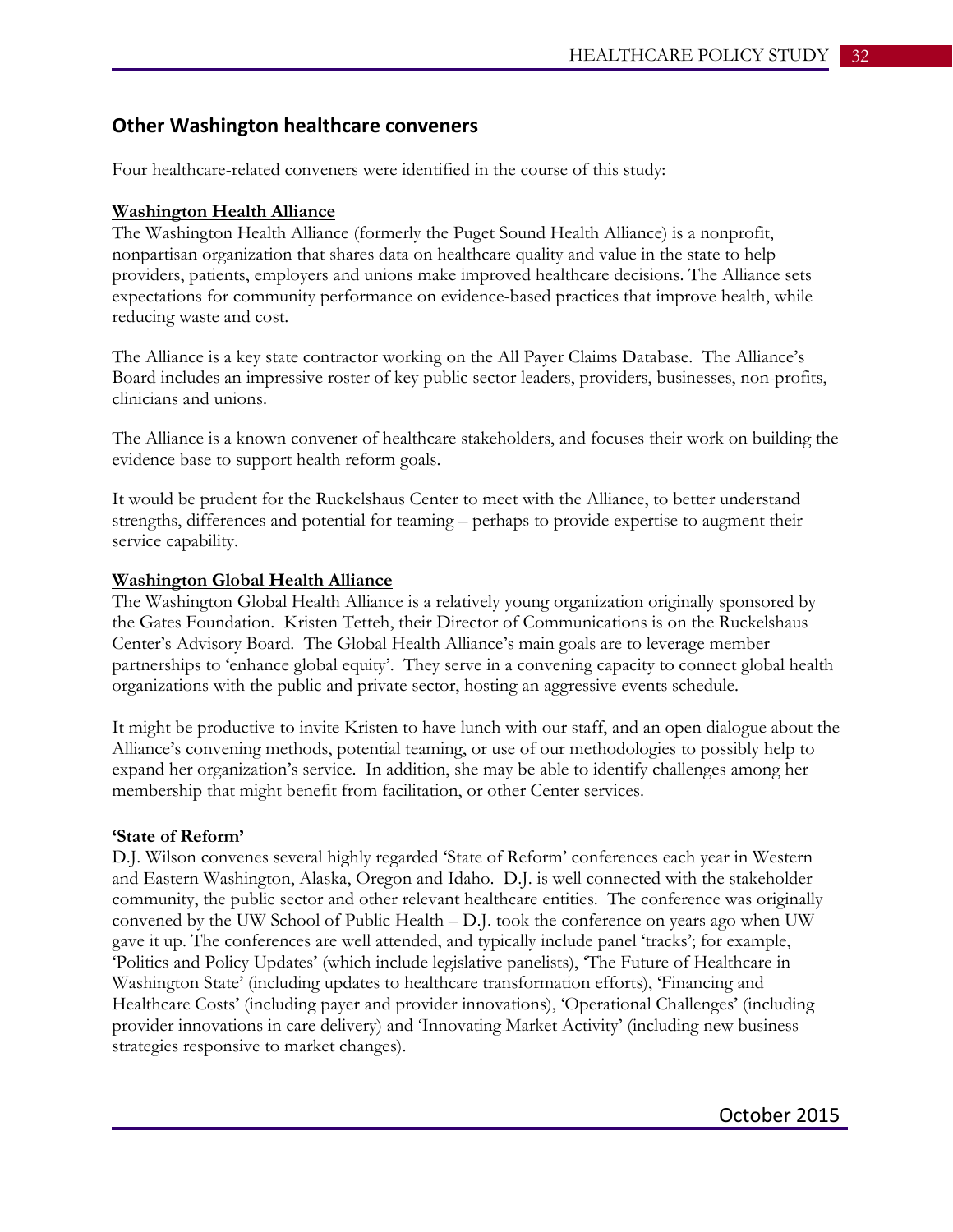D.J. maintains a separate consulting firm (strategic consulting, public policy and communications) and works primarily for healthcare provider organizations in seven states. He has strong credentials, is well-respected, and maintains a non-partisan approach with respect to his convening conference work. When the Center determines its strategic healthcare plan, it might be helpful to meet again with D.J. to inform him of the Center's goals and vision. Attending his Washington conferences are more than worthwhile; there may be a presentation role, once the Center develops an 'anchor' healthcare project.

#### **Seattle CityClub:**

The Ruckelshaus Center already has an established sponsoring relationship with Seattle CityClub. CityClub's convening activities are well-known. Their 'Civic Health Index' does not specifically focus on healthcare issues, but their concept attracts collaboration with healthcare initiatives in the Puget Sound (for example, the Snohomish County Health Leadership Alliance).

The Center might focus on these relationships, as many involve community collaboration. It's unclear if the need for Center services exists, but it might be useful (from at least a public relations perspective) to see if CityClub could provide a venue to introduce Center healthcare interest.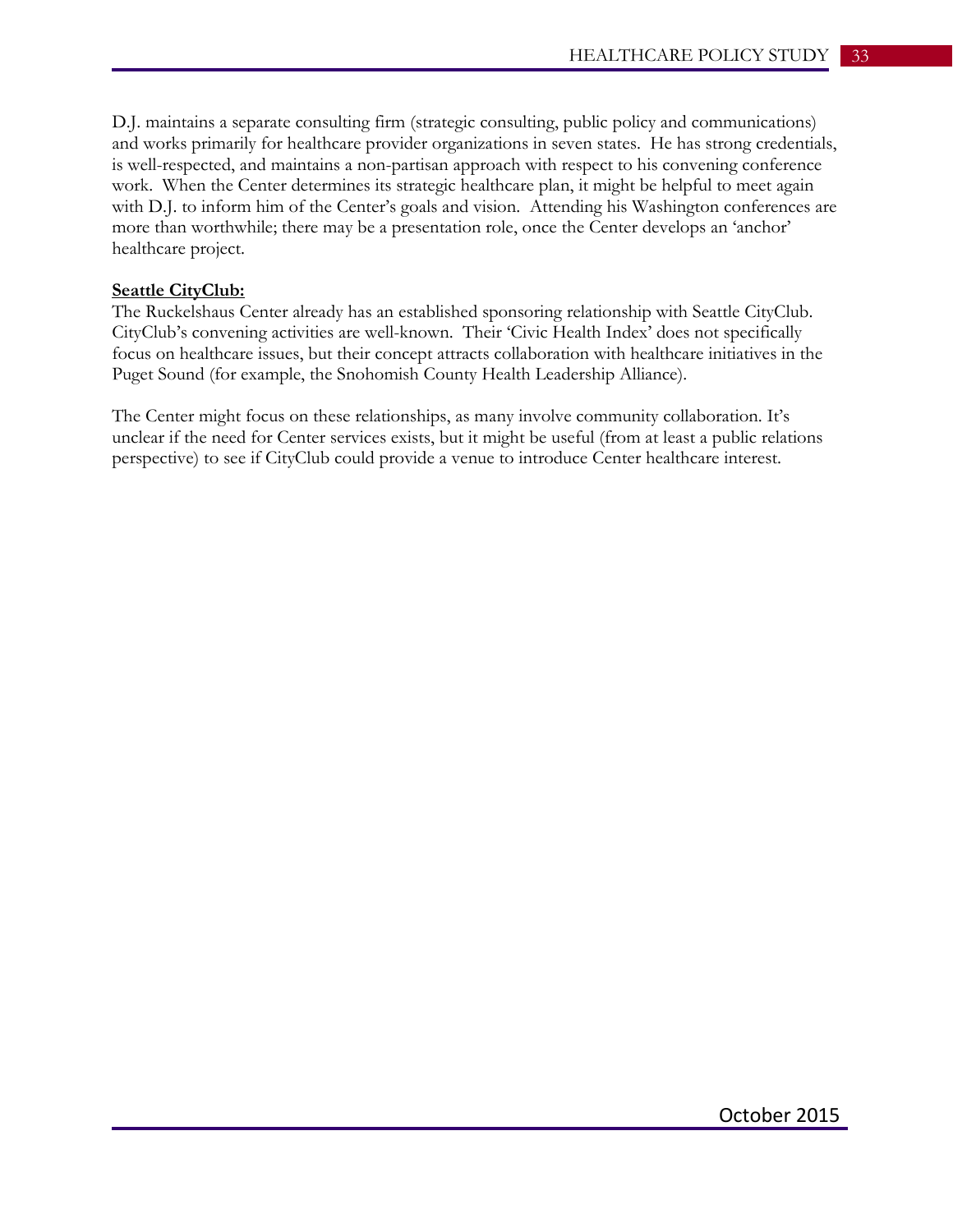## **Washington state legislators and committees**

The Washington Legislature has a long list of healthcare committees and task forces. The following researched 'short list' identifies some of the key legislators identified as committee leads (in some cases, approached at conferences). It would be logical to assume the Ruckelshaus Center would eventually take requests from legislators with respect to healthcare projects. It would be helpful to approach key legislators to communicate the Center's consensus building efforts – either leveraging contacts through Advisory Board members, Center leadership and/or this study's contacts. Several key healthcare committee legislators identified include:

#### **Democrats:**

**Senator Karen Keiser** (D; 33<sup>rd</sup> District): Senator Keiser is the assistant ranking member on the Senate Ways and Means Committee, and also sits on the Senate Health Committee (former Chair and ranking member during the Affordable Healthcare Act implementation).

**Representative Eileen Cody** (D; 34<sup>th</sup> District): Representative Cody is Chair of the House Healthcare & Wellness Committee. Neuro-rehab nurse at Group Health Cooperative. Founding union member of SEIU/1199NW.

**Representative Jim Moeller** (D, 49<sup>th</sup> District): Representative Moeller is House Speaker Pro Tempore, and former co-chair of Senate/House joint taskforce on Public Health Financing. Chemical dependency counselor at Kaiser Permanente.

**Senator Jeannie Darnielle** (D, 27<sup>th</sup> District): Senator Darnielle is the ranking minority member of the Human Services, Mental Health & Housing Committee.

**Senator David Frockt** (D, 46<sup>th</sup> District): Senator Frockt is the ranking minority member of the Healthcare Committee

**Representative Marcus Riccelli** (D, 3<sup>rd</sup> District): Representative Riccelli is the Vice Chair of the Healthcare & Wellness Committee. Adjunct Professor at Eastern Washington University's College of Health Sciences & Public Health.

#### **Republicans:**

**Senator Linda Parlette** (R, 12<sup>th</sup> District): Senator Parlette sits on the Senate Healthcare Committee, and has sat on many different healthcare joint task forces and committees over the years. Pharmacist in Wenatchee. Senator Parlette is a member of the Ruckelshaus Center's Advisory Board.

**Representative Jay Rodne**  $(R, 5<sup>th</sup> District)$ : Representative Rodne sits on the Healthcare  $\&$ Wellness Committee. Attorney- in-house general counsel for King County Public Hospital District No. 4

**Senator Randi Becker** (R, 2<sup>nd</sup> District): Senator Becker is the Chair of the Healthcare Committee. Surgical center and hospital administrator.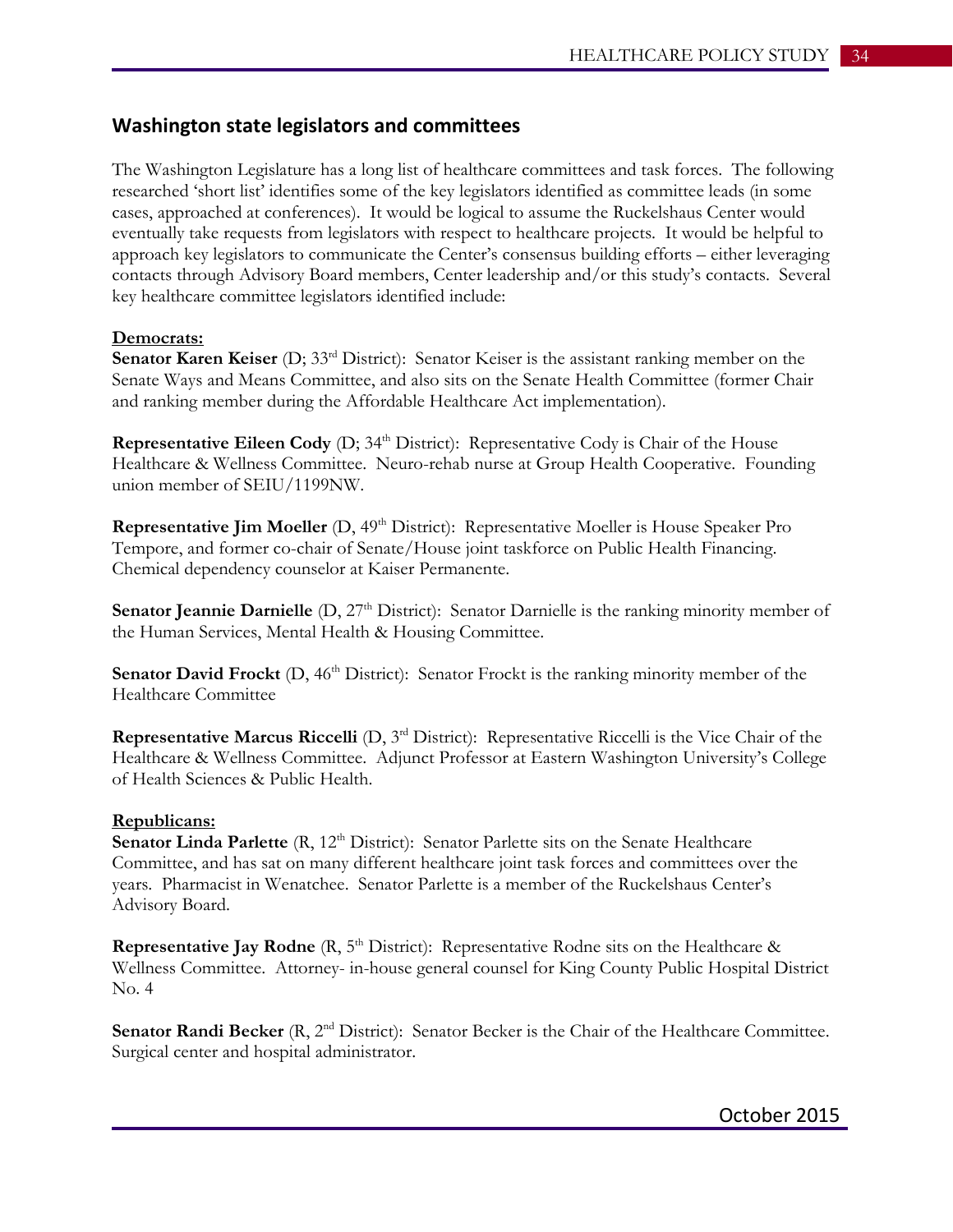**Senator Bruce Dammeier** (R, 25<sup>th</sup> District): Senator Dammeier is Vice-Chair of the Healthcare Committee.

Senator Mark Miloscia (R, 30<sup>th</sup> District): Senator Miloscia is Vice-Chair of the Human Services, Mental Health & Housing Committee.

Senator Steve O'Ban (R, 28<sup>th</sup> District): Senator O'Ban is Chair of the Human Services, Mental Health & Housing Committee.

**Representative Paul Harris** (R, 17<sup>th</sup> District): Representative Harris is assistant ranking minority member of the Healthcare & Wellness Committee.

**Representative Joe Schmick** (R, 9<sup>th</sup> District): Representative Schmick is ranking minority member of the Healthcare & Wellness Committee.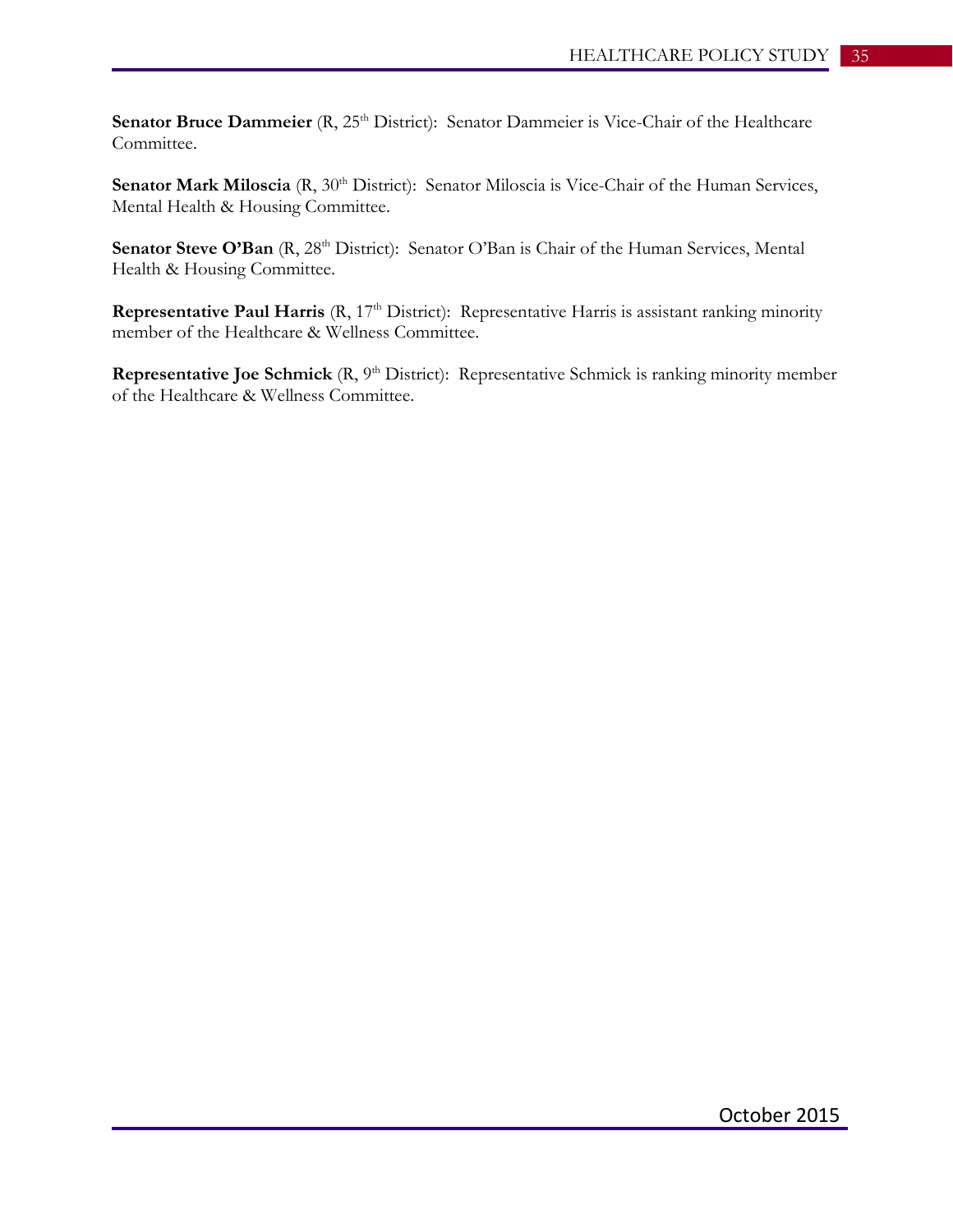## **Healthcare policy and program examples that may benefit from consensus building processes**

In addition to the previous examples identified in earlier report sections, the following are short representative examples of past policy stakeholder groups and current issues that might benefit from consensus building techniques (these are provided only to demonstrate the variety of potential project issues):

#### Summit/Forum Example:

#### **2014 Washington Diabetes Epidemic and Action Planning Summit[12](#page-35-0)**

Authorizers: Legislature and Governor's Office (Healthier Washington Initiative) Key Stakeholders: Washington Department of Health, DSHS, Healthy Communities Washington and the Healthcare Authority (plus individual groups and clinicians)

Summit Goals: Recommend prevention goals; treatment and management goals; health system goals; estimate costs to public healthcare programs.

Data Analytics: Behavioral Risk Factor Surveillance System data; American Diabetes Association cost data; Office of Financial Management population estimates.

Potential Need for Consensus Building: Group notes indicated significant power imbalances between stakeholders.

Provider Public Payment Methodology Example:

**2014 Options for a New Payment Methodology- Federally Qualified Health Centers & Rural Health Centers[13](#page-35-1)**

Authorizer: Healthcare Authority

Key Stakeholders: HCA, FQHCs, RHCs, others

Goals: Identify and recommend different payment methodologies to reimburse FQHCs and RHCs; how to integrate these critical primary care providers into larger care coordination transformation efforts?

Potential Value of Consensus Building: '*Throughout this process and into the future, all relevant parties will maintain open and honest lines of communication, especially when changes in statute, state plan and/or waiver are under consideration to build a culture of collaboration'.*

Potential Value of University Assets: Public health/policy expertise in Medicaid reimbursement methodologies; utilization data research on safety net primary care providers and impact on reimbursement change to access and quality of care; primary care operational expertise.

Healthcare Access Example:

 $\overline{a}$ 

**2008-2010 Healthcare Authority Centennial Accord Plan[14](#page-35-2)** Authorizer: Healthcare Authority Key Stakeholders: HCA, American Indian Tribes, Providers

<span id="page-35-0"></span><sup>&</sup>lt;sup>12</sup> [http://www.hca.wa.gov/documents\\_legislative/Diabetes\\_Epidemic\\_and\\_Action\\_Report.pdf](http://www.hca.wa.gov/documents_legislative/Diabetes_Epidemic_and_Action_Report.pdf)

<span id="page-35-1"></span><sup>13</sup> [http://www.hca.wa.gov/documents\\_legislative/Options\\_for\\_New\\_Payment\\_Methodology.pdf](http://www.hca.wa.gov/documents_legislative/Options_for_New_Payment_Methodology.pdf)

<span id="page-35-2"></span><sup>14</sup> [http://www.hca.wa.gov/tribal/Documents/centennial\\_accord.pdf](http://www.hca.wa.gov/tribal/Documents/centennial_accord.pdf)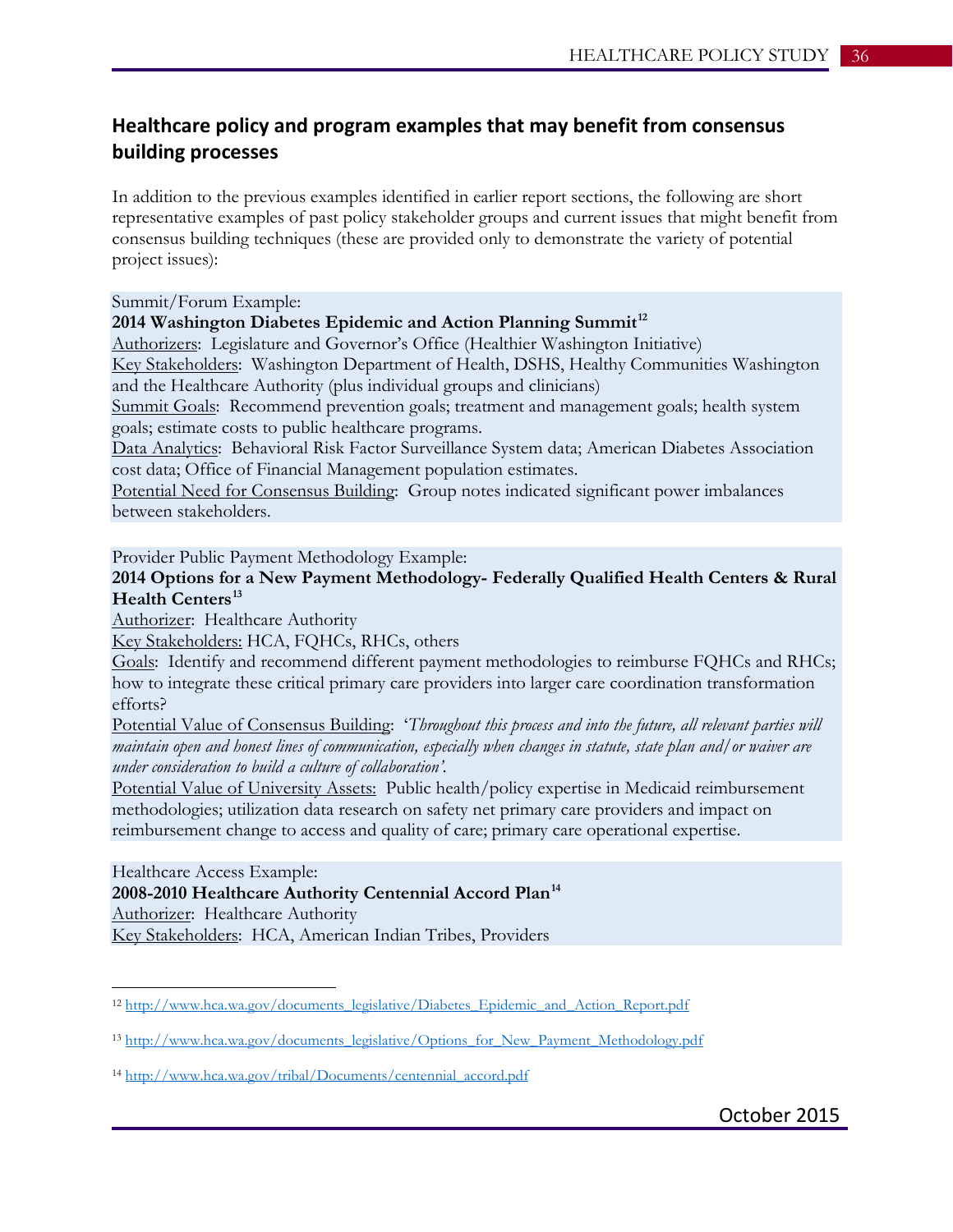Goals: Improve healthcare access and decrease health outcomes disparities in tribal populations. Biennial report with recommendations may be modified based on collaborative opportunities developed with Washington tribes.

Potential Value of Consensus Building: '*The HCA's goal is to ensure communication and collaboration to identify partnership opportunities that help provide access to quality, affordable healthcare'.* 

Potential Value of University Assets: Measurement of access indicators; tribal performance and outcomes measures.

Program Improvement/Streamlining Between Agencies Example

**2007 Disease Management Report[15](#page-36-0)**

Authorizer: Healthcare Authority

Key Stakeholders: HCA, DSHS, 11 health plans, 7 large healthcare clinics, Department of Health Collaborative, Department of Corrections

Goals: Identify disparate chronic disease management programs between state agencies and recommend streamlining and integration methods.

Potential Value of Consensus Building: Nothing specific identified based on documentation – assume differing interests based on diverse stakeholder group and natural tensions between state agencies.

Potential Value of University Assets: Clinical and operational expertise; national research on effective disease management program integration.

Community Listening Forum/Work Group Example (internal facilitation)

## **2015 Alzheimer's Disease Plan Development[16](#page-36-1)**

Authorizer: DSHS

 $\overline{a}$ 

Key Stakeholders: DSHS, Governor's Office, Alzheimer's Association, provider associations, advocates, long-term supports and service agencies

Goals: Develop consensus-driven comprehensive plan to identify needed policies on early detection and diagnosis, need for coordinated services and supports, capacity to meet the population needs, and strategies to address service gaps.

Potential Value of Consensus Building: No conflict specifically identified based on documentation – noted high degree of stakeholder concern on expected costs - will likely create conflict between providers and payers. Use of traditional listening forums in first stage may lead to need for subsequent structured process between stakeholders.

Potential Value of University Assets: Clinical research; national research on a frontier issue impacting many state health and human service programs.

Large On-Going Policy Implementation Example (multi-faceted)

**Healthier Washington (WA State Healthcare Innovation Plan)[17](#page-36-2)**

Authorizer: Federal Center for Medicare and Medicaid Innovation - \$65 million innovation grant.

<span id="page-36-0"></span><sup>15</sup> [http://www.hca.wa.gov/Documents/disease\\_mngt\\_5841.pdf](http://www.hca.wa.gov/Documents/disease_mngt_5841.pdf)

<span id="page-36-1"></span><sup>16</sup> <https://www.dshs.wa.gov/altsa/stakeholders/developing-state-plan-address-alzheimers-disease>

<span id="page-36-2"></span><sup>17</sup> [http://www.hca.wa.gov/documents\\_legislative/State\\_Health\\_Care\\_Innovation\\_Plan\\_Annual\\_Status\\_Report.pdf](http://www.hca.wa.gov/documents_legislative/State_Health_Care_Innovation_Plan_Annual_Status_Report.pdf)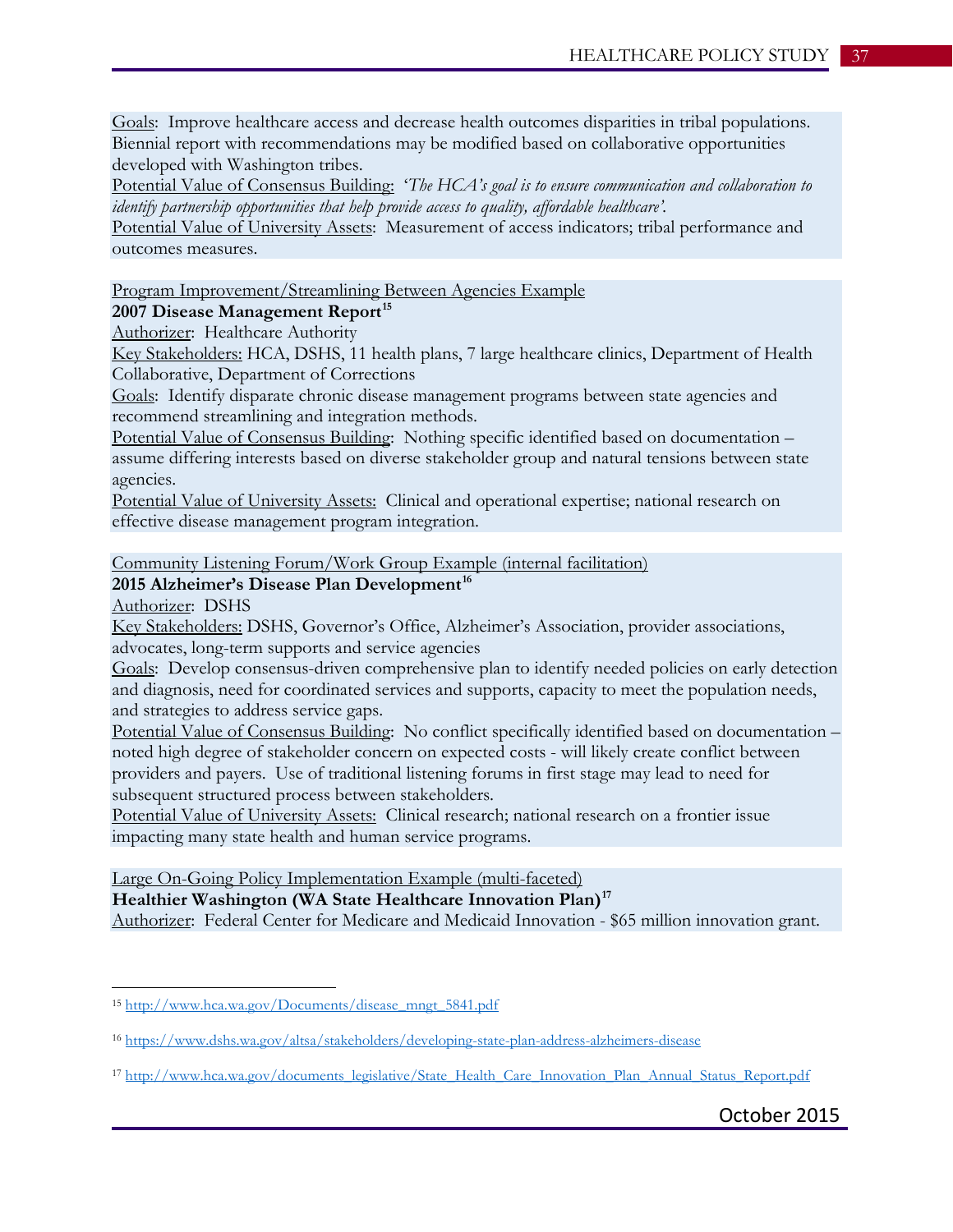Key Stakeholders: 11 state agencies<sup>18</sup>, tribal-local-county governments statewide, the Health Benefits Exchange, for-profit and non-profit healthcare organizations, individual providers, insurance plans and commercial payers, university experts, consumers and businesses. Goals: Transform Washington's healthcare system to build healthier communities through prevention and early disease detection; integrate care and social supports for those with physical and behavioral health needs; reward providers for quality, not quantity.

Potential Value of Consensus Building: Accountable Communities of Health require structured facilitation techniques between counties/regions and with providers (only two out of ten regions have been piloted); stakeholder facilitation related to mental health versus chemical dependency provider network conflicts, as well as eventual contract terms to integrate physical and behavioral (mental health and chemical dependency) care delivery. Facilitate workgroups charged with developing statewide health performance measures. (Note: HCA has contracted with the Washington Health Alliance (WHA) to convene and help HCA facilitate several workgroups related to development of the All Payer Claims Database, as well as work on the Performance Measures Reporting Committee- the WHA is a convener, and not a traditional facilitator). Facilitate tribal negotiations with Healthier Washington integration. From the January 2015 HCA Status Report:

*As the state moves forward with Healthier Washington implementation, the principles of transparent engagement, continuous learning, and collaboration will continue through established workgroups and communication outlets, such as the Healthier Washington website and project webinars. The Healthier Washington initiative will prioritize resources for communications and outreach needed across all initiatives to ensure success at the state and community levels. By their very nature, the interdependent elements of the initiative require community, health system and marketplace engagement. Healthier Washington's letters of support demonstrate Washington's broad state-wide private and public sector commitment to engagement and action.*

Potential Value of University Assets: Physical/behavioral health integration research; clinical best practices research; public policy and network adequacy research; access standards research; communication/messaging research and practice; scope of practice legal and practice research and quantitative impact; rural health research.

Court-Defined Example:

 $\overline{a}$ 

#### **2013 Inpatient Psychiatric 'Boarding' in Acute Care Hospitals**

Authorizer: Legislature/Washington Supreme Court

Key Stakeholders: DSHS, Washington State Hospital Association, outpatient mental health providers

Problem: The State Supreme Court upheld an earlier ruling against DSHS after persons with mental health issues were consistently detained in hospital emergency departments, due to the lack of inpatient psychiatric involuntary treatment beds in the state. The Legislature has subsequently appropriated funding to build additional beds, after protracted sessions. In this example, a lesscompressed timeline might have afforded the opportunity for consensus building among stakeholders, to offer the Legislature sustainable alternatives, or at least viable bridging options until the physical and behavioral health integration reform movement in our state is implemented. Potential Value of University Assets: Behavioral health research; access indicators; clinical evidence.

<span id="page-37-0"></span><sup>18</sup> Healthcare Authority; DSHS; Dept. of Health; Dept. of Corrections; Labor & Industries; Office of the Insurance Commissioner; Office of Financial Management – these seven of the eleven agencies share administrative responsibility.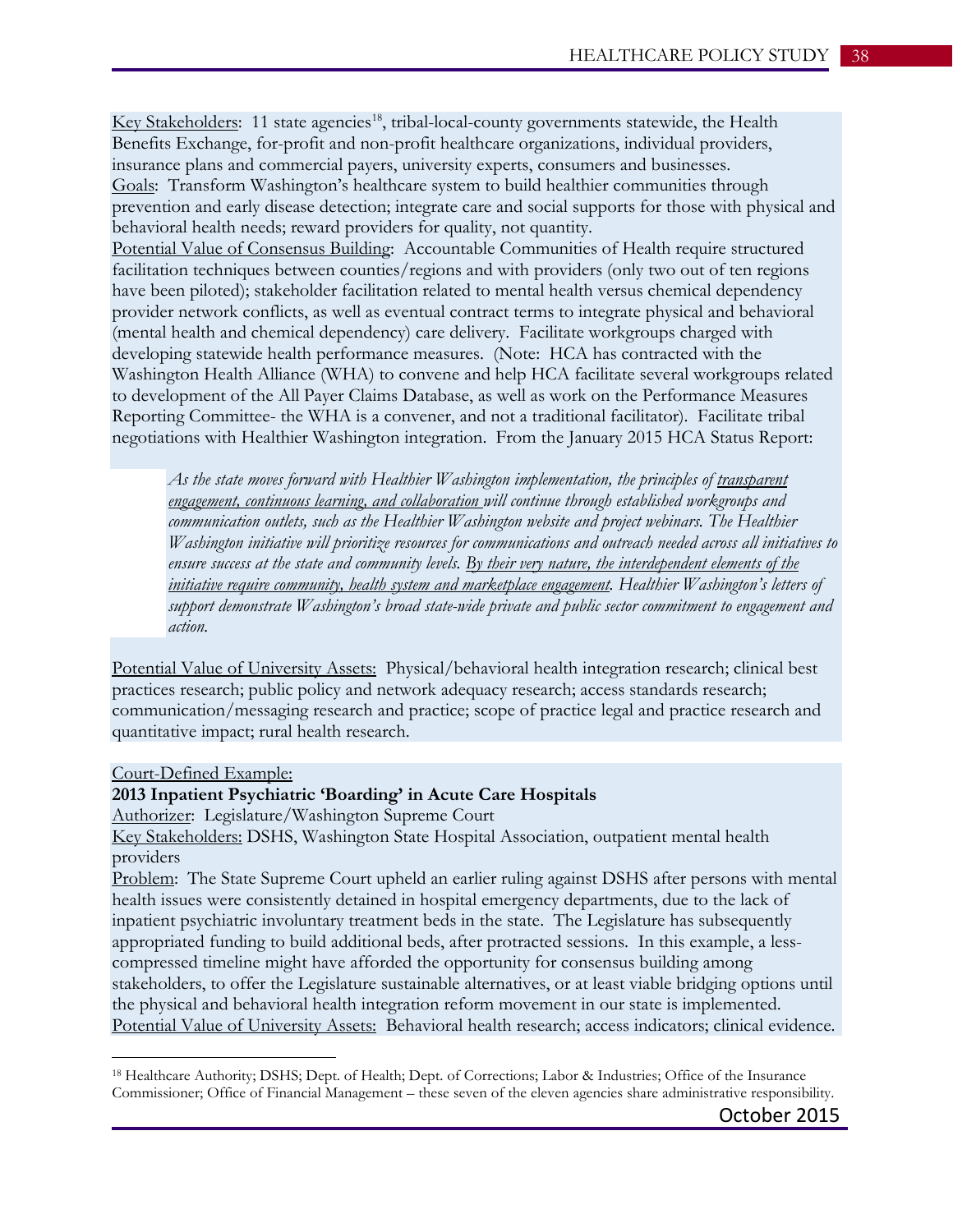Convening Examples (prior history of stakeholder policy conflict) - from 2013 Governor's Aging Summit:

## **Healthy Aging and Long Term Supports & Services**

Potential Funders/Stakeholders: Foundations, Washington Healthcare Association, Washington Association of Area Agencies on Aging, Community Living Connections, AARP Washington, Paul G. Allen Family Foundation, Service Employees International Union, AFSCME, UFCW, Seattle Foundation, Ellison Foundation, National Institute of Aging

Other Potential Stakeholders: Access Washington, Alzheimer's Association, NW Justice Project, Washington State Senior Citizens Lobby, National Council on Aging

Aging Summit Selected 'Top Ideas':

- Establish a task force or commission to promote culturally competent activist approach, with a learning community aspect to aging; reform regulations around treatment providers and reimbursement (potential funding via Patient-Centered Outcomes Research Insititute).
- Begin process to develop a WA state Alzheimer's Plan early detection and treatment
- Grow and sustain a 'Falls Prevention Program' partner with nursing facilities and other residential providers
- Develop statewide system with measureable goals (report card) around POLST (Physician orders for life-sustaining treatment paradigm), hospice utilization, ICU deaths and desired place of death percentages
- Create a statewide public social insurance system to help families save for long-term care needs
- Expand Aging and Disability Resource Centers to provide options counseling and navigation supports for families and pre-Medicaid populations
- Expand family caregiver support programs, promote cultural and linguistic workforce competency and address workforce turnover
- Develop statewide quality/workforce metrics for home and community-based services

Potential Value of Facilitation Services: Aging Summit ideas generally reflect historical policy decisions that were never collaboratively vetted or facilitated. Traditional stakeholder interests (and lack of funding) often restricted movement on these issues. Healthcare transformation opens up a new 'channel' for some of these issues. Others may still be 'pre-emerging', but still worthy of planning efforts with potential funders/stakeholders. Convening or facilitating would likely require traditional situational assessments to build awareness and identify interest-based issues and stakeholder positions.

Potential Value of University Assets: Public health research on prevention, public health/policy work on public program reimbursement methodology, home and community-based program waiver experience, cultural competency/Hispanic and other minority population access to care and outreach, communication/messaging research, clinical research, healthcare economics research, endof-life research, human development research/prevention science research, healthcare analytics, bioethics and law.

Possible convening/facilitating venues: Deliberative focus groups, deliberative polls, community issues forums, traditional stakeholder workgroups, stakeholder study circles, conferences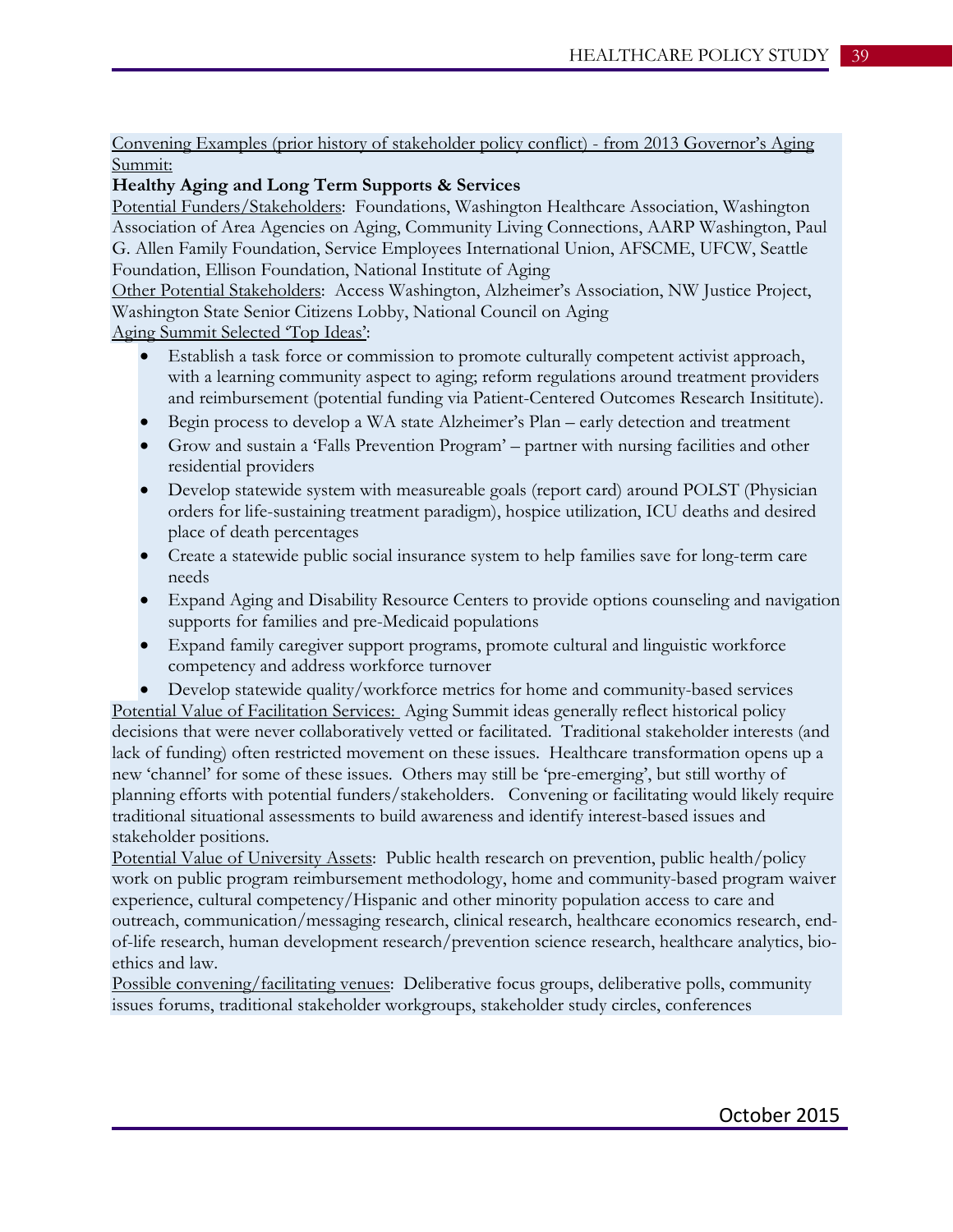Policy Interpretation Example:

**'Regence Takes Fight Over Autism Therapy to State's Top Court'[19](#page-39-0)**

Potential Issue Authorizers/Stakeholders: Washington State Office of the Insurance Commissioner; DSHS

Other Key Stakeholders: Consumer and patient advocates, insurance carriers, developmental disability providers and agencies

Problem: The federal Mental Health Parity Act forbids health insurance entities from adding coverage restrictions on autism spectrum disorder and certain mental illnesses that are not imposed on surgical and medical benefits - some insurers claim complexity and subjectivity of interpreting this standard. Plaintiff families in this litigation claim coverage of Applied Behavioral Analysis therapy, to teach skills and behaviors to autistic children at a young age (requiring individualized treatment from a behavior analyst). Washington did not have a law to cover this type of therapy. Regence/Blue Shield was the sole insurer in Washington denying coverage (the cases subsequently settled, and Washington's Insurance Commissioner instructed insurance companies to change their plan provisions to comply with the Act).

Larger Issue: CMS has just recently introduced the proposed Rule that governs the Mental Health Parity and Equity Addictions Act. States will be required to implement this Rule, when finalized, which is meant to continue to 'de-stigmatize' mental health and chemical dependency issues in the U.S. 'Parity' analysis is complicated, and impacts Medicaid managed care, qualified health plans in the Exchange, state children's health insurance programs (CHIP), commercial coverage, definition of essential health benefits, financial obligation and other difficult care and coverage determinations. States will likely need to standardize terms and definitions across programs, which will be a timeintensive effort. Both the larger 'root' issues (e.g., parity definition) and the 'branch' issues that will address implementation (e.g., exclusions; how to integrate into coordinated care/accountable care organizations/behavioral health organizations) may cause substantial conflict.

Potential Value of University Assets: Intellectual/developmental disabilities research (program experience, clinical experience); healthcare economics; healthcare law; insurance law.

The Washington State Institute for Public Policy Institute (WSIPP) provides trusted policy research and benefit/cost analyses to the state legislature on a variety of sector issues, including healthcare. WSIPP publishes status updates on their legislative research assignments, which may help inform the Center on 'leading' issues that might benefit from consensus building work. Based on this study's interviews, WSIPP is willing to meet with the Center to discuss collaboration.

These examples are meant to demonstrate the diversity of issues, scope and probable expertise to deal with recent or current healthcare public policy issues. This obviously does not suggest that the Center attempt to approach such 'large-scale' projects without careful strategic planning, additional relationship-building with university assets, and more focused follow-up with important stakeholders to build credibility, interest and funding potential.

The Ruckelshaus Center maintains a list of six 'primary' and eight 'secondary' **Project Criteria[20](#page-39-1)** to assess the appropriateness of Center involvement prior to accepting an engagement. Conversations are held with stakeholders, government officials, citizens and others to gauge the issue's 'ripeness' and 'fit' with the Center's criteria.

 $\overline{a}$ 

<span id="page-39-0"></span><sup>19</sup> From June 12, 2014 Puget Sound Business Journal article by Atia Musazay

<span id="page-39-1"></span><sup>&</sup>lt;sup>20</sup> Note: <http://ruckelshauscenter.wsu.edu/provide/> for more Project Criteria detail.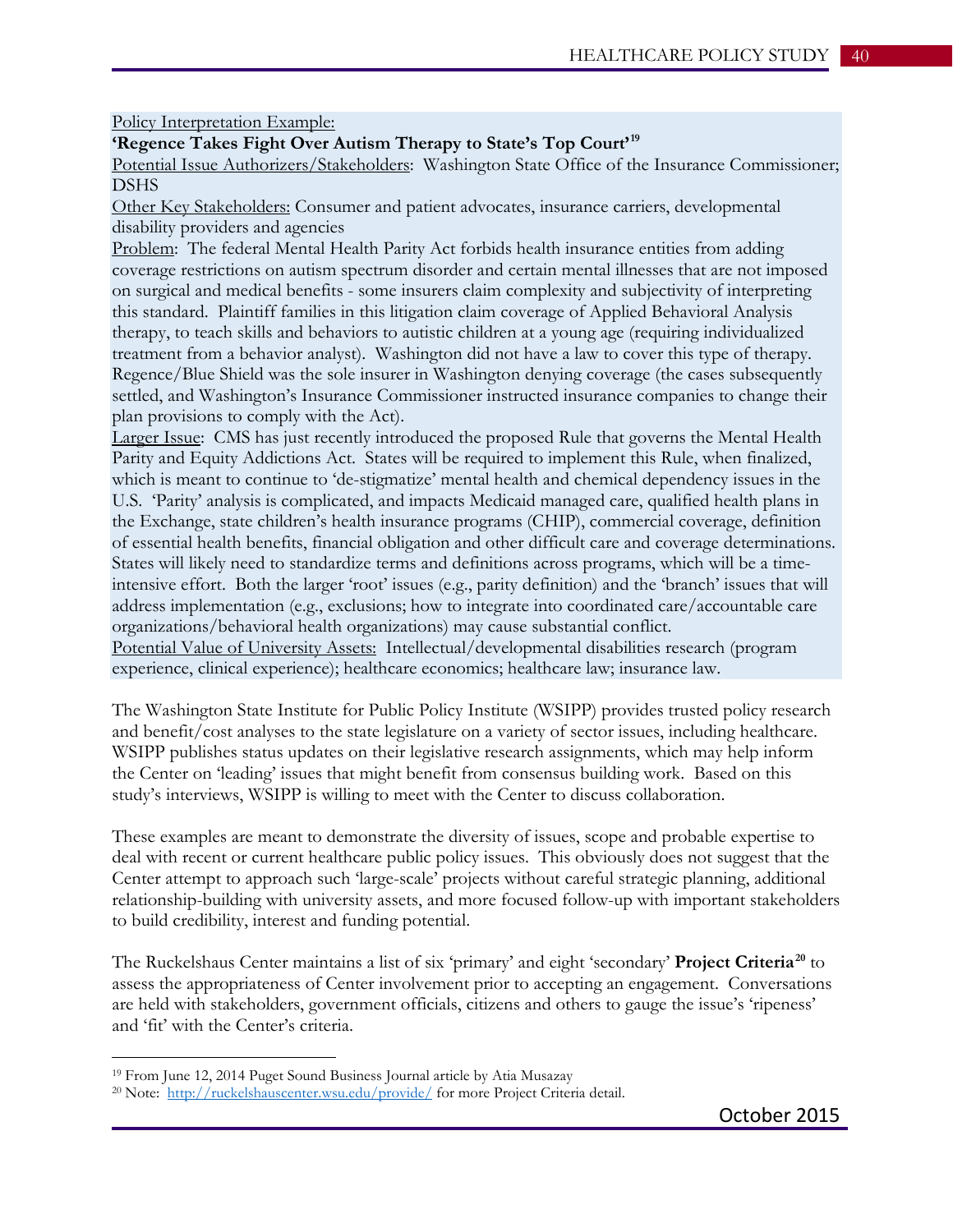The Center's six primary Project Criteria may create a 'self-leveling' effect, when considering these noted healthcare examples. Most of these prior examples represent complex issues that elicit very diverse (and frequently conflicting) interests among different stakeholders. These examples were purposely meant to conform to the Center's **'**vision/mission consistency' criterion, with respect to bringing collaborative and consensus building techniques to difficult policy issues. All of the examples conform to the Center's *'importance to public policy issues'* criterion.

The Center's **'**acceptable involvement**'** criterion is difficult to answer in general terms- it's possible that there may be some limited projects where the UW Medicine provider role might cast a 'long shadow' over any UW-affiliated involvement in a neutral capacity. It seems that a project involving facilitated development of state-program's rate reimbursement methodology (for example, changes involving Medicaid hospital reimbursement) might be an obvious 'test case' for neutrality perception. This could be tested both internally (within the University) and externally with stakeholders in an appropriate manner, to see if a precedent for future projects actually exists.

The **'**sponsorship' criterion may be self-evident when considering examples where the public sector is the authorizer (and likely participates in the funding). Many of these types of projects (but not necessarily the need for facilitation) are mandated, or at least guided by higher federal policy goals. In these cases, the Center would have to rely on their reputation to provide services, and would assume the trust of sponsor leadership. Mandated timelines and larger policy design and

implementation vision requires results – but not necessarily quality results that are collaboratively 'owned' by the stakeholders. It's not clear that this would adequately address the '*sufficiency'* portion of the criterion, but the internal language implies the sufficiency test is 'likely', not absolute. Other potential projects that do not involve a mandated path would presumably be tested no differently than any other project the Ruckelshaus Center would consider.

The **'**cost effectiveness**'** criterion may be easier to gauge when comparing healthcare projects to natural resource projects. The cost impacts of large healthcare policy issues can be immense. The costs of facilitation (or other consensus building services) are likely to be relatively miniscule. Smaller projects may be difficult to predict, but the opportunity benefits and

## **Six Primary Project Criteria:**

- Consistent with Center's Mission/Vision
- Center's role is acceptable to those involved
- Project involves important public policy issues or community needs
- Sponsorship and support sufficient to result in meaningful results
- Project is cost effective
- Project adds university value

costs of many healthcare issues are often estimable based on general calculations; for example, avoided emergency department visits; reduced inpatient admissions; mitigated duplication of program benefits. The Washington State Institute for Public Policy's benefit/cost analyses<sup>[21](#page-40-0)</sup> related to healthcare issues may provide a helpful review of useful metrics to help assess this criterion on specific healthcare projects.

The **'**university value**'** criterion is addressed in each of the preceding examples. This study's results will hopefully continue to inspire strong confidence in our two sponsoring universities' range of

 $\overline{a}$ 

<span id="page-40-0"></span><sup>21</sup> <http://www.wsipp.wa.gov/BenefitCost>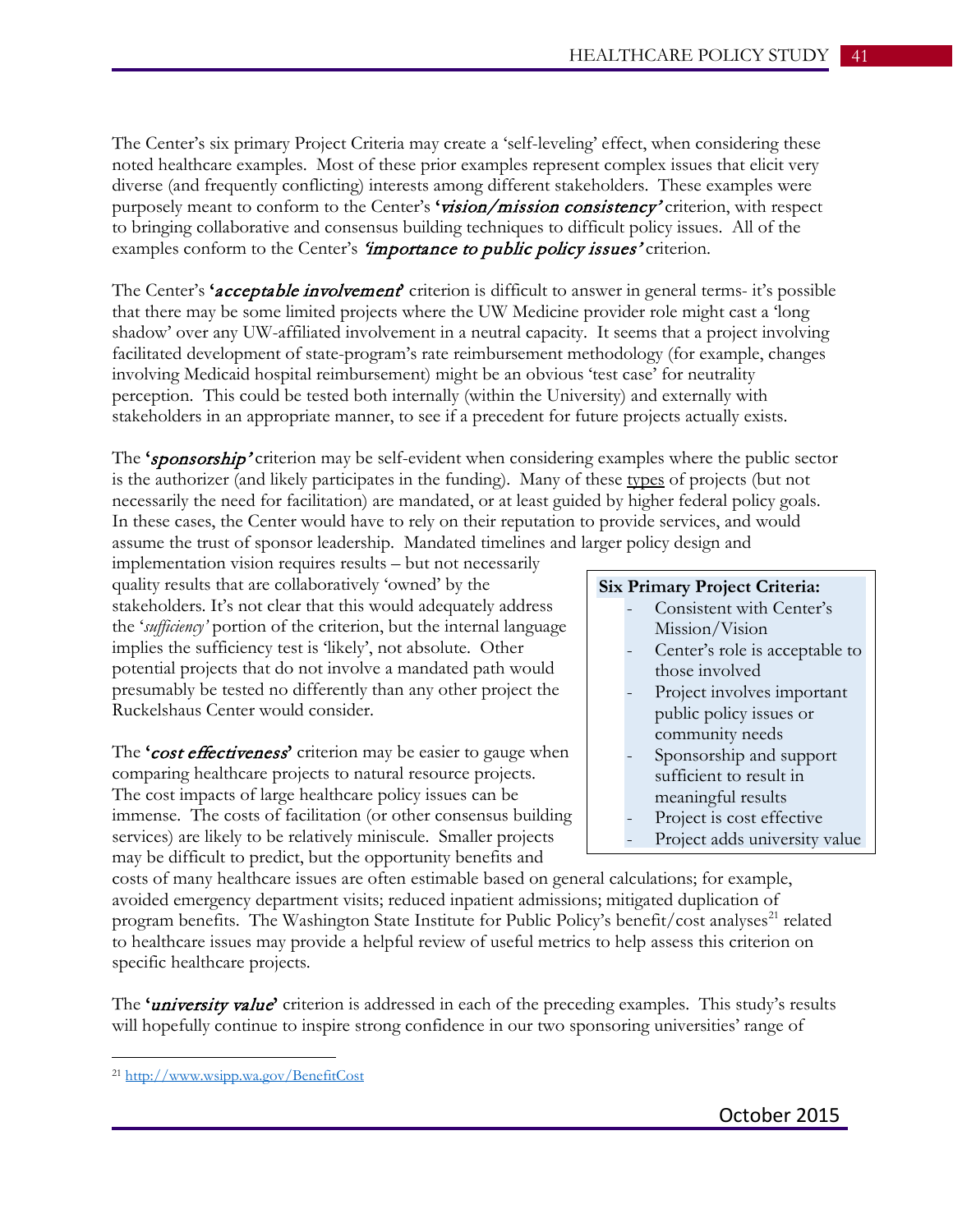comprehensive subject matter experts. The remaining practical challenges include providing the incentives to engage faculty/student time on projects, as well as identifying or growing a future 'bench' of facilitators who have healthcare credibility.

The eight 'secondary' project criteria requires:

- That each project **involves multiple parties** from the public/private sectors and/or tribal nations. The noted healthcare examples certainly include these types of stakeholders.
- That the Center provide **useful and appropriate resources to obtain results** in a reasonable period of time (in the context of the issue). Potential healthcare engagements may vary from short-term policy agreement to long-term collaborative processes.
- The potential to **build institutional or community capacity, using collaborative approaches** to resolve or avoid conflict. As noted in many of the examples, healthcare transformation challenges and goals are fundamentally tied to capacity-building and integrative collaboration.
- The Center **learn from or assist a diverse set of stakeholders, citizens, communities** and others.
- The project allows for **learning of valuable policy principles and knowledge** that help the Center be of future value to others.
- The project **enriches the universities' missions and goals**, and provides **learning opportunities for students**. Building out a healthcare practice area will require dedicated intern support. Subject matter opportunities with faculty extend to their students.
- The project **encourages intra-university and inter-university collaboration**. Some of the project examples noted involve teaming within and between UW and WSU. Relationship building and presentations related to the conduct of this study have already crossed silos.
- The project **contributes to multiple components of the Center's mission**. Many potential healthcare projects have the capability of addressing the Center's mission of furthering a collaborative public policy process, the two universities' research and teaching missions, and many of WSU Extension's Community and Economic Development goals.

Finally, state authorizers (including the HCA and DSHS) may have strong beliefs about which policy design and/or implementation issues are more appropriate and 'ripe' for collaborative process – and those beliefs could change over the course of some of these project's life cycles. The following recommendations section include some tactical ways to approach this, to build Center healthcare momentum while maintaining Project Criteria integrity.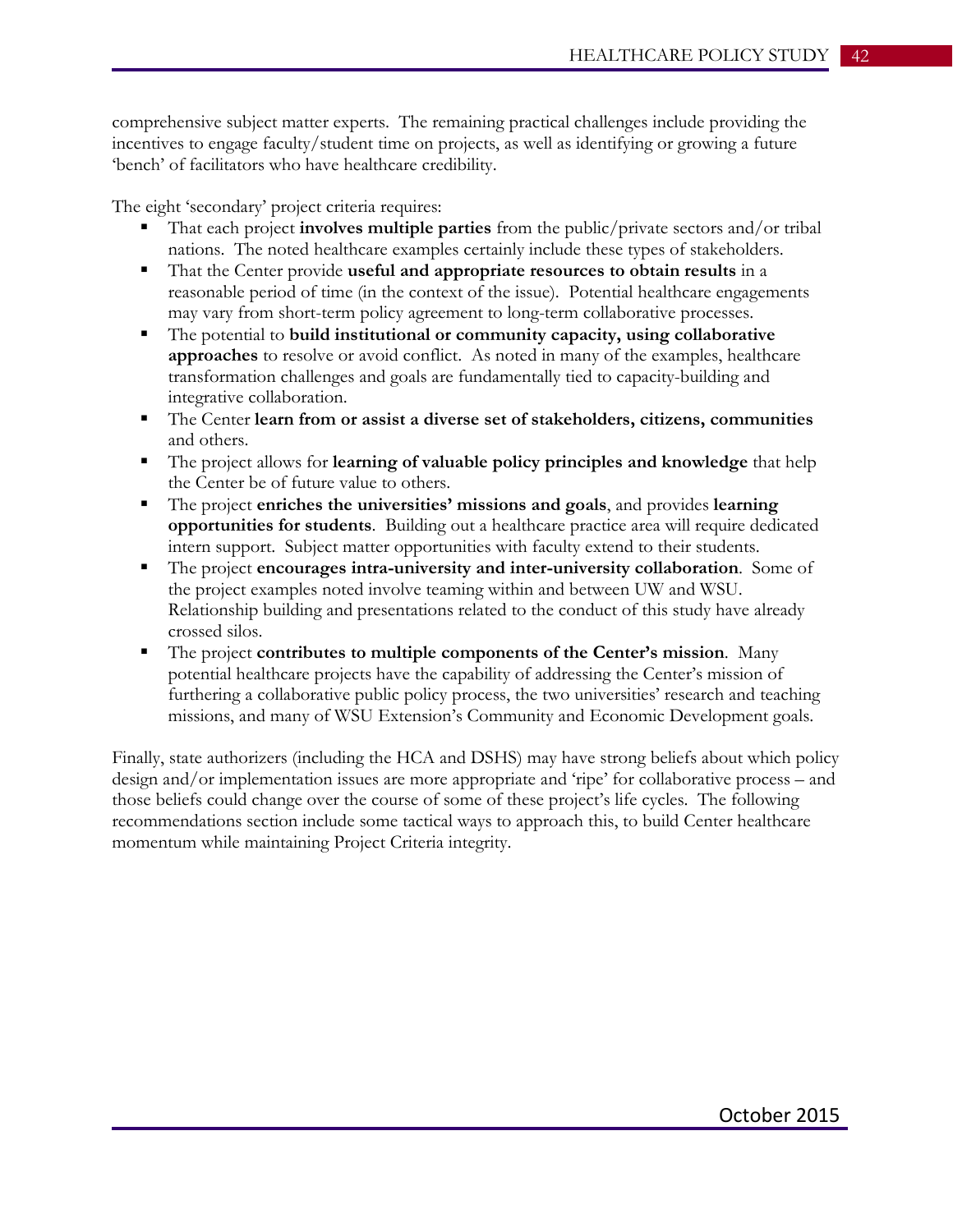## **Ruckelshaus Center capacity and capability – recommendations and potential work steps**

The question of the need for Center staff expertise in healthcare policy is an important consideration. Healthcare is obviously a complicated and complex sector; familiarity with the regulatory environment, policy successes and 'traps', experience with stakeholders and knowledge of reform goals/strategies/tactics are important to maintain credibility, especially in venues beyond convening. Perhaps that doesn't necessarily mean that every facilitator needs to have decades of deep experience, but someone entering 'blind' into a highly regulated policy issue may not understand the nuance underlying different stakeholder's interests or strategic positioning. The Center may be faced with two decisions: To accept a more basic level of healthcare projects that clearly do not require deep expertise; or, to gradually move into more complicated projects, perhaps using a co-facilitation team of one staff practitioner and one faculty subject matter expert (who lacks facilitation experience). Either alternative requires relative risk management. The following framing questions and suggested steps may help the Center form its strategy, leveraging this study's results:

A. How does the potential expansion of healthcare project work and development of a sustainable healthcare 'practice' align with the Center's growth goals?

> Recommendation: Develop a strategic plan that references both direct healthcare projects, as well as potential opportunities to develop indirect 'intersections' between healthcare and related policy and subject matter issues relevant to the Center's mission, goals and growth (for example, rural economic development; built environments; environmental health; community health; nutrition; housing; transportation).

B. How would the Center choose to actively or reactively pursue healthcare projects, assuming funding is already available and the authorizers are ready to ask the Center to participate? – How much time and effort is the Center willing to commit to incrementally adding healthcare projects, versus proceeding with a more deliberate strategic approach?

Recommendation: Consider a deliberate strategic approach. Building a healthcare practice requires full Center support, and is not likely to succeed if planned as an incremental 'addition' to existing services. New sets of industry and governmental relationships will need to be developed over time. Building credibility will require support from all Center staff, with the bulk of the burden on dedicated personnel.

- C. Are Advisory Board members willing to provide direct support to the Center's plan (staged approach or otherwise)? Do any Board members have a specific passion for this subject  $area<sup>22</sup>$  $area<sup>22</sup>$  $area<sup>22</sup>$  Can additional Board members be recruited with strong healthcare ties?
- D. Current staff practitioners are very busy. Do they have a genuine interest in expanding beyond their current subject areas (and presumably their current work load) to take on something of this significance? Will they be willing to co-facilitate with subject matter experts who lack consensus building experience? Would they be willing to dedicate time to help build and implement a convening model to address relevant healthcare issues? Does the Center have the funding to invest in a dedicated professional who can lead this effort, with adequate support? How can new staff practically leverage existing staff to ensure

 $\overline{a}$ 

<span id="page-42-0"></span><sup>22</sup> Bob Drewell has demonstrated significant enthusiasm in the course of this study; others might step up to the challenge of working to get key authorizer/stakeholder meetings in place; provide strategic planning guidance, and assist with building organizational relationships.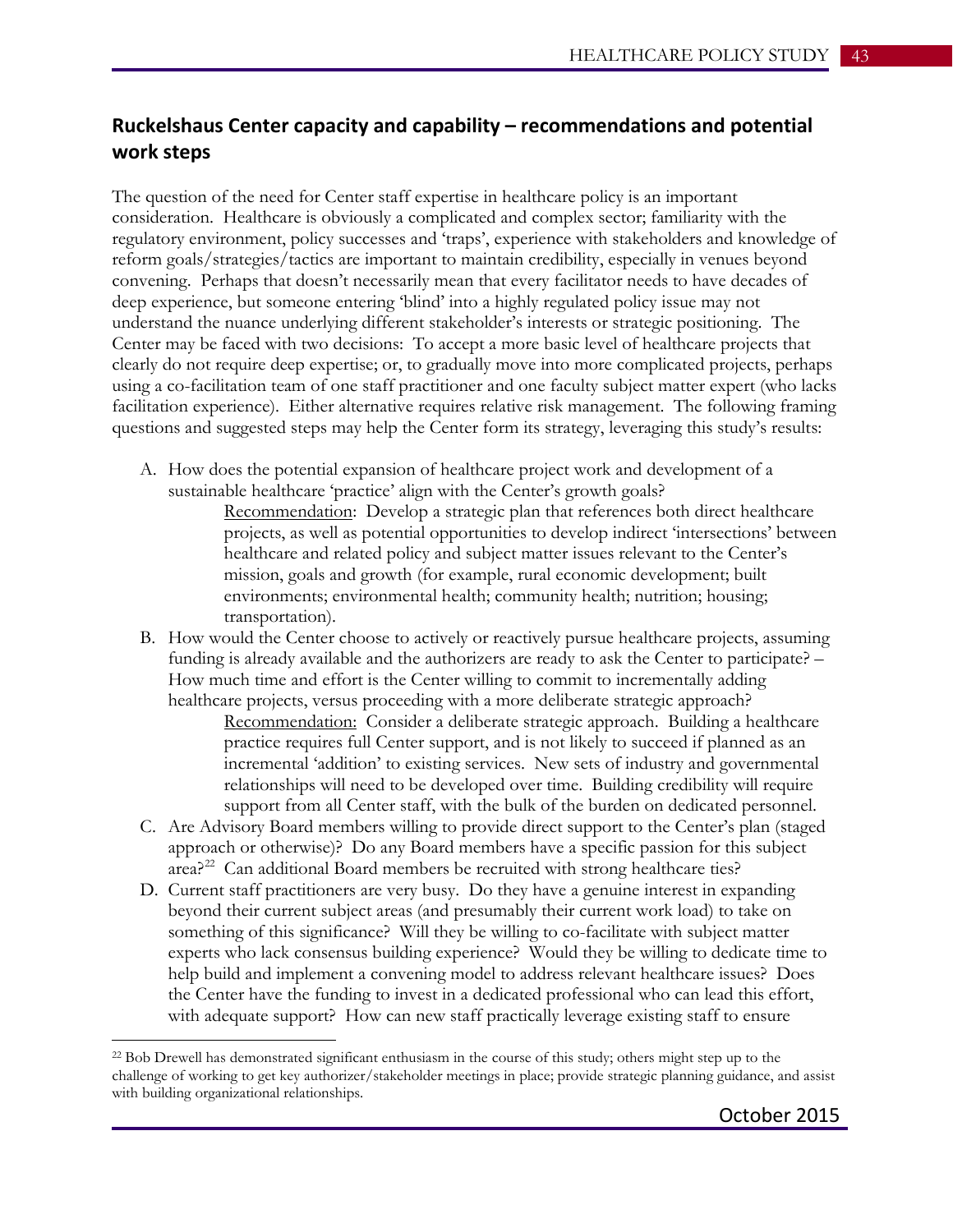appropriate support? (For example, developing qualified practitioners; leveraging existing donor connections and support; obtaining focused intern and administrative support).

- E. Does leadership believe and support the idea that moving into additional healthcare work is important to the Center's mission, goals and growth? Is there belief that additional healthcare qualifications could springboard into other tangential areas that may be aligned with the Center's mission, values and goals (other social policy issues, community health and vibrancy, economic development – WSU Extension goals)?
- F. Would there be a point when the Center might consider applying for grants? Proposals to RFPs? What are the risks, beyond the administrative burden?
- G. What are the internal and external 'forces' that might drive or restrain Center involvement and successful growth in healthcare policy work?

Recommendation: Develop a traditional stakeholder/issues 'map' and power grid that identifies and prioritizes supporters and potential challengers. Use to 'test' the proposed strategic plan. Use to further this Study's preliminary relationship building to gain political and funding support within the context of the strategic plan.

If the Center commits to moving forward with the development of an expanded healthcare practice, a thoughtful strategic outline (and subsequent plan) will provide a blueprint to document the vision, efforts, near-term and 'stretch' goals, and provide a format to guide and document progress, challenges, course corrections and resource requirements.

Once a strategic outline is developed, the Center might consider how to bridge the period between this Study's conclusion and the planned implementation of building a healthcare practice. This could include developing a series of messaging emails sent to key Study informants and Advisory Board members to explain Study status, Center interest in moving forward and expected timing.

A subsequent strategic plan should inform tactical timing. Tactical recommendations might include:

- 1) Meeting with Bob Crittenden and Jason McGill (Governor's healthcare policy advisors); MaryAnne Lindeblad (Medicaid Director)/Dorothy Teter (Healthcare Authority) to 'test' Center services against current state transformation examples and state priorities. Meeting goals could include:
	- Updating authorizers on the Center's study;
	- Soliciting updates on current/expected practical project examples from the authorizer's perspective;
	- Obtaining 'pre'-commitment to help the Center confirm a project;
	- Testing for project funding through interagency agreement (or similar).
- 2) Developing several ideas for convening/facilitating frameworks responsive to the project examples from #1 – communicate with authorizers to refine expectations and goals.
- 3) Communicating project examples from above meetings to existing WSU and UW study contacts, to test preliminary interest, solicit commitment and/or need to chain link to other faculty.
- 4) Developing collateral material with 'demand' proposition and 'supply' alternatives. (Different versions for funders, authorizers and stakeholders).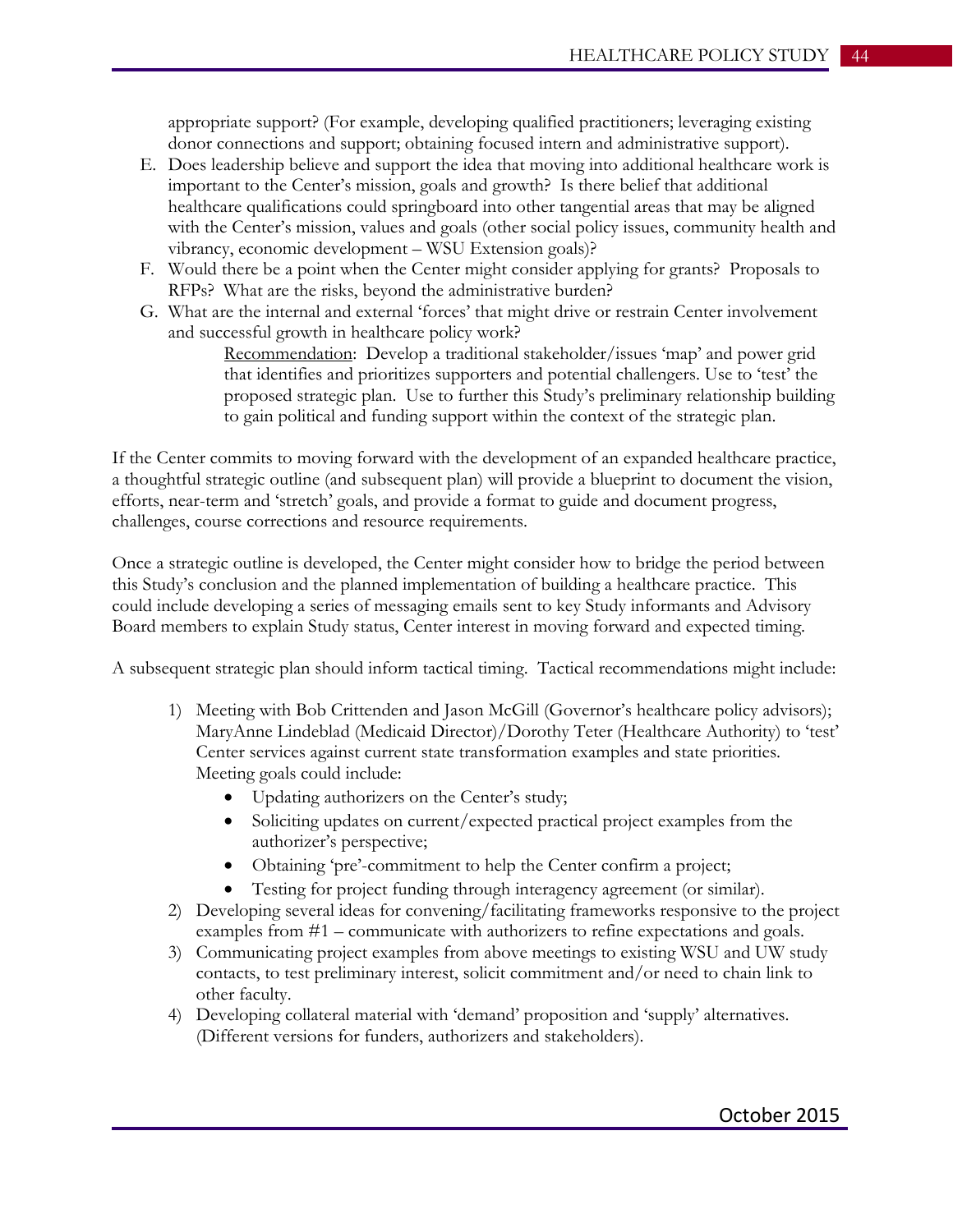- 5) Gaining introductions to foundations (beyond study contacts); using leadership's, Advisory Board member's and Chairman's Circle connections to propose project need; demonstrating aligned mission/vision benefits and 'ask' for funding commitment.
- 6) Hosting an introduction/reception to introduce the Center's work and interest in expanding healthcare policy consensus building to stakeholders. Building a 'panel' of authorizers/potential funders/facilitators to demonstrate vision and examples (could team with CityClub or other venues). Follow up key individual meetings with interested stakeholders. Chain link from study contacts.
- 7) Hiring an experienced intern dedicated to supporting the healthcare strategic plan rollout.
- 8) Soliciting university deans, department chairs and faculty to build a presentation/forum at each university to introduce the Center's interest in healthcare policy on a larger scale (use to expand faculty/program network).
- 9) Meeting with key legislators to communicate Center benefits, potential project examples and diversity of healthcare stakeholder contacts. Ask for commitment for project consideration (e.g., consider Center benefits when authorizing task forces; technical assistance groups; convening or facilitating requirements).
- 10) Meeting with other conveners to propose Center qualifications and benefits, as well as potential teaming opportunities to enhance/augment existing convener efforts, and to demonstrate (early) a lack of competitive 'threat'.
- 11) Building thought leadership and presentation materials that can be leveraged to a national platform, to expand Center healthcare policy reputation and 'lessons learned'/best practice material (UNCG or other collaborations/associations).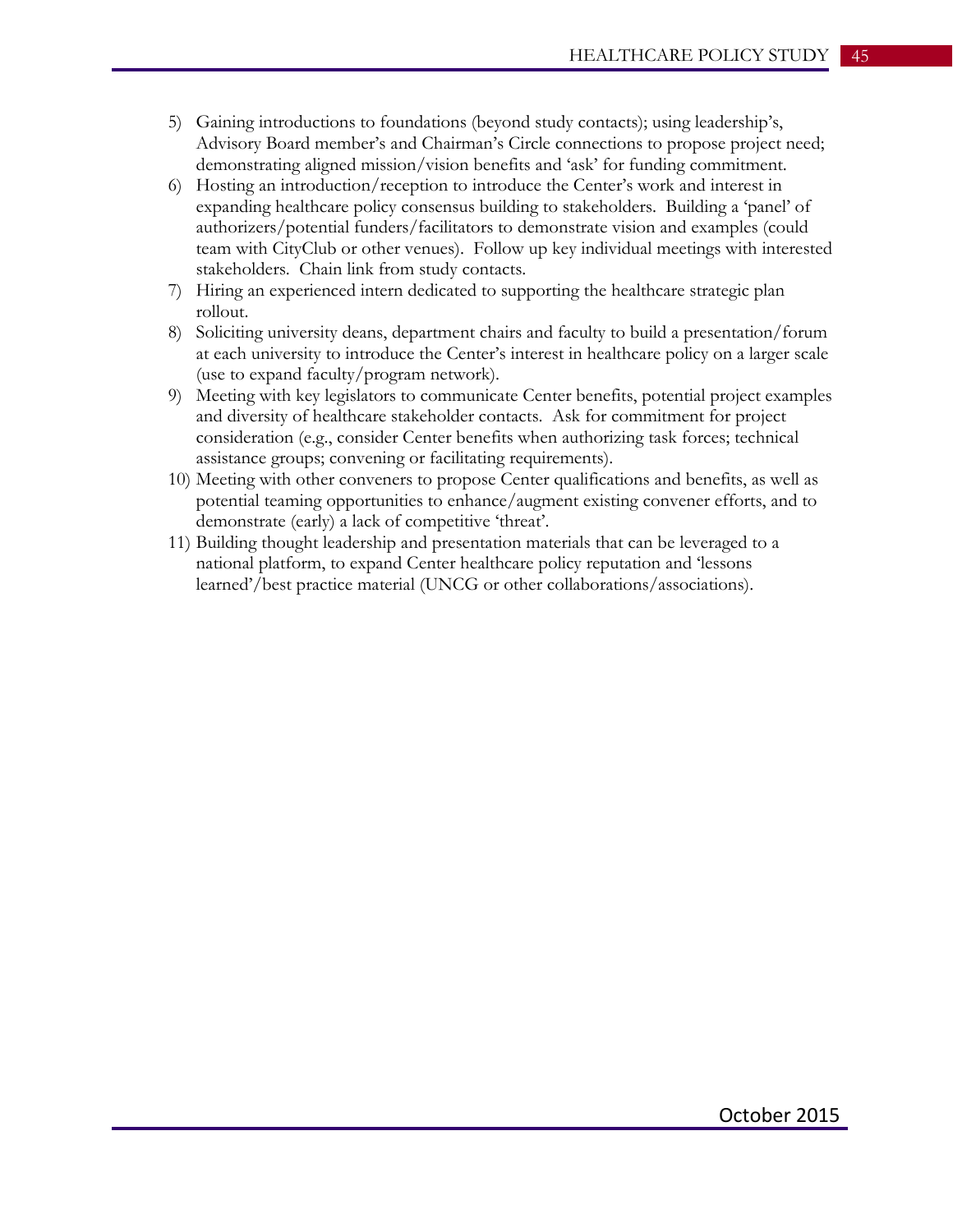## **Epilogue**

Healthcare is a vast and diverse sector that impacts our Northwest quality of life and economic wellbeing. Healthcare policy intersects with social service issues, and shares relationships with environmental, built environments/urban planning, rural community and other key areas that are critical to the preservation of our state's populations and communities. In addition, many healthcare policy issues converge with WSU's Extension programs and goals, including those within Communities, Economic Development, Youth & Families, and Health & Wellness.

The use of collaborative problem solving techniques in healthcare public policy venues in Washington has been limited and fragmented. This study's work indicates that policy makers and stakeholders are interested in the potential value that the Ruckelshaus Center might bring to help prevent or solve policy disputes, improve the collaborative stakeholder process, and possibly create a 'new' structure (from healthcare's perspective) that adds integrative value, momentum and potential sustainability beyond the status quo process.

There are certainly types of healthcare policy issues that may not be appropriate for the Center's involvement. As an obvious example, legacy issues that can only be solved in budget battles may not be good candidates for successful facilitation. The on-going transformation of healthcare will provide a long 'runway' of change (for example, Washington's current five-year 1115 global demonstration waiver application), with many promising new issues that could be negotiated or facilitated. These burgeoning and changing issues, involving familiar and new stakeholders faced with unfamiliar challenges requiring policy innovation may offer the best opportunities for the Center's involvement.

While the Center's existing Project Criteria provides useful guidelines that would likely cover many of these 'new' engagement questions, it's possible that additional screening criteria specific to a 'new practice area' may emerge as potential projects are considered. For example (depending on Center commitment), internal investment to supplement funding sources to launch convening activities that help broadcast the Center's healthcare potential may encourage re-evaluation of the existing 'cost effectiveness' criteria. Expected return on investment could be factored into such outlays; hopefully availability and leveraging of university resources would mitigate investment outflows.

The Ruckelshaus Center has a variety of healthcare practice options to consider, ranging from 'most passive' to 'more active'. Deliberate movement into a new practice area will require different levels of commitment and resources, depending on approach. This study has begun to expand the 'core' of healthcare stakeholder and university relationships, beyond those the Center had developed from past projects. Additional attention to healthcare will certainly require investment in time to build out these relationships, with the goal of developing a sustainable healthcare presence in the Northwest.